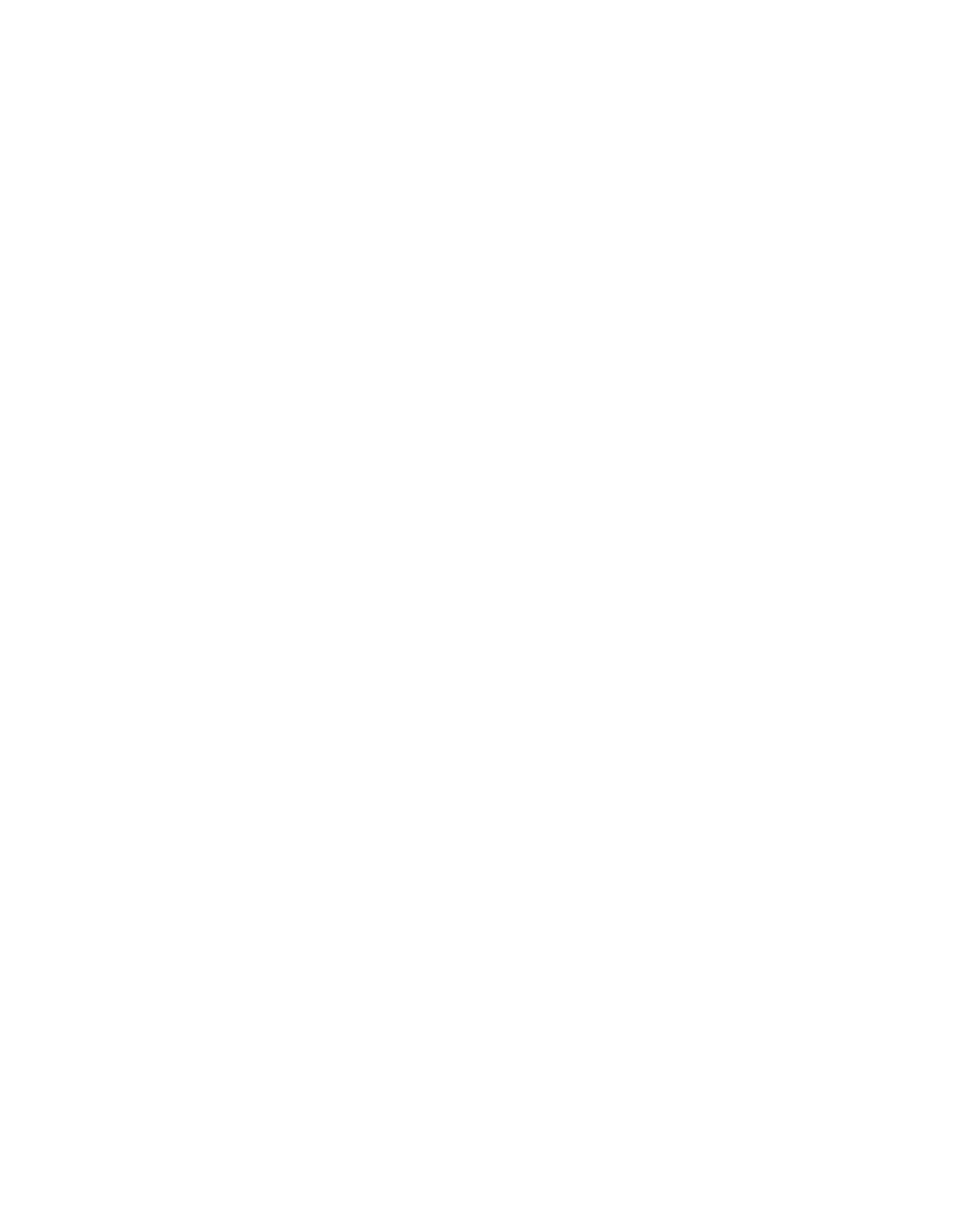# Contents:

| $\mathbf{1}$            | $\mathbf{1}$<br><b>TSPLIB 95</b> |                |  |  |
|-------------------------|----------------------------------|----------------|--|--|
|                         | 1.1                              | $\mathbf{1}$   |  |  |
|                         | 1.2<br><b>Credits</b>            | -1             |  |  |
| $\overline{2}$          | <b>Installation</b>              | 3              |  |  |
|                         | 2.1                              | $\overline{3}$ |  |  |
|                         | 2.2                              | 3              |  |  |
| $3^{\circ}$             | <b>Usage</b>                     | 5              |  |  |
|                         | 3.1                              | 5              |  |  |
|                         | 3.2                              | $\overline{7}$ |  |  |
|                         | 3.3                              | 8              |  |  |
|                         | 3.4                              | 8              |  |  |
|                         | 3.5                              | 12             |  |  |
|                         |                                  |                |  |  |
| $\overline{\mathbf{4}}$ | <b>API Documentation</b>         | 13             |  |  |
|                         | 4.1                              | 13             |  |  |
|                         | 4.2                              | 15             |  |  |
|                         | 4.3                              | 19             |  |  |
|                         | 4.4                              | 24             |  |  |
|                         | 4.5                              | 27             |  |  |
|                         | 4.6                              | 3 <sub>0</sub> |  |  |
|                         | 4.7<br><b>Biseps</b>             | 32             |  |  |
|                         | 4.8                              | 32             |  |  |
|                         | 4.9                              | 32             |  |  |
| 5                       | Contributing                     | 35             |  |  |
|                         | 5.1                              | 35             |  |  |
|                         | 5.2                              | 36             |  |  |
|                         | 5.3                              | 37             |  |  |
|                         | 5.4                              | 37             |  |  |
|                         | 5.5                              | 37             |  |  |
| 6                       | <b>Credits</b>                   | 39             |  |  |
|                         | 6.1                              | 39             |  |  |
|                         | 6.2                              | 39             |  |  |
|                         |                                  |                |  |  |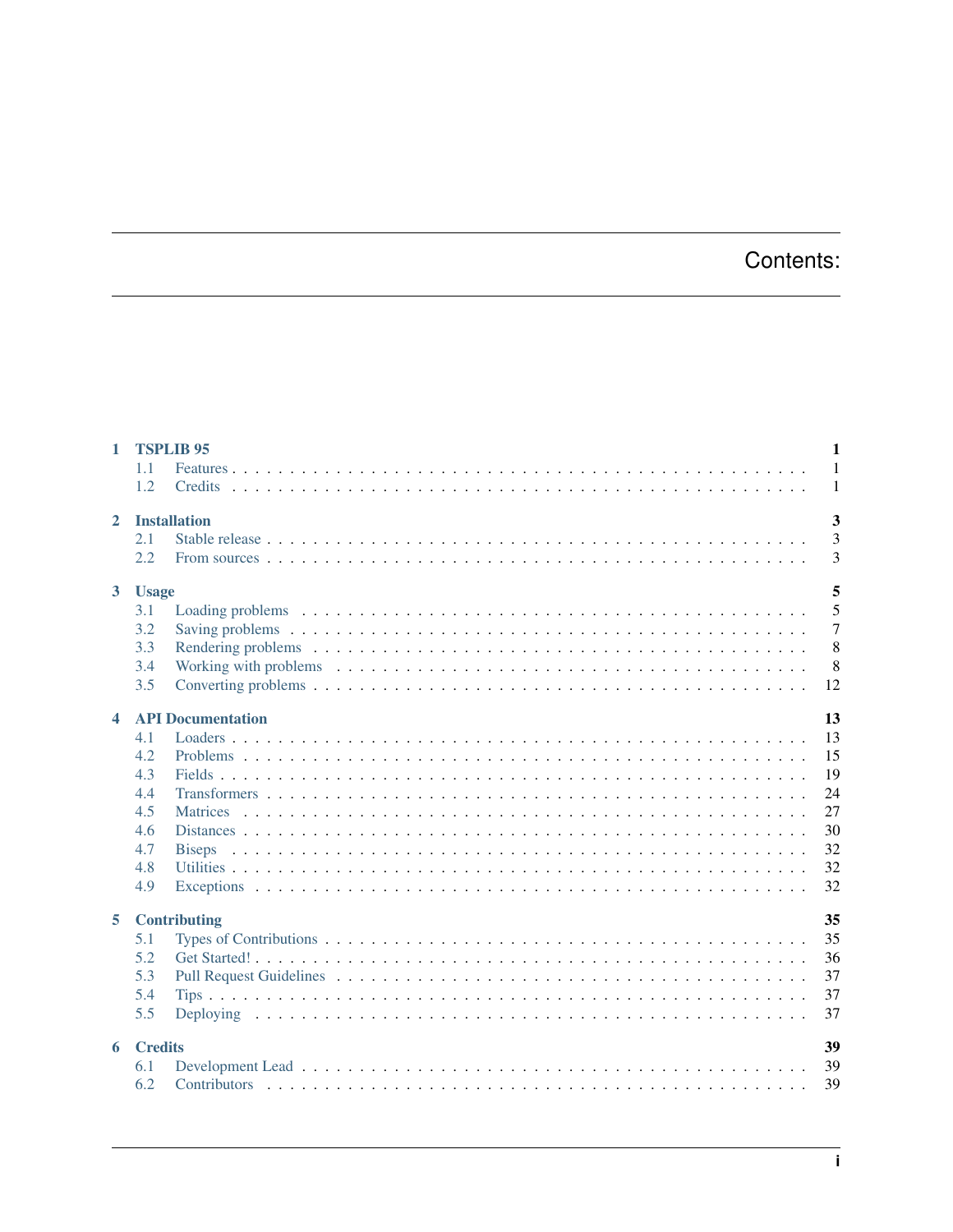| 41<br><b>History</b>       |  |    |  |
|----------------------------|--|----|--|
| 7.1                        |  | 41 |  |
| 7.2                        |  | 41 |  |
| 7.3                        |  | 41 |  |
| 7.4                        |  | 42 |  |
| 7.5                        |  | 42 |  |
| 7.6                        |  | 42 |  |
| 7.7                        |  | 42 |  |
| 7.8                        |  | 42 |  |
| 7.9                        |  | 43 |  |
| 7.10                       |  | 43 |  |
| 7.11                       |  | 43 |  |
|                            |  | 43 |  |
| Indices and tables         |  |    |  |
| <b>Python Module Index</b> |  |    |  |
| <b>Index</b>               |  |    |  |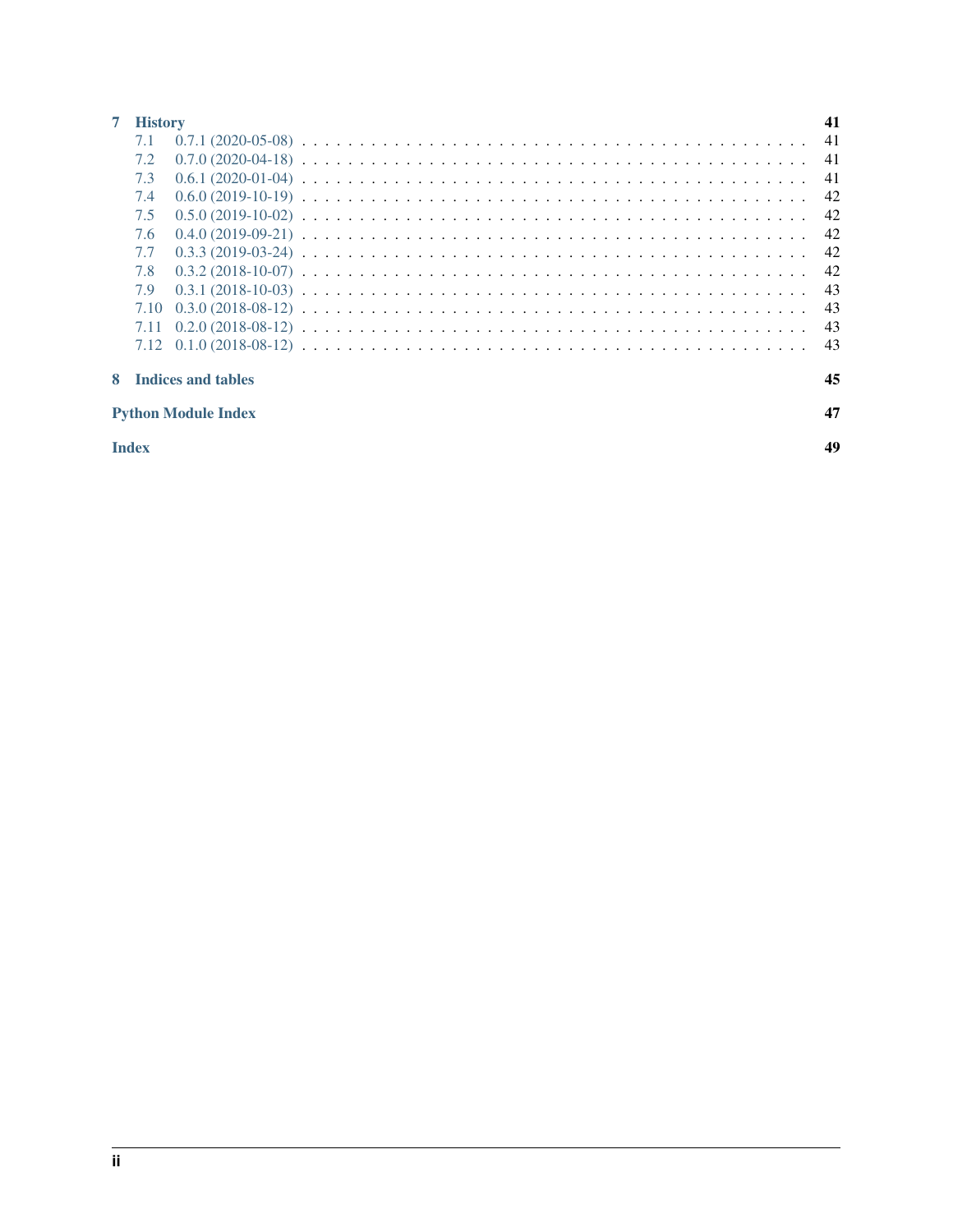# CHAPTER<sup>1</sup>

### TSPLIB 95

<span id="page-4-0"></span>TSPLIB 95 is a library for working with TSPLIB 95 files.

- Free software: Apache Software License 2.0
- Documentation: [https://tsplib95.readthedocs.io.](https://tsplib95.readthedocs.io)

### <span id="page-4-1"></span>**1.1 Features**

- read and write TSPLIB95 file format like a boss
- easily convert problems into networkx.Graph instances
- supports all fields in the original standard
- allows completely custom field and problem declarations

It also has a CLI program to print a tabular summary of one or more TSPLIB95 files. . . no idea why anyone would want that, but there you have it nonetheless.

### <span id="page-4-2"></span>**1.2 Credits**

See [TSPLIB](http://comopt.ifi.uni-heidelberg.de/software/TSPLIB95/) for original details, including file format specification, C++ code, and sample problems.

This package was created with [Cookiecutter](https://github.com/audreyr/cookiecutter) and the [audreyr/cookiecutter-pypackage](https://github.com/audreyr/cookiecutter-pypackage) project template.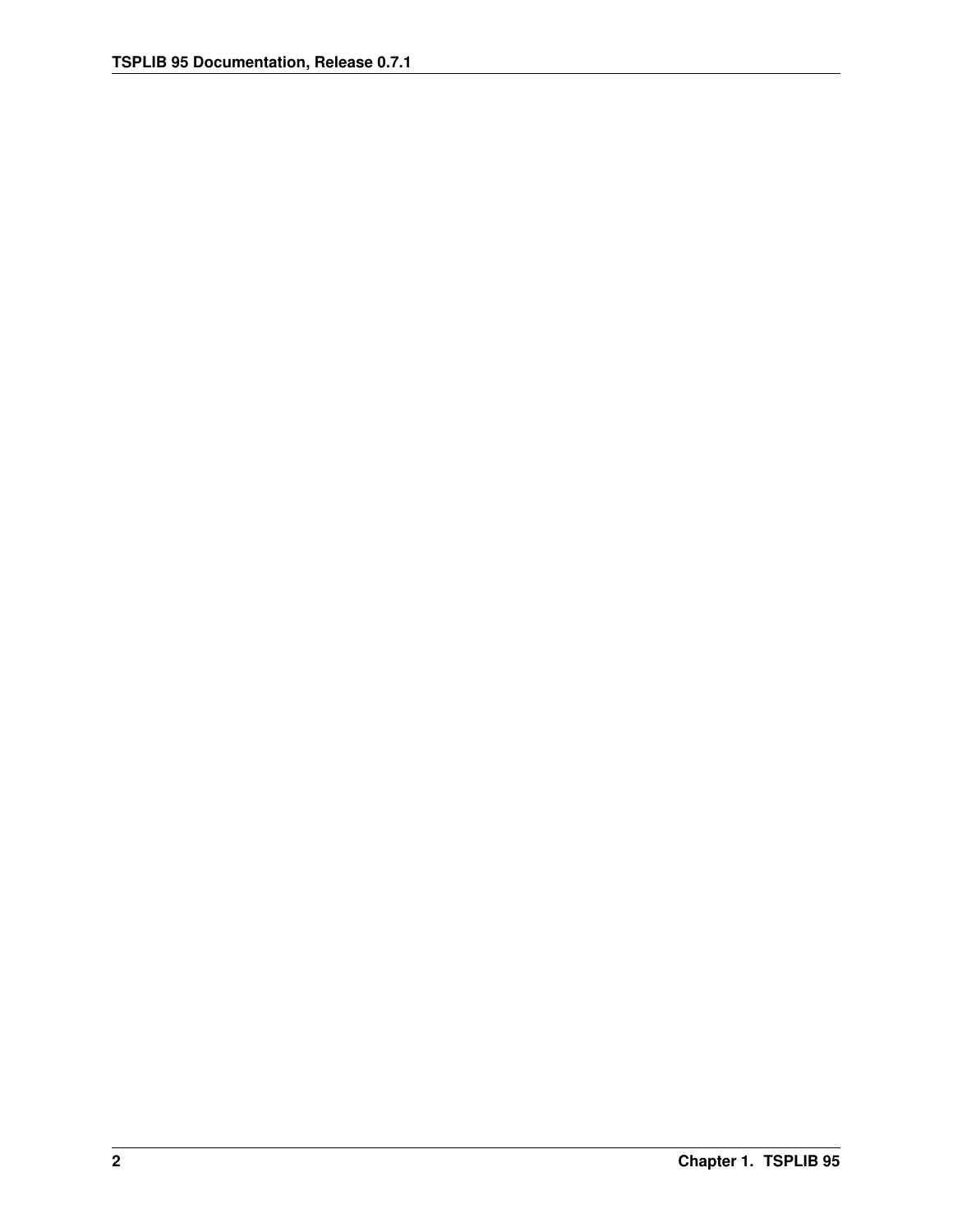# CHAPTER 2

## Installation

### <span id="page-6-1"></span><span id="page-6-0"></span>**2.1 Stable release**

To install TSPLIB 95, run this command in your terminal:

**\$** pip install tsplib95

This is the preferred method to install TSPLIB 95, as it will always install the most recent stable release.

If you don't have [pip](https://pip.pypa.io) installed, this [Python installation guide](http://docs.python-guide.org/en/latest/starting/installation/) can guide you through the process.

### <span id="page-6-2"></span>**2.2 From sources**

The sources for TSPLIB 95 can be downloaded from the [Github repo.](https://github.com/rhgrant10/tsplib95)

You can either clone the public repository:

**\$** git clone git://github.com/rhgrant10/tsplib95

Or download the [tarball:](https://github.com/rhgrant10/tsplib95/tarball/master)

**\$** curl -OL https://github.com/rhgrant10/tsplib95/tarball/master

Once you have a copy of the source, you can install it with:

```
$ python setup.py install
```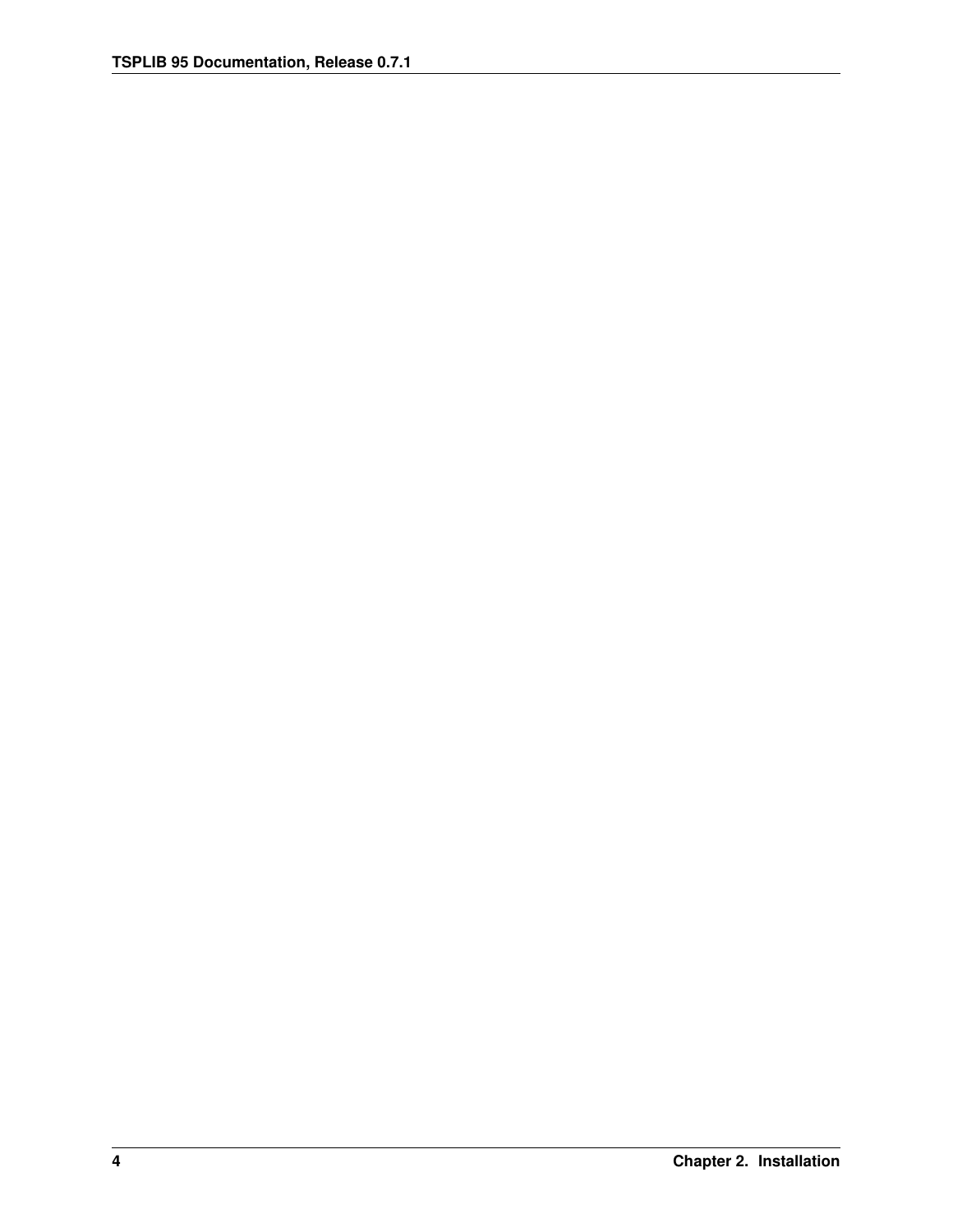# CHAPTER 3

### Usage

<span id="page-8-0"></span>To use TSPLIB 95 in a project:

**>>> import tsplib95**

Note: tsplib95 does not officially ship with any problem files itself. The problems and solutions are standalone files. Feel free to download and use any of the original [TSPLIB problem files](http://comopt.ifi.uni-heidelberg.de/software/TSPLIB95/tsp/ALL_tsp.tar.gz) commonly used and referenced by the community, find others, or write your own. Any file that adheres to the [TSPLIB95 file format standards](http://comopt.ifi.uni-heidelberg.de/software/TSPLIB95/tsp95.pdf) should load without error.

### <span id="page-8-1"></span>**3.1 Loading problems**

Problems can be loaded from files, read from file pointers, or parsed from strings.

- $tsplib95.load()$ : loads from a filepath
- [tsplib95.parse\(\)](#page-17-0): parses directly from a string
- $tsplib95$ .  $read()$ : reads from a file-like object

#### **3.1.1 From a filepath**

For the simple case of a file on disk, pass the filepath to tsplib95.load():

```
>>> import tsplib95
>>> problem = tsplib95.load('archives/problems/tsp/bay29.tsp')
```
### **3.1.2 From a string**

For cases where the problem isn't stored as a file on disk, just pass the text directly to tsplib95.parse():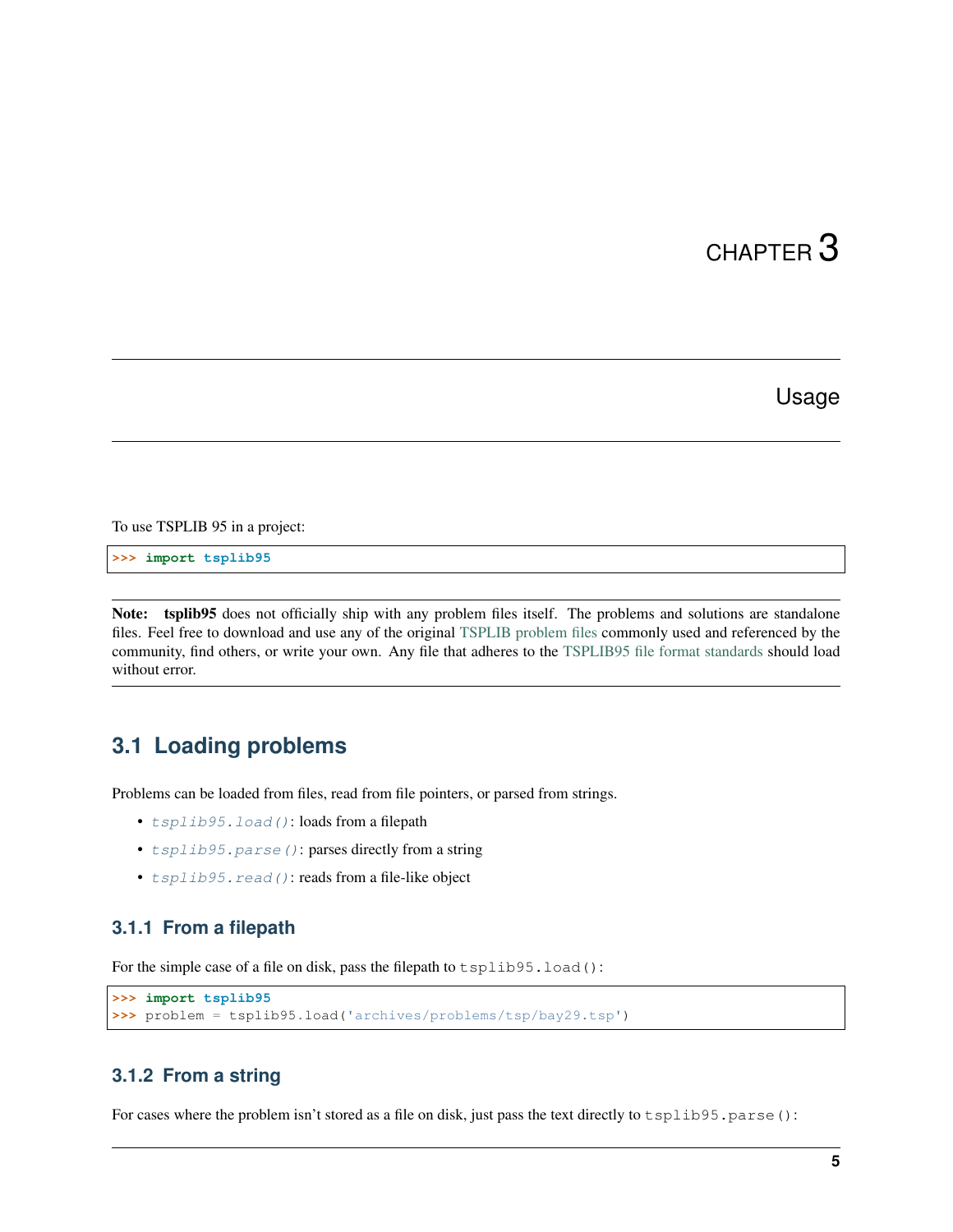```
>>> import tsplib95
>>> with open('archives/problems/tsp/gr17.tsp') as f:
... text = f.read()
...
>>> problem = tsplib95.parse(text)
```
### **3.1.3 From a file-like object**

If you already have an open file-like object, just pass it to tsplib95.read():

```
>>> import tsplib95
>>> with open('archives/problems/tsp/gr17.tsp') as f:
... problem = tsplib95.read(f)
...
```
### <span id="page-9-0"></span>**3.1.4 SPECIAL functions**

#### **What's a SPECIAL function?**

Some problems involve using a custom function for calcating edge weights. Such custom weight functions are called "special" functions because their details are not defined by TSPLIB95 standard.

Problems that use a special function have the following characteristics:

- EDGE\_WEIGHT\_FORMAT is "FUNCTION"
- EDGE\_WEIGHT\_TYPE is "SPECIAL"

In *tsplib95*, a special function must accept two node coordinates and return the weight, distance, or cost of the edge between them:

```
from typing import Union, Sequence
def special(start: Sequence, end: Sequence) -> Union[float,int]:
   pass
```
#### **How to use**

All loaders ([load\(\)](#page-16-2), [read\(\)](#page-17-1), and [parse\(\)](#page-17-0)) accept a custom weight function via the keyword parameter *special*.

```
>>> import tsplib95
>>> from myapp import get_distance
>>> problem = tsplib95.load('assets/tsp/routes-150.tsp',
                             ... special=get_distance)
```
Special functions can also be set on an existing problem instance:

```
>>> import tsplib95
>>> from myapp import get_distance
>>> problem = tsplib95.load('assets/tsp/routes-150.tsp')
>>> problem.special = get_distance
```
Note that setting the special function on a problem that has explicit edge weights has no effect.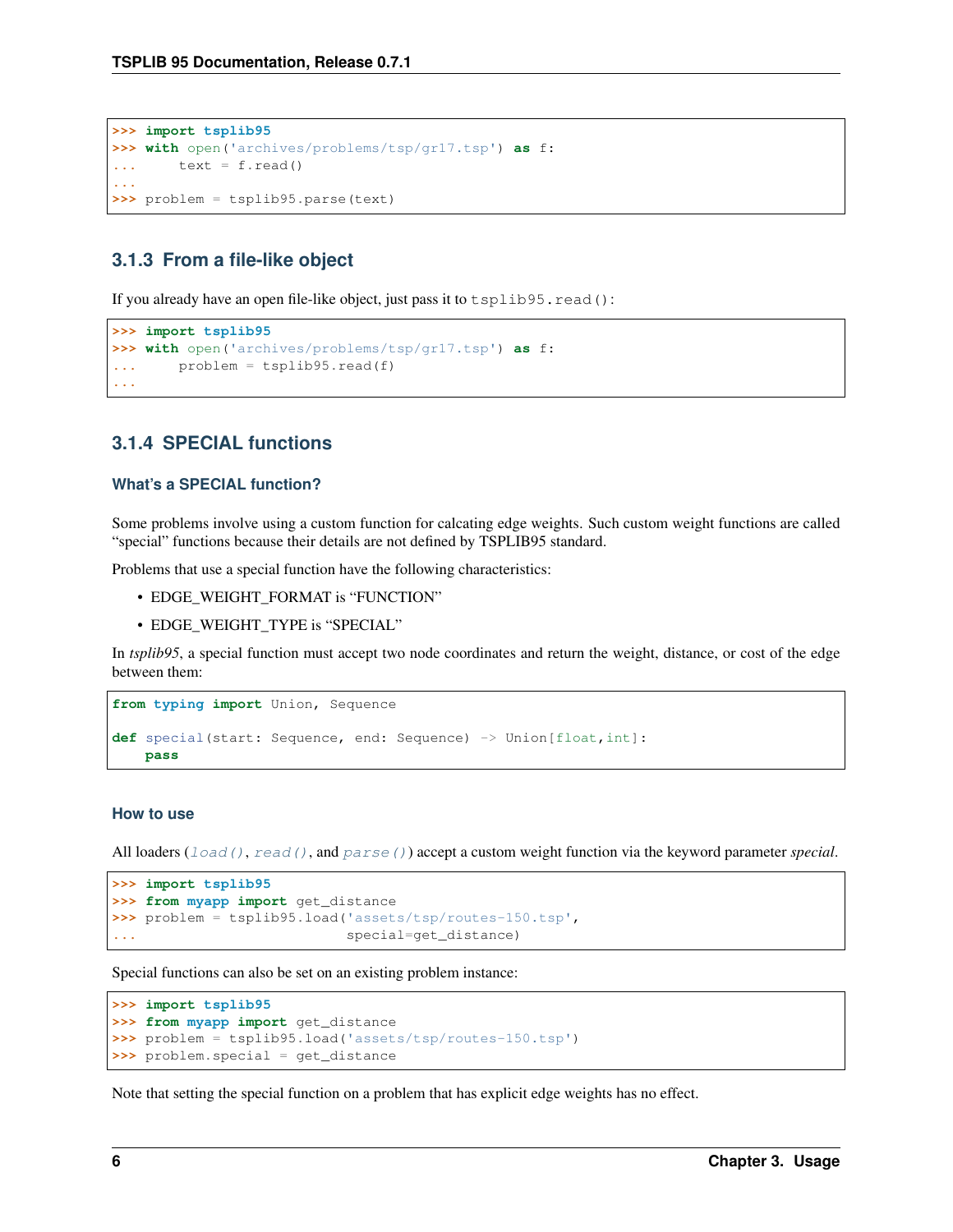#### **An example**

Let's assume our app has a helper function capable of using the Google Maps API to fetch the driving distance between two geocoordinates. We can use that to create a special function and use it as the distance function in a TSPLIB95 problem.

Let's also assume our hypothetical helper function accepts a list of waypoints as dictionaries with "lat" and "lng" keys, but our problem specifies geocoordinates as a simple tuple of latitude and longitude values.

Our special function will need to convert the tuples into the expected dictionaries and use the helper to calculate the driving distance.

```
>>> from myapp import helpers
>>> def waypoint(coordinates):
... return {'lat': coordinates[0], 'lng': coordinates[1]}
>>> def driving_distance(start, end):
... """Special distance function for driving distance."""
... waypoints = [waypoint(start), waypoint(end)]
... kilometers = helpers.total_distance(waypoints, method='driving')
... return kilometers
...
```
Now we can simply supply the  $tsplib95$ . load method with our special function:

**>>> import tsplib95 >>>** problem = tsplib95.load('my-hometown.tsp', special=driving\_distance)

As with any problem, we can find the weight of any edge using the [get\\_weight\(\)](#page-21-0) method. See the *[Distances](#page-13-0)* section for more details.

Note: The example above demonstrates the flexibility of the special function, but depending on the specific implementation details of the helper function, it could be too fragile.

There is no exception handling around the use of the special function so it is advisable to handle any exceptions. Depending on the use case, it may also be wise to limit calls to it by wrapping it in a debounce function or backing it with a cache.

### <span id="page-10-0"></span>**3.2 Saving problems**

The Problem class also two convenience methods for output to files:

- Problem.save: saves to a filepath
- Problem.write: writes to a file-like object

```
>>> problem.save('path/to/file.name')
>>> with open('path/to/other.name', 'w') as f:
... problem.write(f)
...
```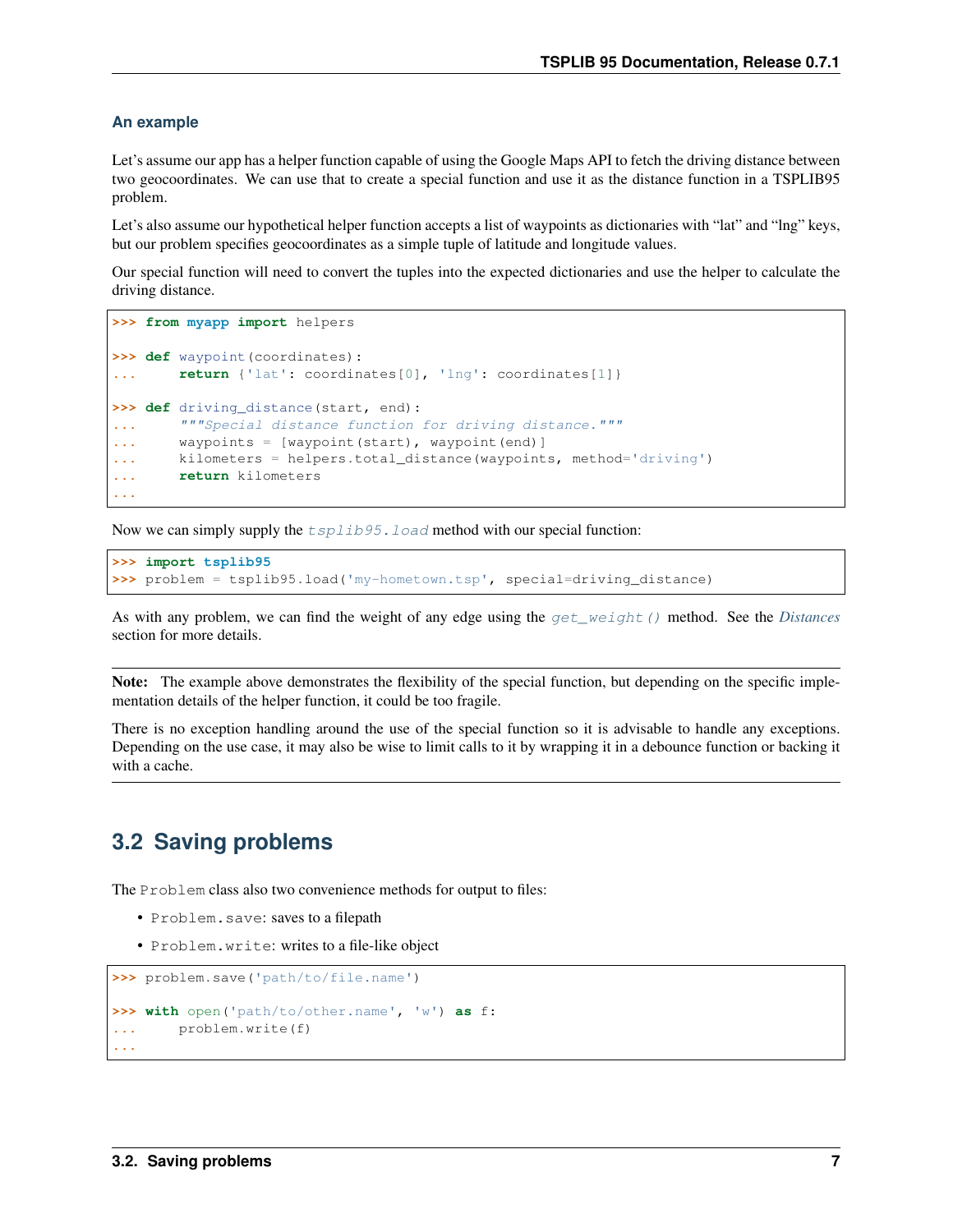### <span id="page-11-0"></span>**3.3 Rendering problems**

Problems can be rendered back into text using the Problem. render method:

```
>>> print(problem.render())
NAME: gr17
COMMENT: 17-city problem (Groetschel)
TYPE: TSP
DIMENSION: 17
EDGE_WEIGHT_TYPE: EXPLICIT
EDGE_WEIGHT_FORMAT: LOWER_DIAG_ROW
EDGE_WEIGHT_SECTION:
0 633 0 257 390 0 91 661 228 0 412 227
169 383 0 150 488 112 120 267 0 80 572 196
77 351 63 0 134 530 154 105 309 34 29 0
259 555 372 175 338 264 232 249 0 505 289 262
476 196 360 444 402 495 0 353 282 110 324 61
208 292 250 352 154 0 324 638 437 240 421 329
297 314 95 578 435 0 70 567 191 27 346 83
47 68 189 439 287 254 0 211 466 74 182 243
105 150 108 326 336 184 391 145 0 268 420 53
239 199 123 207 165 383 240 140 448 202 57 0
246 745 472 237 528 364 332 349 202 685 542 157
289 426 483 0 121 518 142 84 297 35 29 36
236 390 238 301 55 96 153 336 0
EOF
```
Note this is equivalent to casting the problem to a string:

**>>> assert** str(problem) == problem.render()

### <span id="page-11-1"></span>**3.4 Working with problems**

Note: In general, familiarity with the original file format standard will translate well. Please refer to it for an better understanding of the underlying TSPLIB95 file format.

#### **3.4.1 Accessing Values**

In general, the name of a field is its keyword converted to lowercase. For example, "NAME" is name and "EDGE\_WEIGHT\_FORMAT" is edge\_weight\_format, *etc.*:

```
>>> problem.name # NAME
'gr17'
>>> problem.edge_weight_format # EDGE_WEIGHT_FORMAT
'LOWER_DIAG_ROW'
```
However, field names do *not* have the "\_SECTION" suffix of some keywords:

```
>>> problem.edge_weights # not EDGE_WEIGHT_SECTION
[[0, 633, 0, 257, 390, 0, 91, 661, 228, 0, 412, 227],
[169, 383, 0, 150, 488, 112, 120, 267, 0, 80, 572, 196],
```
(continues on next page)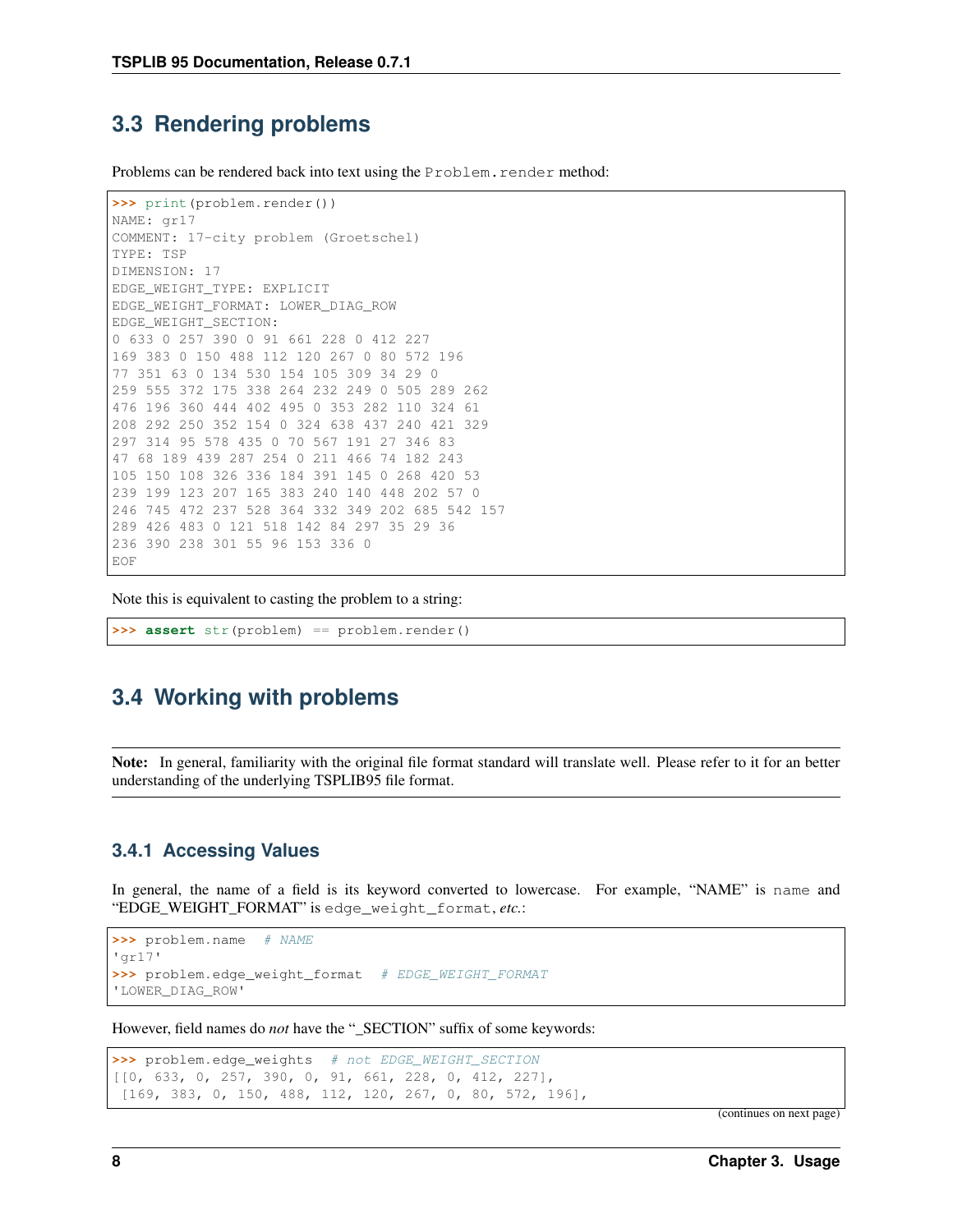(continued from previous page)

```
[77, 351, 63, 0, 134, 530, 154, 105, 309, 34, 29, 0],
[259, 555, 372, 175, 338, 264, 232, 249, 0, 505, 289, 262],
[476, 196, 360, 444, 402, 495, 0, 353, 282, 110, 324, 61],
[208, 292, 250, 352, 154, 0, 324, 638, 437, 240, 421, 329],
[297, 314, 95, 578, 435, 0, 70, 567, 191, 27, 346, 83],
[47, 68, 189, 439, 287, 254, 0, 211, 466, 74, 182, 243],
[105, 150, 108, 326, 336, 184, 391, 145, 0, 268, 420, 53],
[239, 199, 123, 207, 165, 383, 240, 140, 448, 202, 57, 0],
[246, 745, 472, 237, 528, 364, 332, 349, 202, 685, 542, 157],
[289, 426, 483, 0, 121, 518, 142, 84, 297, 35, 29, 36],
[236, 390, 238, 301, 55, 96, 153, 336, 0]]
```
All values are available mapped either by keyword or name:

```
>>> problem.as_name_dict()
{'name': 'gr17',
 'comment': '17-city problem (Groetschel)',
 'type': 'TSP',
 'dimension': 17,
 'capacity': 0,
 'node_coord_type': None,
 'edge_weight_type': 'EXPLICIT',
 'display_data_type': None,
 'edge_weight_format': 'LOWER_DIAG_ROW',
 'edge_data_format': None,
 'node_coords': {},
 'edge_data': {},
 'edge weights': [[0, 633, 0, 257, 390, 0, 91, 661, 228, 0, 412, 227],
  [169, 383, 0, 150, 488, 112, 120, 267, 0, 80, 572, 196],
  [77, 351, 63, 0, 134, 530, 154, 105, 309, 34, 29, 0],
  [259, 555, 372, 175, 338, 264, 232, 249, 0, 505, 289, 262],
  [476, 196, 360, 444, 402, 495, 0, 353, 282, 110, 324, 61],
  [208, 292, 250, 352, 154, 0, 324, 638, 437, 240, 421, 329],
  [297, 314, 95, 578, 435, 0, 70, 567, 191, 27, 346, 83],
  [47, 68, 189, 439, 287, 254, 0, 211, 466, 74, 182, 243],
  [105, 150, 108, 326, 336, 184, 391, 145, 0, 268, 420, 53],
  [239, 199, 123, 207, 165, 383, 240, 140, 448, 202, 57, 0],
  [246, 745, 472, 237, 528, 364, 332, 349, 202, 685, 542, 157],
  [289, 426, 483, 0, 121, 518, 142, 84, 297, 35, 29, 36],
  [236, 390, 238, 301, 55, 96, 153, 336, 0]],
 'display data': {},
 'fixed_edges': [],
 'depots': [],
 'demands': {},
 'tours': []}
>>> problem.as_keyword_dict()
{'NAME': 'gr17',
 'COMMENT': '17-city problem (Groetschel)',
 'TYPE': 'TSP',
 'DIMENSION': 17,
 'CAPACITY': 0,
'NODE_COORD_TYPE': None,
 'EDGE_WEIGHT_TYPE': 'EXPLICIT',
 'DISPLAY_DATA_TYPE': None,
 'EDGE_WEIGHT_FORMAT': 'LOWER_DIAG_ROW',
 'EDGE_DATA_FORMAT': None,
```
(continues on next page)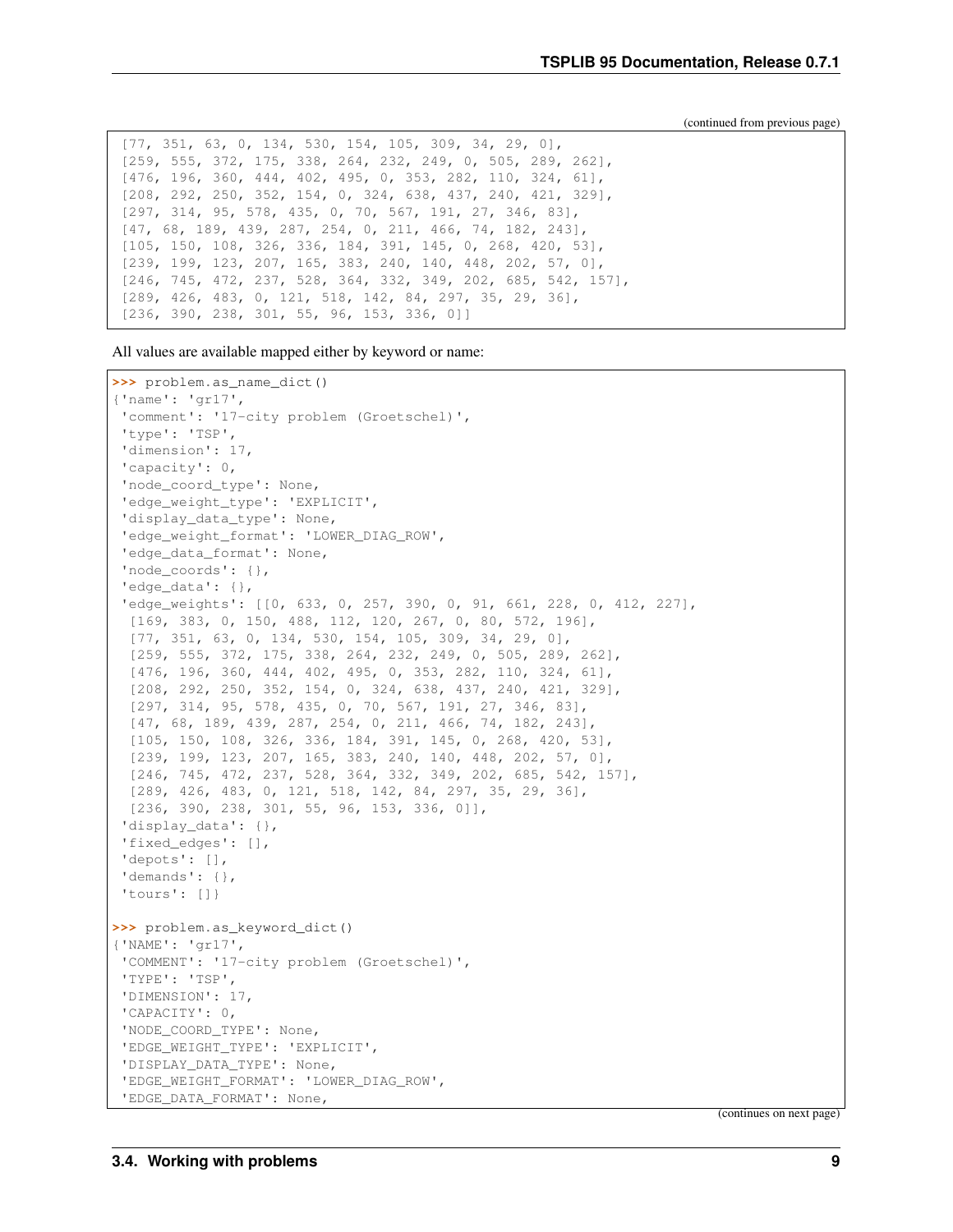(continued from previous page)

```
'NODE_COORD_SECTION': {},
'EDGE_DATA_SECTION': {},
'EDGE_WEIGHT_SECTION': [[0, 633, 0, 257, 390, 0, 91, 661, 228, 0, 412, 227],
 [169, 383, 0, 150, 488, 112, 120, 267, 0, 80, 572, 196],
 [77, 351, 63, 0, 134, 530, 154, 105, 309, 34, 29, 0],
 [259, 555, 372, 175, 338, 264, 232, 249, 0, 505, 289, 262],
 [476, 196, 360, 444, 402, 495, 0, 353, 282, 110, 324, 61],
 [208, 292, 250, 352, 154, 0, 324, 638, 437, 240, 421, 329],
 [297, 314, 95, 578, 435, 0, 70, 567, 191, 27, 346, 83],
 [47, 68, 189, 439, 287, 254, 0, 211, 466, 74, 182, 243],
 [105, 150, 108, 326, 336, 184, 391, 145, 0, 268, 420, 53],
 [239, 199, 123, 207, 165, 383, 240, 140, 448, 202, 57, 0],
 [246, 745, 472, 237, 528, 364, 332, 349, 202, 685, 542, 157],
 [289, 426, 483, 0, 121, 518, 142, 84, 297, 35, 29, 36],
 [236, 390, 238, 301, 55, 96, 153, 336, 0]],
'DISPLAY_DATA_SECTION': {},
'FIXED_EDGES_SECTION': [],
'DEPOT_SECTION': [],
'DEMAND_SECTION': {},
'TOUR_SECTION': []}
```
### **3.4.2 Nodes and edges**

To help users avoid the complexity in listing the nodes and edges reliably in all cases, there exists the  $qet$  nodes () and get edges () methods.

```
>>> list(problem.get_nodes())
[0, 1, 2, 3, 4, 5, 6, 7, 8, 9, 10, 11, 12, 13, 14, 15, 16]
>>> len(list(problem.get_edges())) # I'll spare you the full listing :P
289
>>> list(problem.get_edges())[0]
(0, 0)
```
### <span id="page-13-0"></span>**3.4.3 Distances**

Regardless of whether the problem is explicit or function, the distance between two nodes can always be found by passing their indicies to get\_weight().

```
>>> problem = tsplib95.load('archives/problems/vrp/eil22.vrp')
>>> list(problem.get_nodes())
[1, 2, 3, 4, 5, 6, 7, 8, 9, 10, 11, 12, 13, 14, 15, 16, 17, 18, 19, 20, 21, 22]
>>> problem.node_coords[3]
[159, 261]
>>> problem.node_coords[8]
[161, 242]
>>> problem.edge_weight_type
'EUC_2D'
>>> edge = 3, 8
>>> weight = problem.get_weight(*edge)
>>> print(f'The driving distance from node {edge[0]} to node {edge[1]} is {weight}.')
The distance between node 3 and node 8 is 19.
```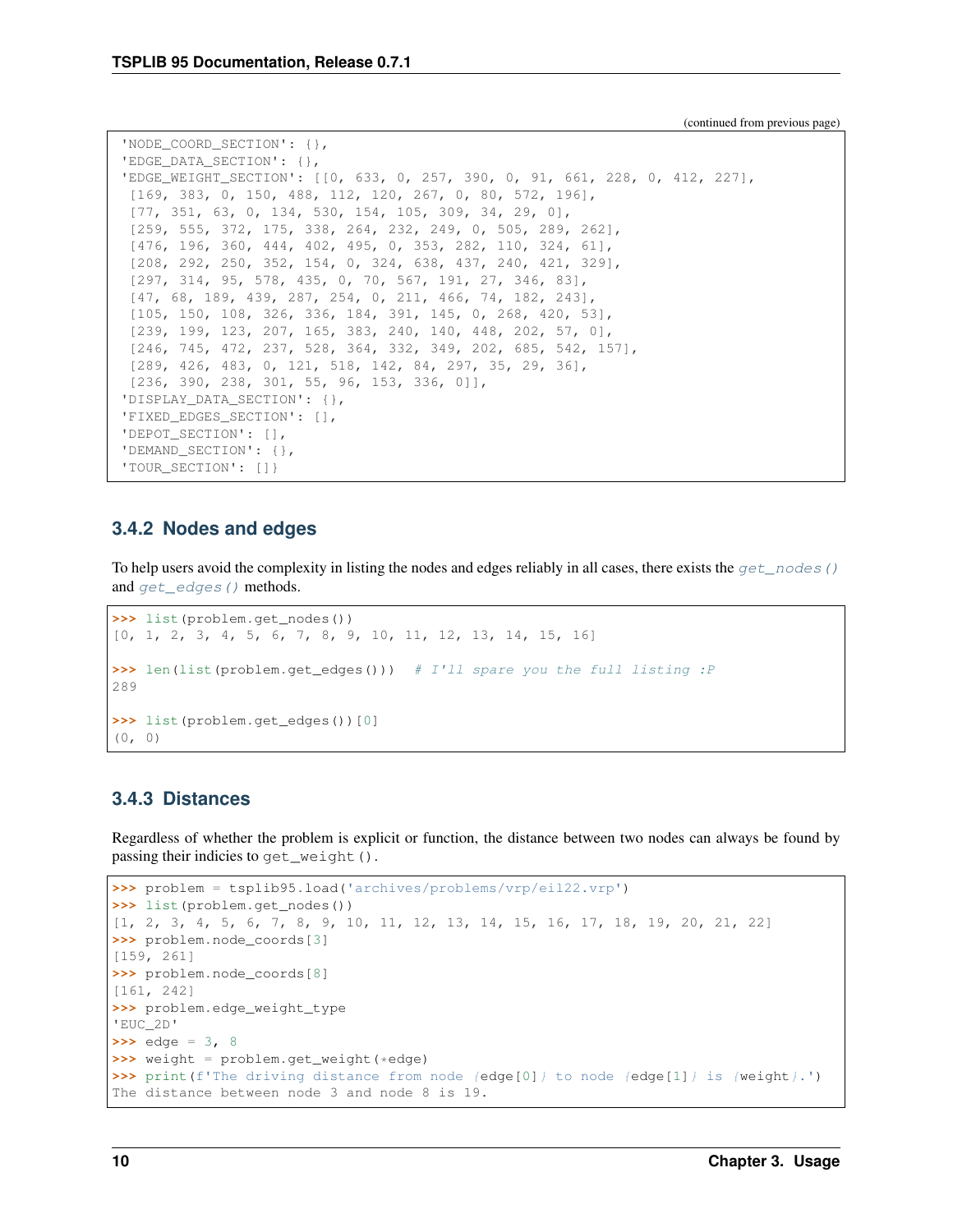tsplib95 has built-in support for all function types, including special functions. See *[SPECIAL functions](#page-9-0)* for more information.

### **3.4.4 Boolean methods**

Problems contain a set of functions that report "emergent" boolean information about the problem given its data.

- is explicit()
- [is\\_full\\_matrix\(\)](#page-21-2)
- [is\\_weighted\(\)](#page-22-1)
- [is\\_special\(\)](#page-21-3)
- is complete()
- is symmetric()
- is depictable()

### **3.4.5 Extra attributes**

There can be no extra or unknown keywords in a problem. Typically, this results in a failure to parse the field preceding it, but not necessarily (for example, if the presence of the keyword in the value of the preceding field is valid then there will be no error).

However, not all fields defined on a Problem must be present in a problem. In such a case, requesting the value on the problem instance returns the default value for the field. Fields are not rendered or written to file unless their value has been set.

### **3.4.6 Tracing tours**

Some TSPLIB95 files have a TOURS field that lists one or more tours. Often, the tour(s) are in a separate .opt.tour file. *[StandardProblem](#page-19-0)* has a TOURS field, which means it can parse these .opt.tour files as well:

```
>>> opt = tsplib95.load('archives/solutions/tour/gr666.opt.tour')
>>> opt.type
'TOUR'
>>> len(opt.tours)
1
>>> len(opt.tours[0])
666
```
We have 1 tour to trace. We can simply pass the list of tours to  $trace\_tours()$ :

```
>>> problem = tsplib95.load('archives/problems/tsp/gr666.tsp')
>>> >>> problem.trace_tours(opt.tours)
[294358]
```
Note: Note that it returned a list of tour weights, one for each tour given.

For testing purposes, there is also  $trace\_canonical\_tour()$ , which uses the nodes in definition order as a tour and returns the total weight: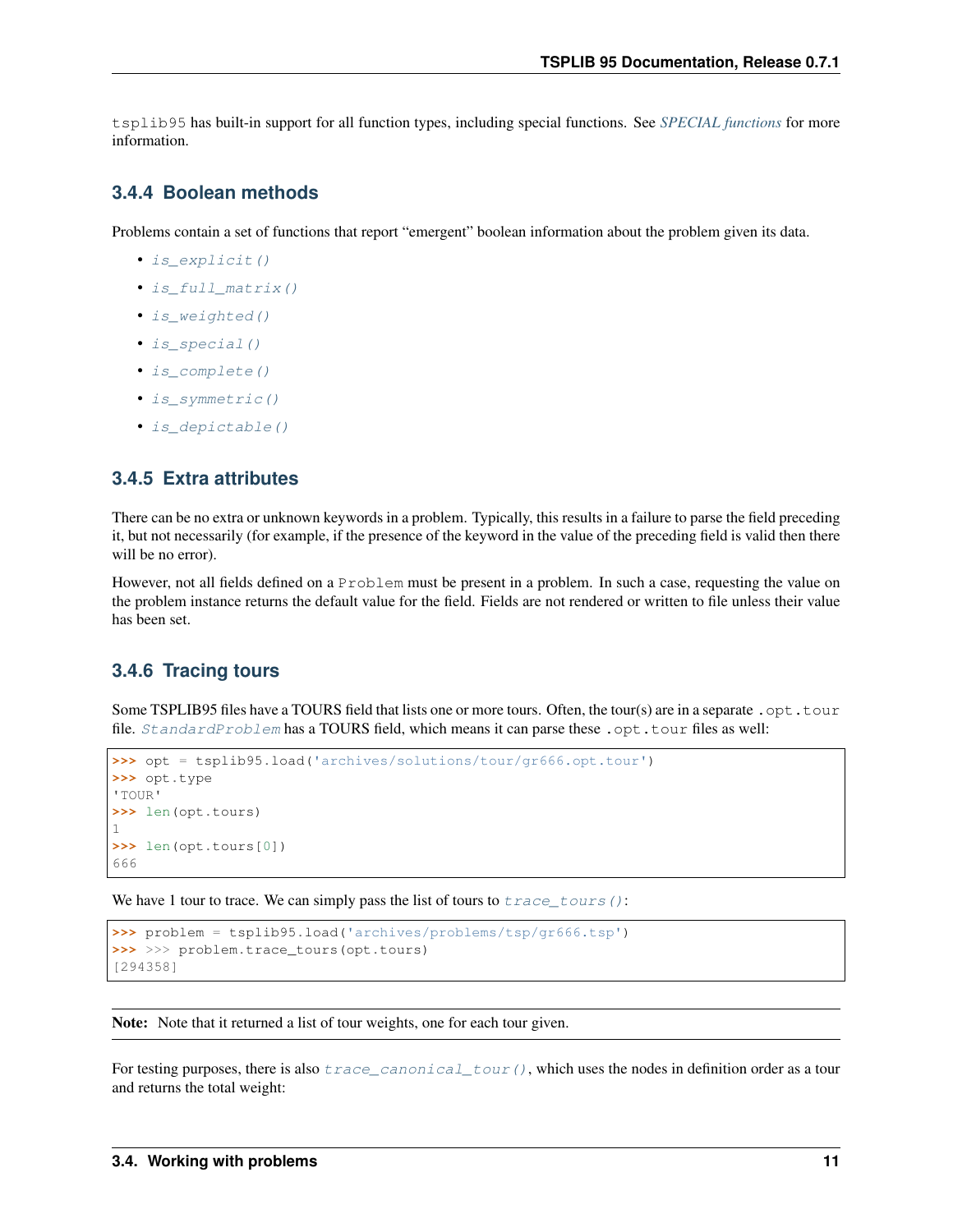**>>>** weight = problem.trace\_canonical\_tour()

# <span id="page-15-0"></span>**3.5 Converting problems**

[get\\_graph\(\)](#page-20-2) creates a networkx.Graph instance from the problem data:

```
>>> G = problem.get_graph()
>>> G.nodes
NodeView((1, 2, 3, 4, 5, 6, 7, 8, 9, 10, 11, 12, 13, 14, 15, 16))
```
The graph, nodes, and edges of the object contain as much accessory information as is present in the problem instance:

```
>>> G.graph
{'name': 'gr17',
'comment': '17-city problem (Groetschel)',
'type': 'TSP',
'dimension': 17,
'capacity': 0}
>>> G.nodes[0]
{'coord': None, 'display': None, 'demand': None, 'is_depot': False}
>>> G.edges[0, 1]
{'weight': 633, 'is_fixed': False}
```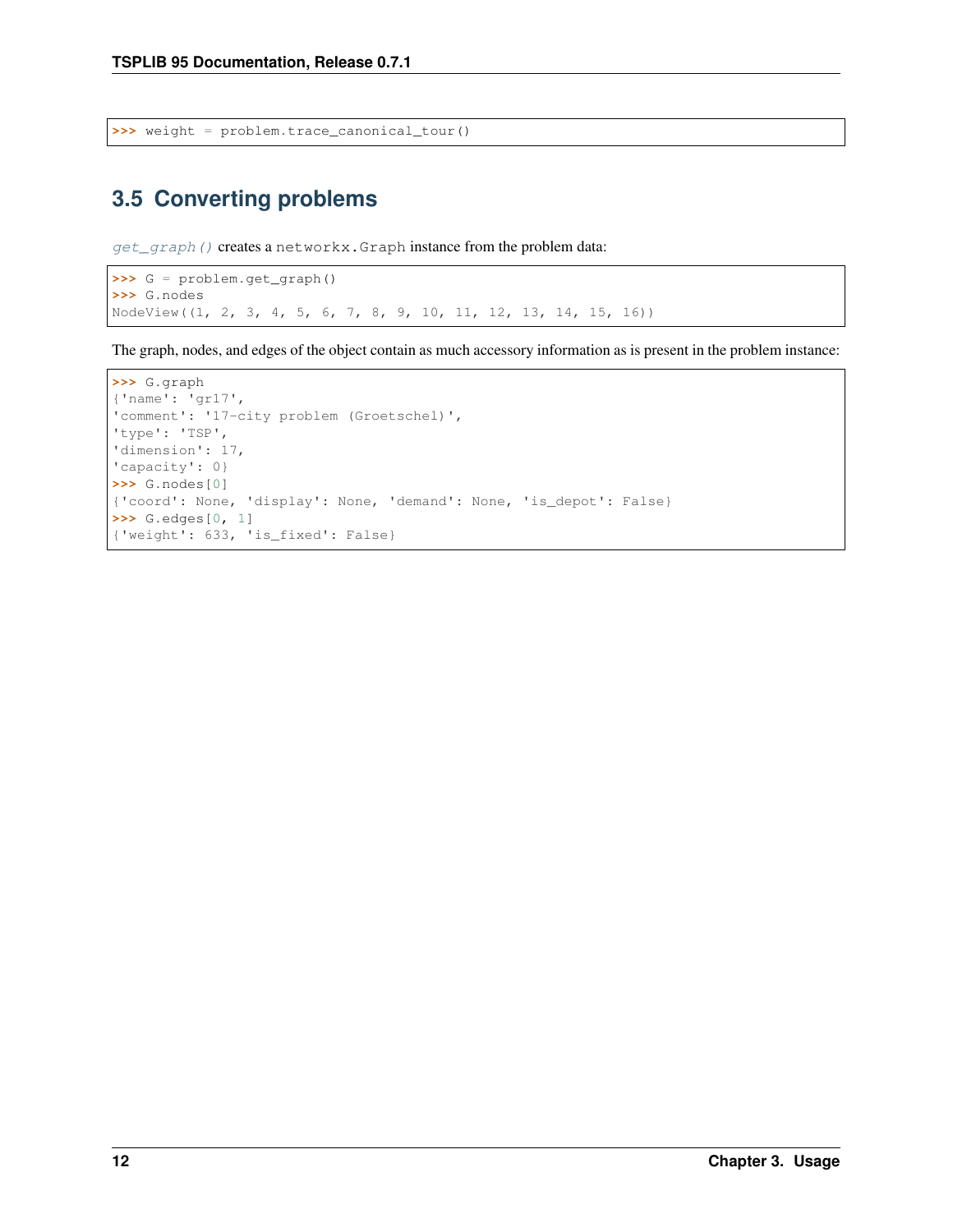# CHAPTER 4

### API Documentation

### <span id="page-16-4"></span><span id="page-16-1"></span><span id="page-16-0"></span>**4.1 Loaders**

The loaders are responsible for loading from a filepath, reading a file-like object, or parsing a string.

<span id="page-16-2"></span>tsplib95.loaders.**load**(*filepath*, *problem\_class=None*, *special=None*) Load a problem at the given filepath.

#### **Parameters**

- **filepath** (str) path to a TSPLIB problem file
- **problem\_class** (*type*) special/custom problem class
- **special** (callable) special/custom distance function

Returns problem instance

Return type Problem

<span id="page-16-3"></span>tsplib95.loaders.**load\_problem**(*filepath*, *special=None*) Load a problem at the given filepath.

param str filepath path to a TSPLIB problem file

param callable special special/custom distance function

return problem instance

rtype Problem

Deprecated since version 7.0.0: Will be removed in newer versions. Use *tsplib95.load* instead.

tsplib95.loaders.**load\_problem\_fromstring**(*text*, *special=None*)

Load a problem from raw text.

param str text text of a TSPLIB problem

param callable special special/custom distance function

return problem instance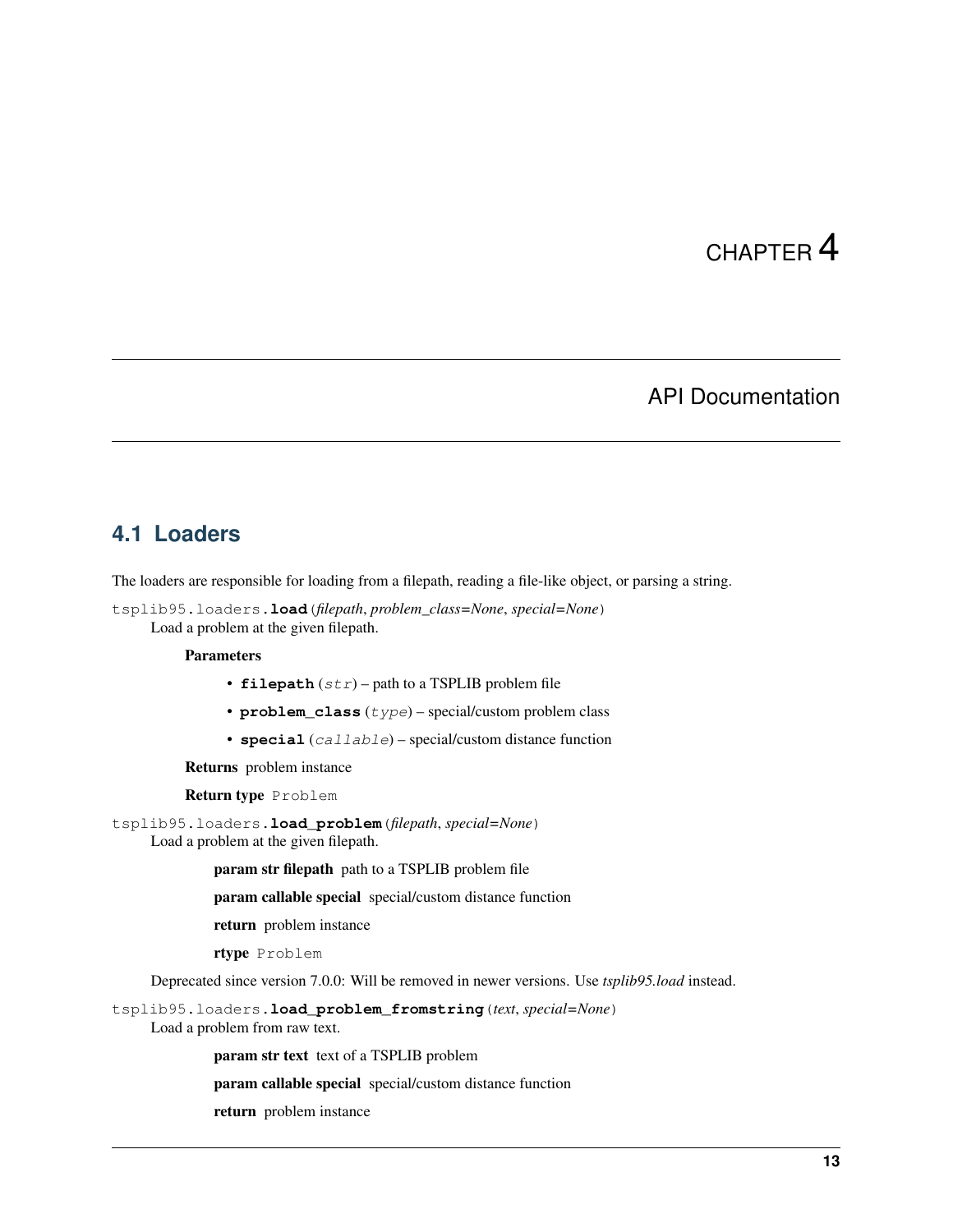#### rtype Problem

<span id="page-17-2"></span>Deprecated since version 7.0.0: Will be removed in newer versions. Use *tsplib95.parse* instead.

tsplib95.loaders.**load\_solution**(*filepath*)

Load a solution at the given filepath.

param str filepath path to a TSPLIB solution file

return solution instance

rtype Solution

Deprecated since version 7.0.0: Will be removed in newer versions. Use *tsplib95.load* instead.

#### tsplib95.loaders.**load\_solution\_fromstring**(*text*)

Load a solution from raw text.

param str text text of a TSPLIB solution

return solution instance

rtype Solution

Deprecated since version 7.0.0: Will be removed in newer versions. Use *tsplib95.parse* instead.

#### tsplib95.loaders.**load\_unknown**(*filepath*)

Load any TSPLIB file.

This is particularly useful when you do not know in advance whether the file contains a problem or a solution.

param str filepath path to a TSPLIB problem file

return either a problem or solution instance

Deprecated since version 7.0.0: Will be removed in newer versions. Use *tsplib95.load* instead.

#### tsplib95.loaders.**load\_unknown\_fromstring**(*text*)

Load any problem/solution from raw text.

This is particularly useful when you do not know in advance whether the file contains a problem or a solution.

param str text text of a TSPLIB problem/solution

return either a problem or solution instance

Deprecated since version 7.0.0: Will be removed in newer versions. Use *tsplib95.parse* instead.

<span id="page-17-0"></span>tsplib95.loaders.**parse**(*text*, *problem\_class=None*, *special=None*)

Load a problem from raw text.

#### Parameters

- **text** (str) text of a TSPLIB problem
- **problem\_class** (*type*) special/custom problem class
- **special** (callable) special/custom distance function

Returns problem instance

Return type Problem

<span id="page-17-1"></span>tsplib95.loaders.**read**(*f*, *problem\_class=None*, *special=None*) Read a problem from a file-like object.

#### Parameters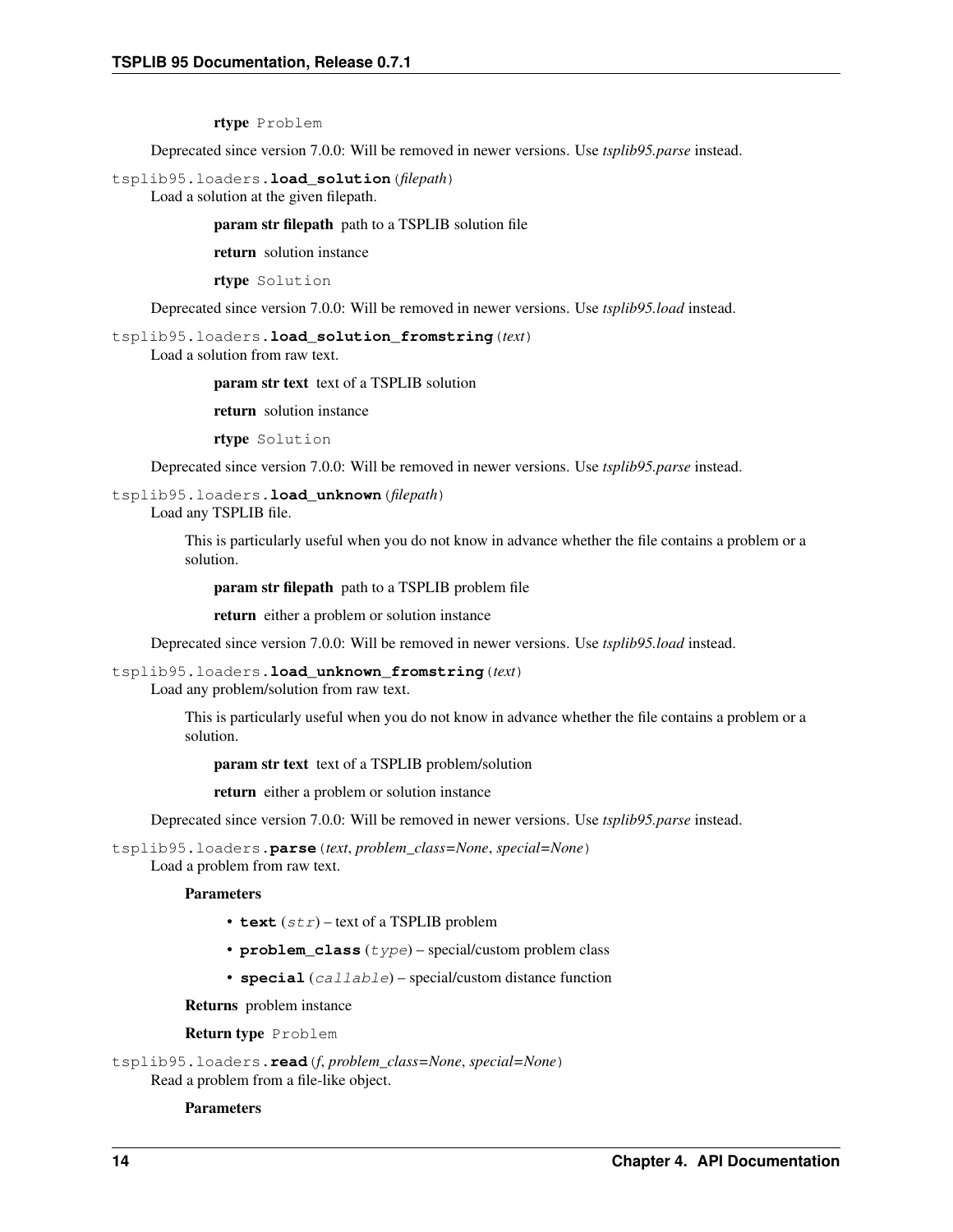- <span id="page-18-2"></span>•  $f(file)$  – file-like object
- **problem\_class** (*type*) special/custom problem class
- **special** (callable) special/custom distance function

Returns problem instance

Return type Problem

### <span id="page-18-0"></span>**4.2 Problems**

Problem classes define what fields can be present and how they are converted to and from text.

```
class tsplib95.models.Problem(**data)
```
Bases: object

Base class for all problems.

Parameters **data** – name-value data

```
as_dict(by_keyword=False)
     Return the problem data as a dictionary.
```
**Parameters by\_keyword** (bool) – use keywords (True) or names (False) or keys

Returns problem data

Return type dict

```
as_keyword_dict()
```
Return the problem data as a dictionary by field keyword.

Returns problem data

Return type dict

#### **as\_name\_dict**()

Return the problem data as a dictionary by field name.

Returns problem data

Return type dict

#### **classmethod load**(*filepath*, *\*\*options*)

Load a problem instance from a text file.

Any keyword options are passed to the class constructor. If a keyword argument has the same name as a field then they will collide and cause an error.

#### Parameters

- **filepath** (str) path to a problem file
- **options** any keyword arguments to pass to the constructor

Returns problem instance

Return type [Problem](#page-18-1)

#### **classmethod parse**(*text*, *\*\*options*)

Parse text into a problem instance.

Any keyword options are passed to the class constructor. If a keyword argument has the same name as a field then they will collide and cause an error.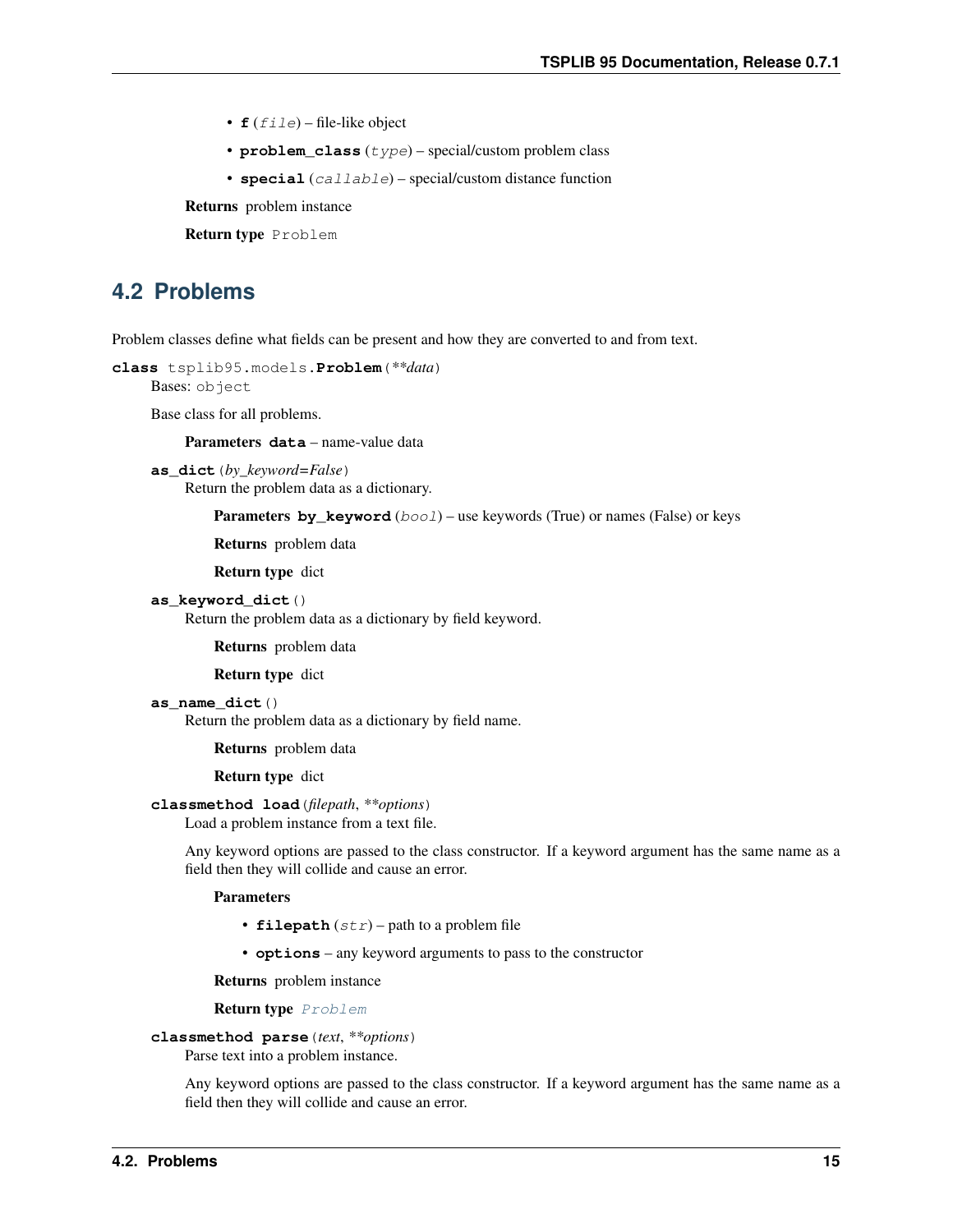#### <span id="page-19-1"></span>Parameters

- **text**  $(str)$  problem text
- **options** any keyword arguments to pass to the constructor

Returns problem instance

Return type [Problem](#page-18-1)

#### **classmethod read**(*fp*, *\*\*options*)

Read a problem instance from a file-like object.

Any keyword options are passed to the class constructor. If a keyword argument has the same name as a field then they will collide and cause an error.

#### Parameters

- **fp**  $(str)$  a file-like object
- **options** any keyword arguments to pass to the constructor

Returns problem instance

Return type [Problem](#page-18-1)

```
class tsplib95.models.StandardProblem(special=None, **data)
    Bases: tsplib95.models.Problem
```
Standard problem as outlined in the original TSLIB95 documentation.

The available fields and their keywords are:

- name NAME
- comment COMMENT
- type TYPE
- dimension DIMENSION
- capacity CAPACITY
- edge\_weight\_type EDGE\_WEIGHT\_TYPE
- edge\_weight\_format EDGE\_WEIGHT\_FORMAT
- edge\_data\_format EDGE\_DATA\_FORMAT
- node\_coord\_type NODE\_COORD\_TYPE
- display\_data\_type DISPLAY\_DATA\_TYPE
- depots DEPOT\_SECTION
- demands DEMAND\_SECTION
- node\_coords NODE\_COORD\_SECTION
- edge\_weights EDGE\_WEIGHT\_SECTION
- display\_data DISPLAY\_DATA\_SECTION
- edge\_data EDGE\_DATA\_SECTION
- fixed\_edges FIXED\_EDGES\_SECTION
- tours TOUR\_SECTION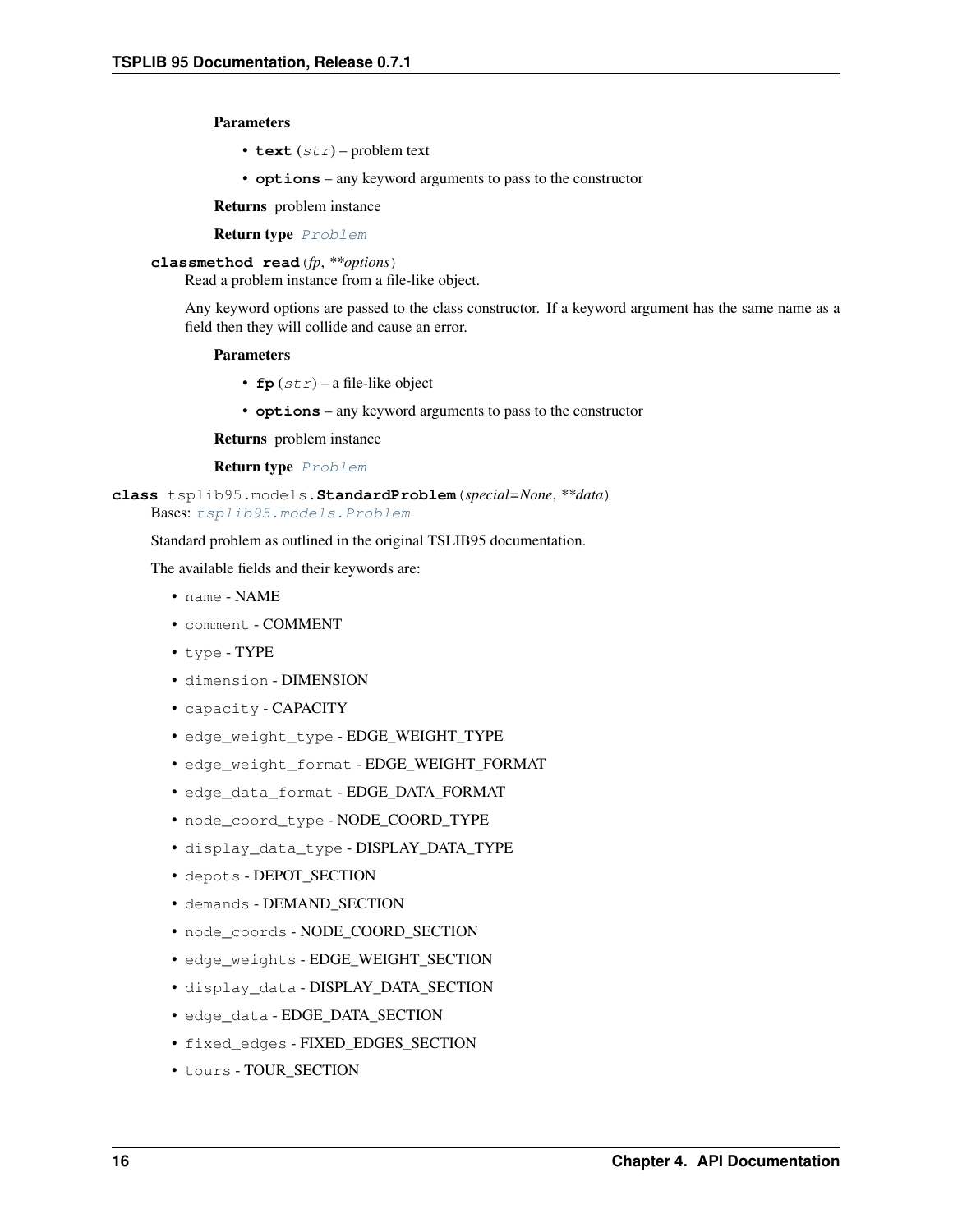<span id="page-20-3"></span>For SPECIAL FUNCTION problems, the special function must accept a start and an end node and return the weight, distance, or cost of the edge that joins them. It can be provided at construction time or simply set on an existing object using the special attribute.

#### Parameters

- **special** (callable) special function for distance
- **data** name-value data

#### **get\_display**(*i*)

Return the display data for node at index *i*.

If the problem is not depictable, None is returned instead.

**Parameters**  $\mathbf{i}$  ( $int$ ) – node index

Returns display data for node i

#### <span id="page-20-1"></span>**get\_edges**()

Return an iterator over the edges.

This method provides a single way to obtain the edges of a problem regardless of how it is specified. If the EDGE\_DATA\_FORMAT is not set and the nodes are undefined, then the edges are also undefined.

Returns edges

Return type iter

Raises **ValueError** – if the nodes and therefore the edges are undefined

#### <span id="page-20-2"></span>**get\_graph**(*normalize=False*)

Return a networkx graph instance representing the problem.

The metadata of the problem is associated with the graph itself. Additional problem information is associated with the nodes and edges. For example:

```
>>> G = problem.get_graph()
>>> G.graph
{'name': None,
 'comment': '14-Staedte in Burma (Zaw Win)',
'type': 'TSP',
'dimension': 14,
'capacity': None}
>>> G.nodes[1]
{'coord': (16.47, 96.1),
 'display': None,
 'demand': None,
 'is_depot': False}
>>> G.edges[1, 2]
{'weight': 2, 'is_fixed': False}
```
If the graph is asymmetric then a networkx. DiGraph is returned. Optionally, the nodes can be renamed to be sequential and zero-indexed.

**Parameters normalize** (bool) – rename nodes to be zero-indexed

Returns graph

Return type networkx.Graph

#### <span id="page-20-0"></span>**get\_nodes**()

Return an iterator over the nodes.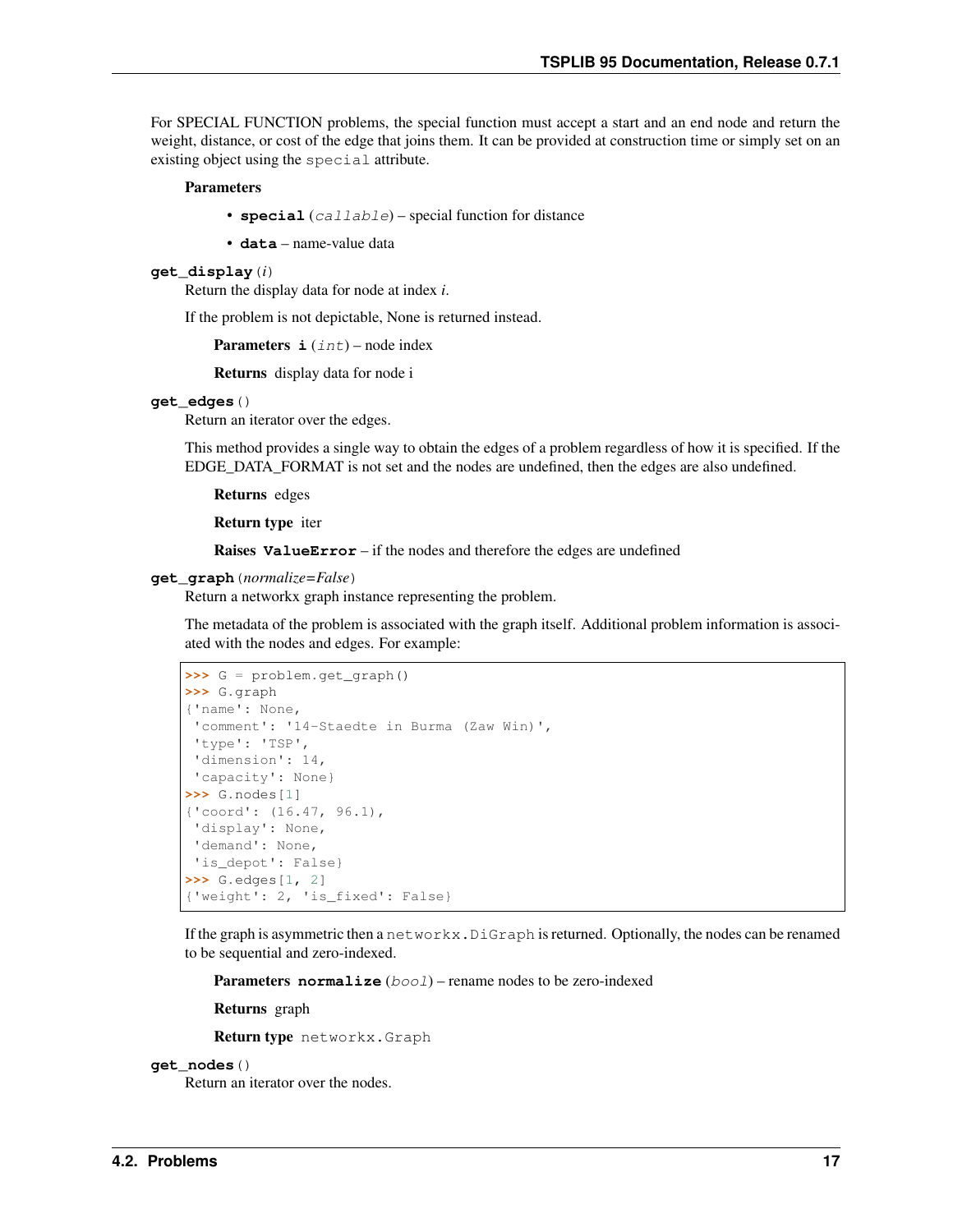<span id="page-21-7"></span>This method provides a single way to obtain the nodes of a problem regardless of how it is specified. However, if the nodes are not specified, the EDGE\_DATA\_FORMAT is not set, and DIMENSION has no value, then nodes are undefined.

Returns nodes

Return type iter

Raises **ValueError** – if the nodes are undefined

#### <span id="page-21-0"></span>**get\_weight**(*start*, *end*)

Return the weight of the edge between start and end.

This method provides a single way to obtain edge weights regardless of whether the problem uses an explicit matrix or a distance function.

#### Parameters

- **start**  $(int)$  starting node index
- $\bullet$  **end** (int) ending node index

Returns weight of the edge between start and end

#### Return type float

#### <span id="page-21-4"></span>**is\_complete**()

Check whether the problem specifies a complete graph.

Returns True if the problem specifies a complete graph

#### Return type bool

#### <span id="page-21-6"></span>**is\_depictable**()

Check whether the problem can be depicted.

A problem is depictable if it has display data or has node coordinates and does not specify NO\_DISPLAY.

Returns True if the problem can be depicted

Return type bool

#### <span id="page-21-1"></span>**is\_explicit**()

Check whether the problem specifies edge weights explicitly.

Returns True if the problem specifies edge weights explicitly

#### Return type bool

#### <span id="page-21-2"></span>**is\_full\_matrix**()

Check whether the problem is specified as a full matrix.

Returns True if the problem is specified as a full matrix

Return type bool

#### <span id="page-21-3"></span>**is\_special**()

Check whether the problem is special.

SPECIAL problems require a special distance function.

Returns True if the problem requires a special distance function

#### Return type bool

#### <span id="page-21-5"></span>**is\_symmetric**()

Check whether the problem is symmetrical.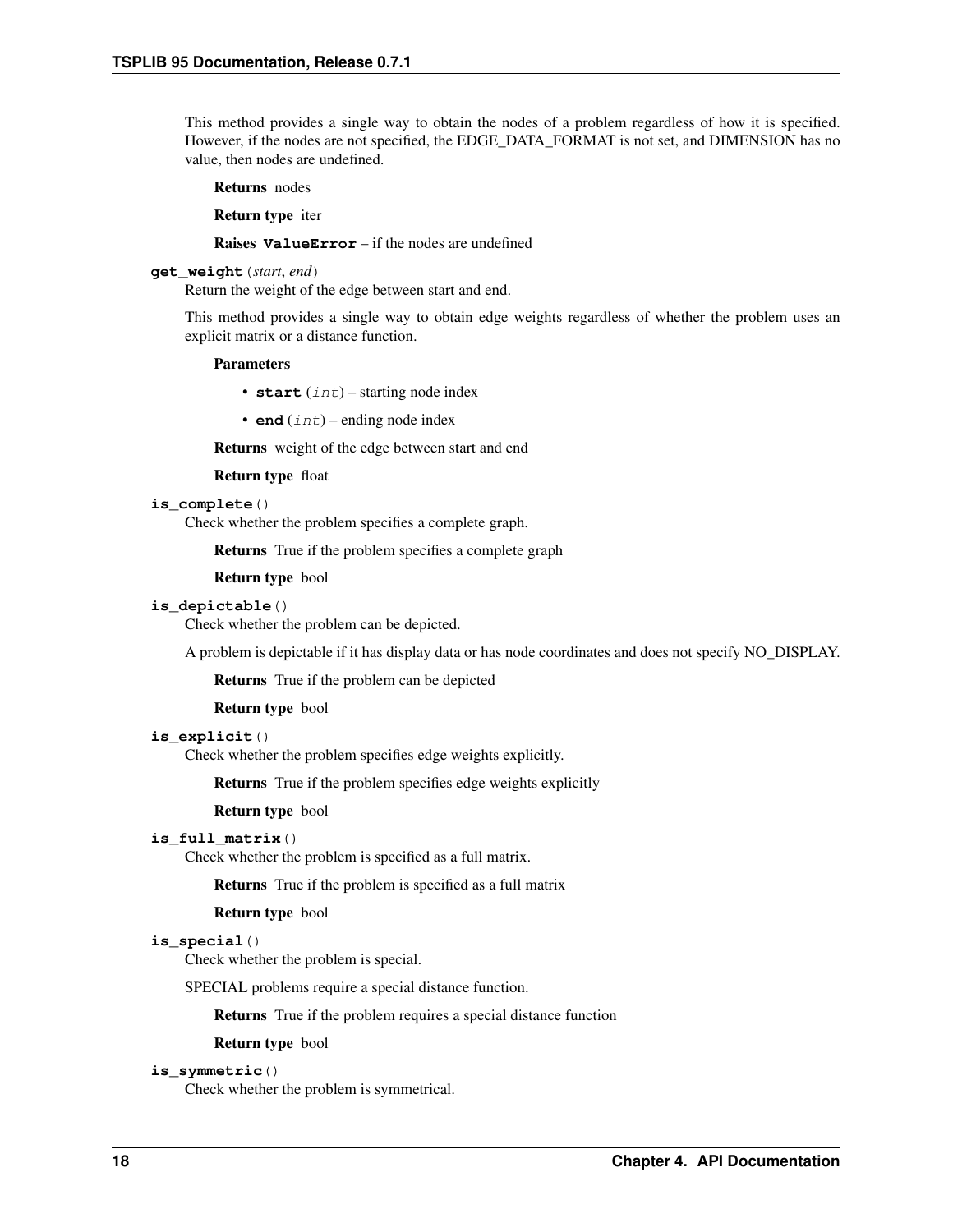<span id="page-22-5"></span>Warning: Although a result of True guarantees symmetry, a value of False merely indicates the *possibliity* for asymmetry. Avoid using not problem.is\_symmetric() when possible.

Returns True if the problem is symmetrical

Return type bool

#### <span id="page-22-1"></span>**is\_weighted**()

Check whether the problem has weighted edges.

A problem is considered unweighted if neither the EDGE\_WEIGHT\_FORMAT nor the EDGE\_WEIGHT\_TYPE are defined.

Returns True if the problem is weighted

Return type bool

#### **special**

Special distance function.

Special/custom distance functions must accept two coordinates of appropriate dimension and return the distance between them.

#### <span id="page-22-3"></span>**trace\_canonical\_tour**()

Return the weight of the canonical tour.

The "canonical tour" uses the nodes in order. This method is present primarily for testing and purposes.

Returns weight of the canonical tour

Return type float

#### <span id="page-22-2"></span>**trace\_tours**(*tours*)

Return the weights of the given tours.

Each tour is a list of node indices. The weights returned are the sum of the individual weights of the edges in each tour including the final edge back to the starting node.

The list of weights returned parallels the list of tours given so that weights[i] corresponds to tours[i]:

weights = p.trace\_tours(tours)

**Parameters**  $\tt{tours}$  (*list*) – one or more lists of node indices

Returns one weight for each given tour

Return type list

### <span id="page-22-0"></span>**4.3 Fields**

<span id="page-22-4"></span>**class** tsplib95.fields.**Field**(*keyword*, *\**, *default=None*) Bases: object

Contains base functionality for all fields.

The default value can be a callable, in which case it is invoked for each call to  $get\_default\_value()$ . The default can be set on an instance or as a class attribute, but the class attribute is only checked when the field is initially created.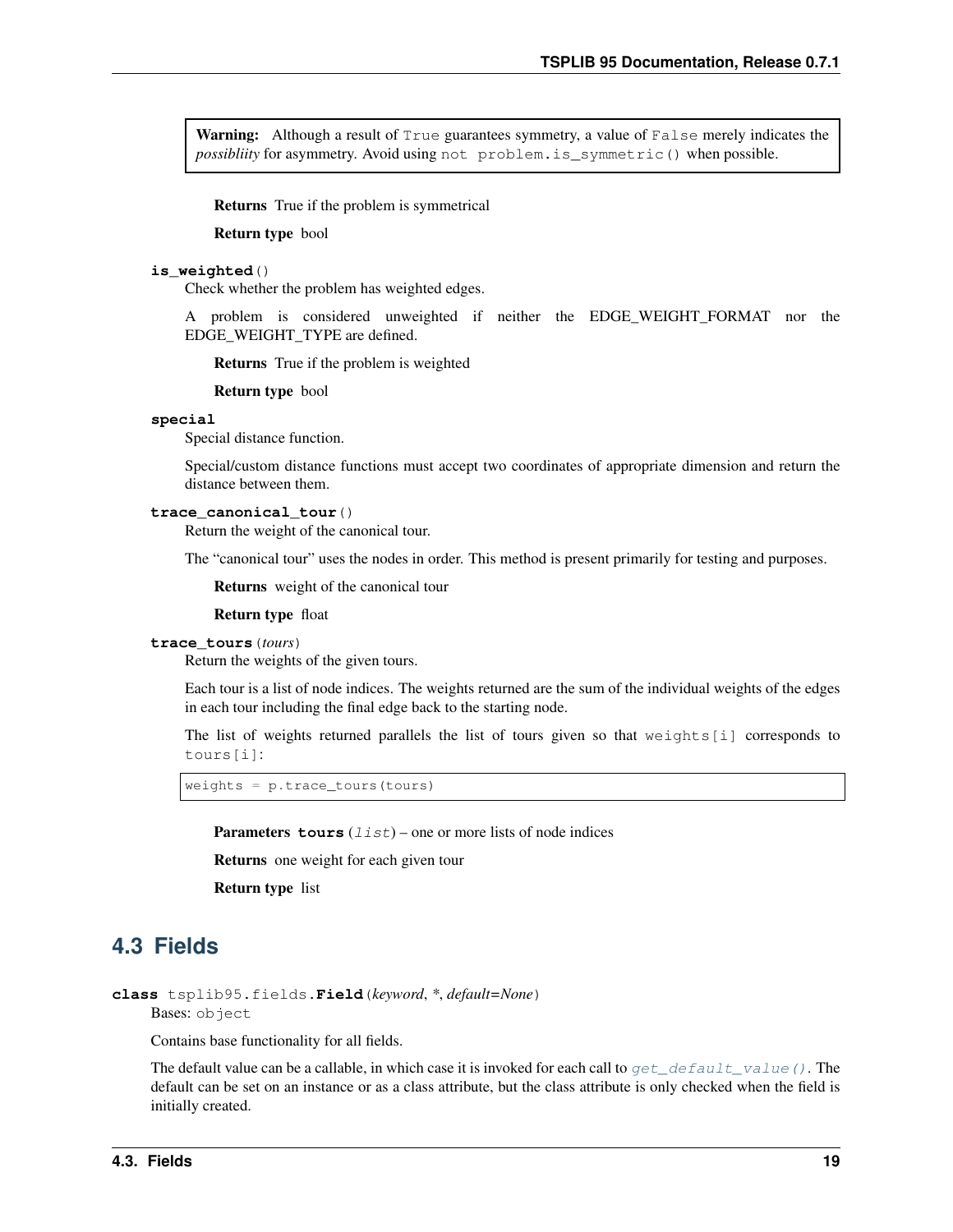#### <span id="page-23-2"></span>**Parameters**

- **keyword**  $(str)$  keyword (typically all caps)
- **default** a default value or callable that will return a default

#### <span id="page-23-0"></span>**get\_default\_value**()

Return the default value.

Callables are called for a default value to return each time.

Returns the default value

#### Return type Any

#### **parse**(*text*)

Convert text into a value.

This must be implemented in a subclass.

Parameters **text** (str) –

#### Returns a value

#### **render**(*value*)

Convert a value into text.

This must be implemented in a subclass.

Parameters **value** – a value

Returns text

#### Return type str

**validate**(*value*)

Validate a value.

Raise an exception if the value fails validation.

The default implementation does nothing.

Parameters **value** – a value

Raises **Exception** – if the value does not pass validation

<span id="page-23-1"></span>**class** tsplib95.fields.**TransformerField**(*keyword*, *\**, *transformer=None*, *\*\*kwargs*) Bases: [tsplib95.fields.Field](#page-22-4)

Field that delegates to a [Transformer](#page-27-1).

#### **Parameters**

- **keyword** (str) keyword
- **transformer** (callable) transformer to use

#### **classmethod build\_transformer**()

Construct an appropriate transformer for the field.

Returns transformer

Return type [Transformer](#page-27-1)

#### **parse**(*text*)

Parse the text into a value using the transformer.

**Parameters**  $\textbf{text}(str)$  **– text to parse**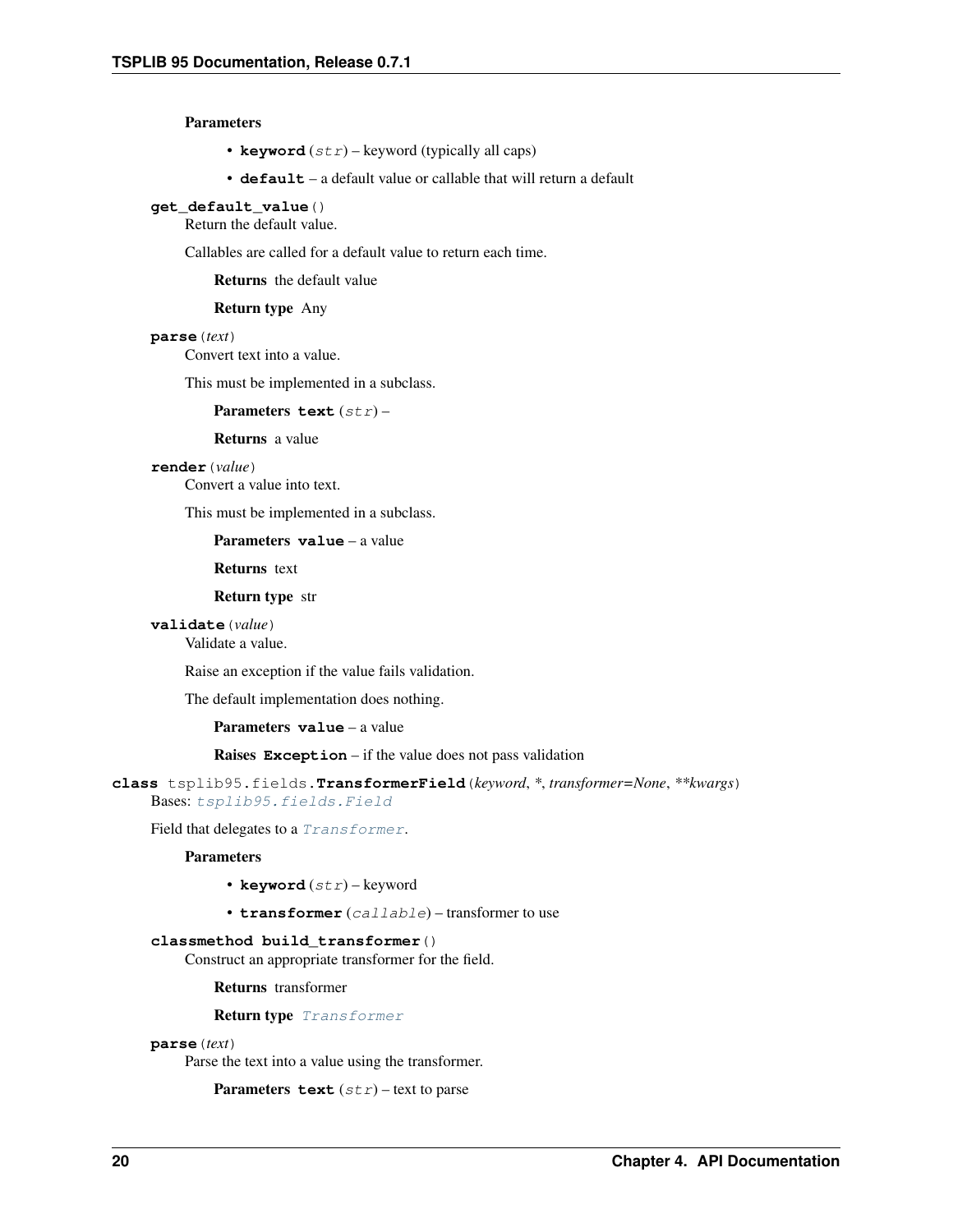Returns value

<span id="page-24-0"></span>**render**(*value*)

Render the value into text using the transformer.

**Parameters text**  $(str)$  – value to render

Returns text

**validate**(*value*) Validate the value using the transformer.

**Parameters text**  $(str)$  – value to validate

**class** tsplib95.fields.**StringField**(*keyword*, *\**, *transformer=None*, *\*\*kwargs*) Bases: [tsplib95.fields.TransformerField](#page-23-1)

Simple string field.

**classmethod build\_transformer**()

Construct an appropriate transformer for the field.

Returns transformer

Return type [Transformer](#page-27-1)

**class** tsplib95.fields.**IntegerField**(*keyword*, *\**, *transformer=None*, *\*\*kwargs*) Bases: [tsplib95.fields.TransformerField](#page-23-1)

Simple integer field.

**classmethod build\_transformer**() Construct an appropriate transformer for the field.

Returns transformer

Return type [Transformer](#page-27-1)

**class** tsplib95.fields.**FloatField**(*keyword*, *\**, *transformer=None*, *\*\*kwargs*) Bases: [tsplib95.fields.TransformerField](#page-23-1)

Simple float field.

**classmethod build\_transformer**()

Construct an appropriate transformer for the field.

Returns transformer

Return type [Transformer](#page-27-1)

**class** tsplib95.fields.**NumberField**(*keyword*, *\**, *transformer=None*, *\*\*kwargs*) Bases: [tsplib95.fields.TransformerField](#page-23-1)

Number field, supporting ints and floats.

**classmethod build\_transformer**()

Construct an appropriate transformer for the field.

Returns transformer

Return type [Transformer](#page-27-1)

**class** tsplib95.fields.**IndexedCoordinatesField**(*\*args*, *dimensions=None*, *\*\*kwargs*) Bases: [tsplib95.fields.TransformerField](#page-23-1)

Field for coordinates by index.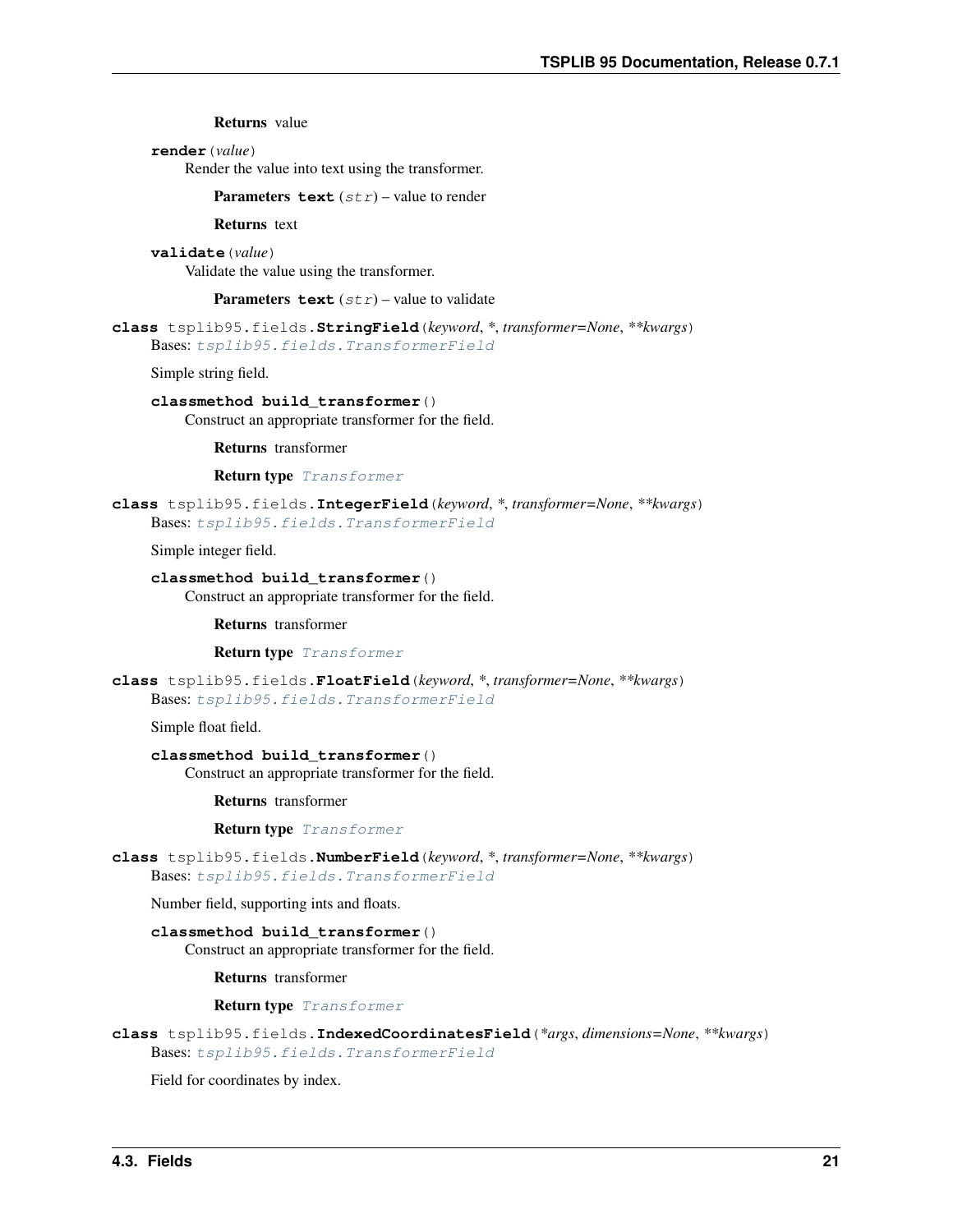<span id="page-25-0"></span>When given, dimensions stipulates the possible valid dimensionalities for the coordinates. For exapmle, dimensions= $(2, 3)$  indicates the coordinates are either all 2d or all 3d, whereas dimensions=2 indicates all coordinates must be 2d. The check is only enforced during validation.

Parameters **dimensions** – one or more valid dimensionalities

#### **classmethod build\_transformer**()

Construct an appropriate transformer for the field.

Returns transformer

Return type [Transformer](#page-27-1)

#### **default**

alias of builtins.dict

#### **validate**(*value*)

Validate the value using the transformer.

**Parameters text**  $(str)$  – value to validate

**class** tsplib95.fields.**AdjacencyListField**(*keyword*, *\**, *transformer=None*, *\*\*kwargs*) Bases: [tsplib95.fields.TransformerField](#page-23-1)

Field for an adjancency list.

**classmethod build\_transformer**() Construct an appropriate transformer for the field.

Returns transformer

Return type [Transformer](#page-27-1)

#### **default**

alias of builtins.dict

**class** tsplib95.fields.**EdgeListField**(*keyword*, *\**, *transformer=None*, *\*\*kwargs*) Bases: [tsplib95.fields.TransformerField](#page-23-1)

Field for a list of edges.

#### **classmethod build\_transformer**()

Construct an appropriate transformer for the field.

Returns transformer

Return type [Transformer](#page-27-1)

#### **default**

alias of builtins.list

**class** tsplib95.fields.**MatrixField**(*keyword*, *\**, *transformer=None*, *\*\*kwargs*) Bases: [tsplib95.fields.TransformerField](#page-23-1)

Field for a matrix of numbers.

#### **classmethod build\_transformer**()

Construct an appropriate transformer for the field.

Returns transformer

Return type [Transformer](#page-27-1)

#### **default**

alias of builtins.list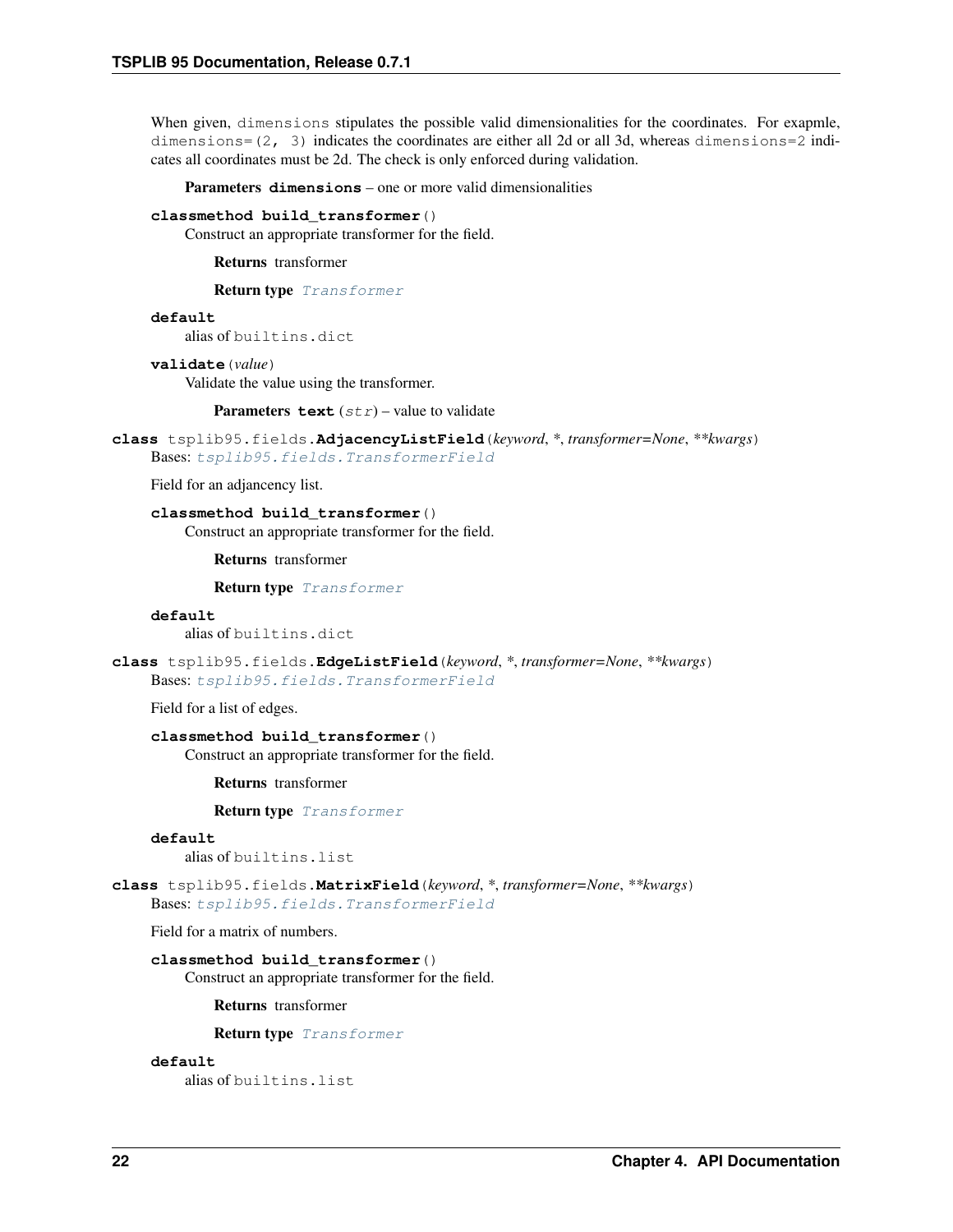<span id="page-26-0"></span>**class** tsplib95.fields.**EdgeDataField**(*keyword*, *\**, *transformer=None*, *\*\*kwargs*) Bases: [tsplib95.fields.TransformerField](#page-23-1)

Field for edge data.

**classmethod build\_transformer**()

Construct an appropriate transformer for the field.

Returns transformer

Return type [Transformer](#page-27-1)

#### **default**

alias of builtins.dict

**class** tsplib95.fields.**DepotsField**(*keyword*, *\**, *transformer=None*, *\*\*kwargs*)

Bases: [tsplib95.fields.TransformerField](#page-23-1)

Field for depots.

#### **classmethod build\_transformer**()

Construct an appropriate transformer for the field.

Returns transformer

Return type [Transformer](#page-27-1)

#### **default**

alias of builtins.list

```
class tsplib95.fields.DemandsField(keyword, *, transformer=None, **kwargs)
    Bases: tsplib95.fields.TransformerField
```
Field for demands.

**classmethod build\_transformer**() Construct an appropriate transformer for the field.

Returns transformer

Return type [Transformer](#page-27-1)

#### **default**

alias of builtins.dict

**class** tsplib95.fields.**ToursField**(*\*args*, *require\_terminal=True*) Bases: [tsplib95.fields.Field](#page-22-4)

Field for one or more tours.

#### **default**

alias of builtins.list

#### **parse**(*text*)

Parse the text into a list of tours.

**Parameters text**  $(str)$  – text to parse

Returns tours

Return type list

```
render(tours)
```
Render the tours as text.

```
Parameters tours (list) – tours to render
```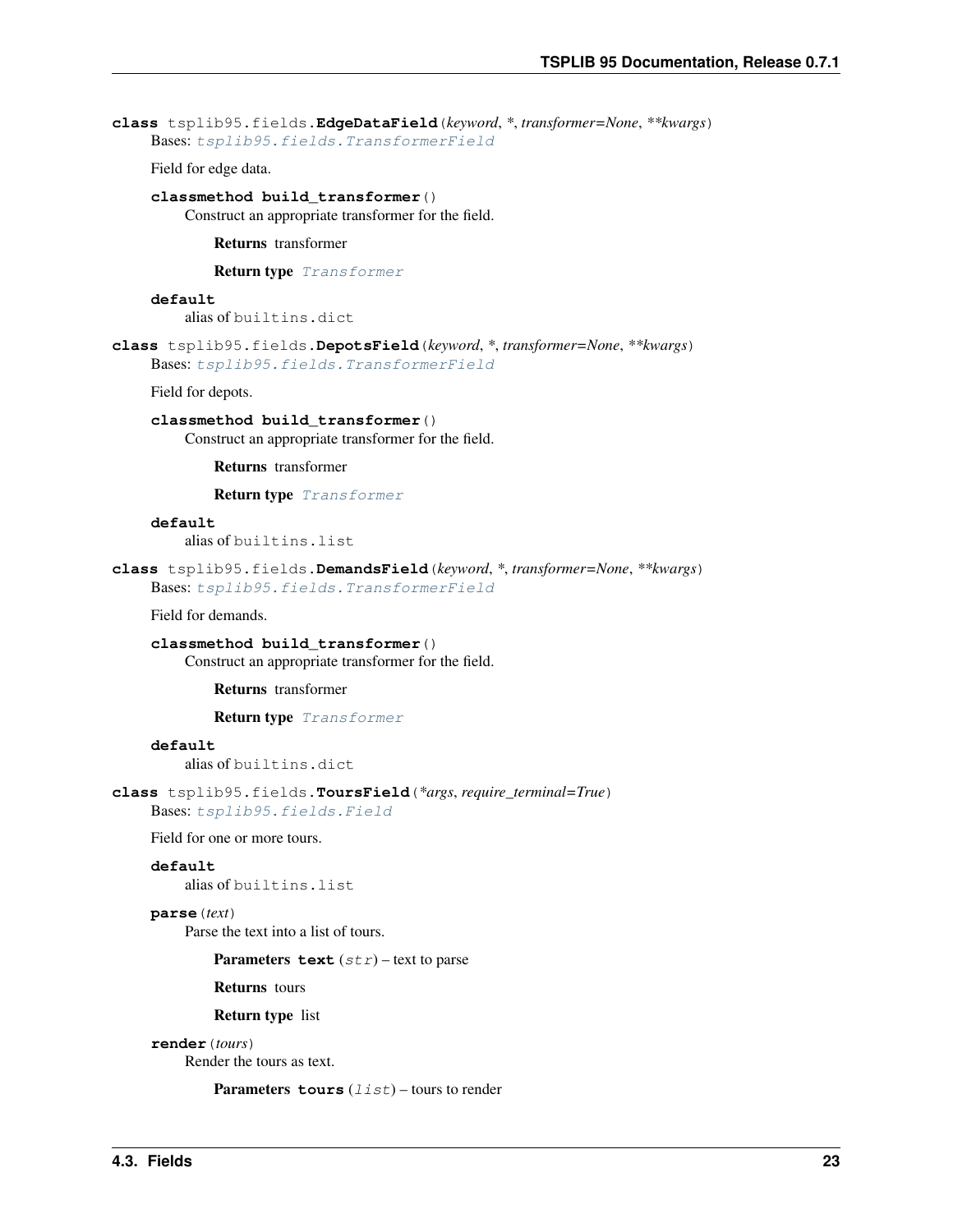<span id="page-27-2"></span>Returns rendered text

Return type str

### <span id="page-27-0"></span>**4.4 Transformers**

<span id="page-27-1"></span>**class** tsplib95.transformers.**Transformer**

Bases: object

Reusable transformer between text and data.

**parse**(*text*) Return the value of the text.

**Parameters**  $\textrm{text}(str)$  **– the text** 

Returns the value

Raises **[ParsingError](#page-35-3)** – if the text cannot be parsed into a value

**render**(*value*)

Return the text for the value.

**Parameters value**  $(str)$  – the value

Returns the text

**validate**(*value*) Validate the value.

Parameters **value** – the value

```
class tsplib95.transformers.FuncT(*, func)
```
Bases: [tsplib95.transformers.Transformer](#page-27-1)

Transformer that simply wraps a parsing function.

The parsing function must accept a single positional argument for the text to parse. It must parse and return the value.

Values are rendered back into values using the builtin  $str()$ , so it's generally best to use this for primitives.

Parameters **func** (callable) – parsing function

**parse**(*text*)

Return the value of the text.

**Parameters**  $\textbf{text}(str)$  **– the text** 

Returns the value

Raises **[ParsingError](#page-35-3)** – if the text cannot be parsed into a value

#### **class** tsplib95.transformers.**NumberT**

Bases: [tsplib95.transformers.Transformer](#page-27-1)

Transformer for any number, int or float.

```
parse(text)
```
Return the value of the text.

**Parameters**  $\textbf{text}(str)$  **– the text** 

Returns the value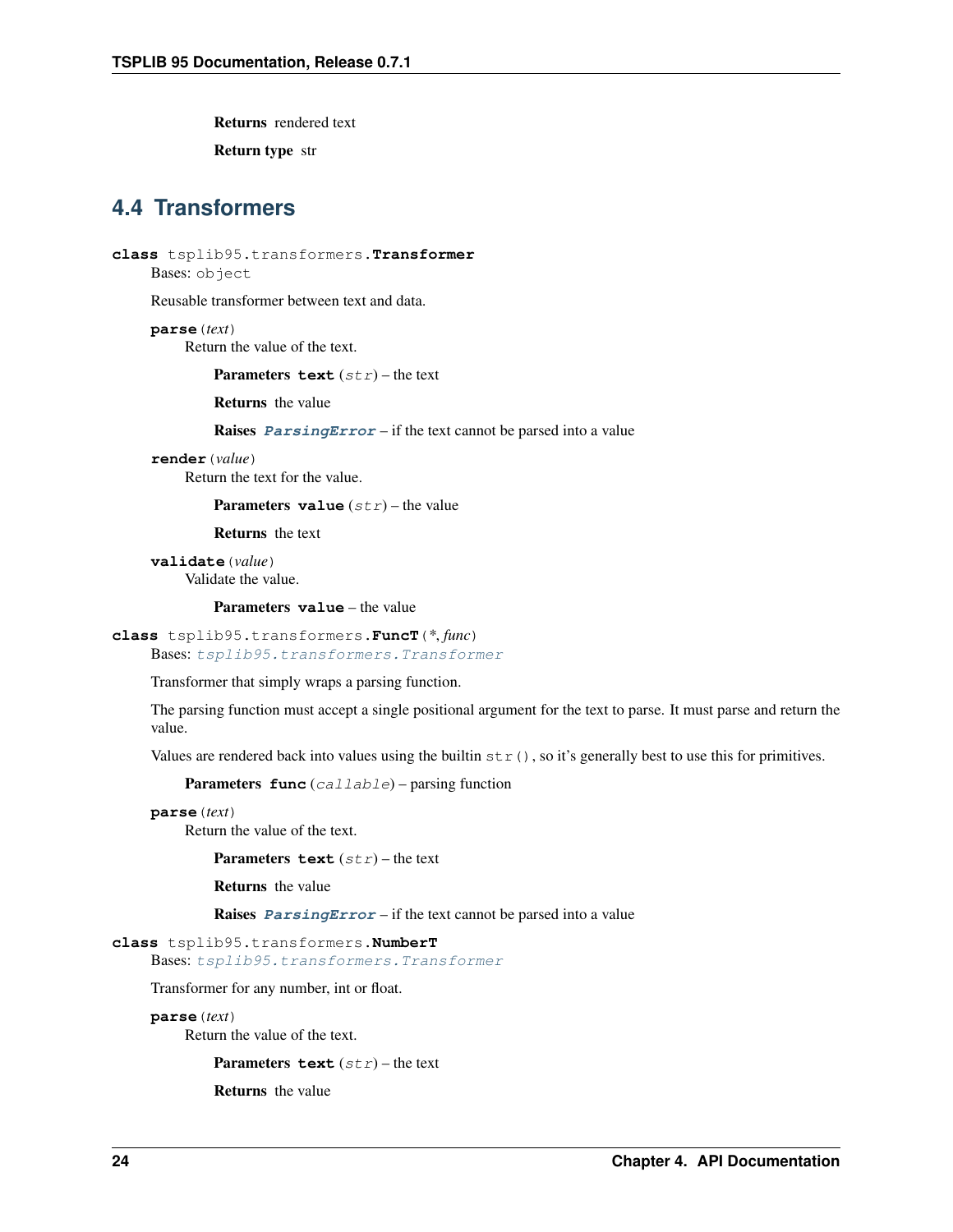Raises **[ParsingError](#page-35-3)** – if the text cannot be parsed into a value

<span id="page-28-1"></span><span id="page-28-0"></span>**class** tsplib95.transformers.**ContainerT**(*\**, *value=None*, *sep=None*, *terminal=None*, *terminal\_required=True*, *size=None*, *filter\_empty=True*) Bases: [tsplib95.transformers.Transformer](#page-27-1)

Transformer that acts as a generic container.

#### **Parameters**

- **value** ([Transformer](#page-27-1)) transformer for each item
- **sep**  $(str)$  separator between items
- **terminal**  $(str)$  text that marks the end
- **terminal\_required** (bool) whether the terminal is required
- **size** (*int*) required number of items
- **filter\_empty** (bool) filter out empty items (zero-length/blank)

#### **join\_items**(*items*)

Join zero or more items into a single text.

**Parameters items**  $(llist)$  – items to join

Returns joined text

Return type str

#### **pack**(*items*)

Pack the given items into a container.

**Parameters items**  $(llist)$  – items to pack

Returns container with items in it

#### **parse**(*text*)

Parse the text into a container of items.

#### **Parameters**  $\textbf{text}(str)$  **– the text to parse**

Returns container

#### **parse\_item**(*text*)

Parse the text into a single item.

#### **Parameters**  $\textbf{text}(str)$  **– the text to parse**

Returns container

#### **render**(*container*)

Render the container into text.

#### Parameters **container** – container to render

Returns text

**render\_item**(*item*) Render the item into text.

#### Parameters *item* – item to render

Returns text

**split\_items**(*text*) Split the text into multiple items.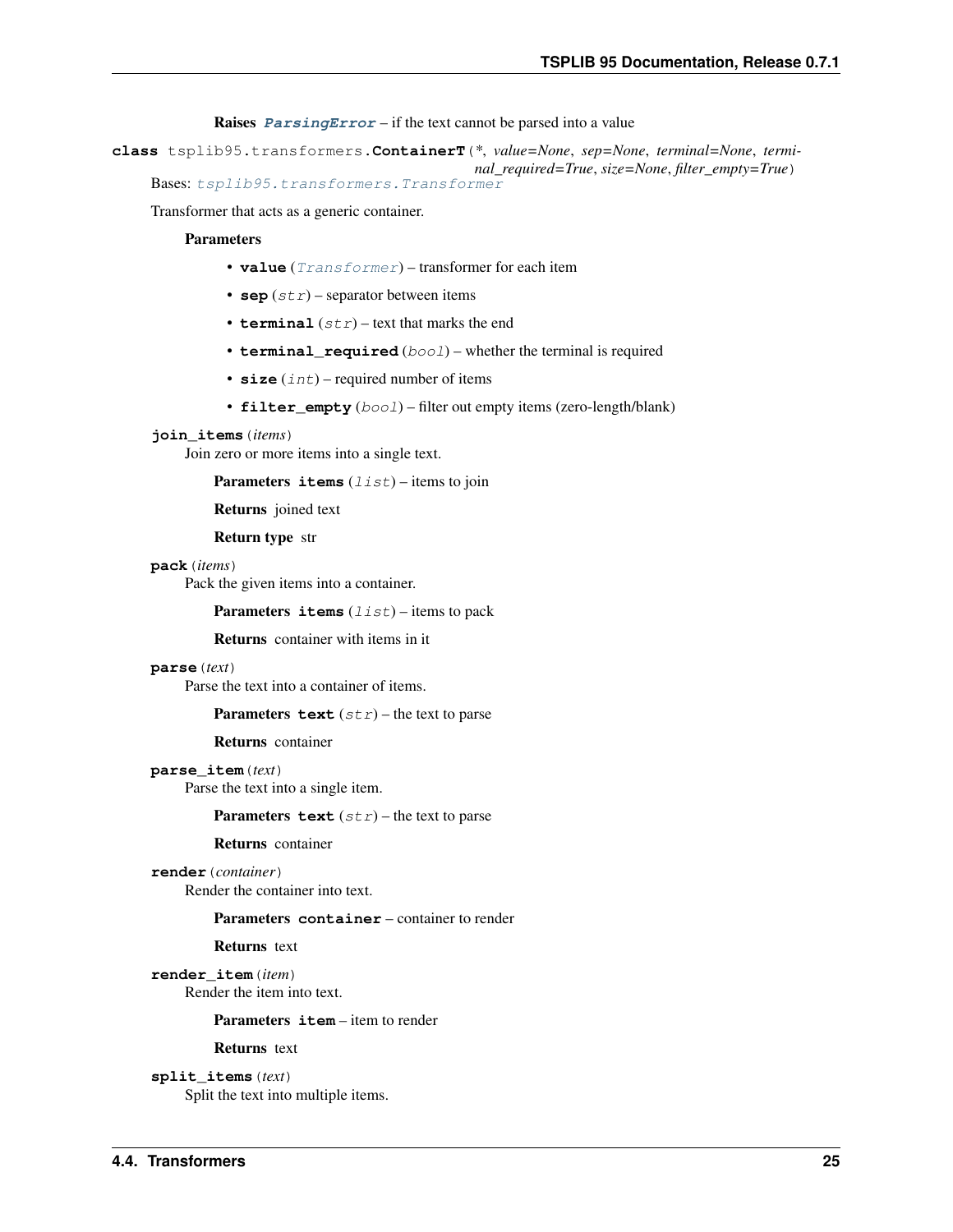<span id="page-29-0"></span>**Parameters**  $\textbf{text}(str)$  **– text to split** 

Returns muliple items

Return type list

**unpack**(*container*)

Unpack items from the container.

Parameters **container** – container with items in it

Returns items from container

Return type list

**class** tsplib95.transformers.**ListT**(*\**, *value=None*, *sep=None*, *terminal=None*, *terminal\_required=True*, *size=None*, *filter\_empty=True*) Bases: [tsplib95.transformers.ContainerT](#page-28-0)

Transformer for a list of items.

**pack**(*items*)

Pack the given items into a container.

**Parameters items**  $(llist)$  – items to pack

Returns container with items in it

**unpack**(*container*)

Unpack items from the container.

Parameters **container** – container with items in it

Returns items from container

Return type list

**class** tsplib95.transformers.**MapT**(*\**, *kv\_sep=None*, *key=None*, *\*\*kwargs*) Bases: [tsplib95.transformers.ContainerT](#page-28-0)

Transformer for a key-value mapping of items.

#### **Parameters**

- $kv\_sep$  ( $str$ ) separator between keys and values
- **key** ([Transformer](#page-27-1)) transformer for the keys

#### **pack**(*items*)

Pack the given items into a container.

**Parameters items**  $(llist)$  – items to pack

Returns container with items in it

#### **parse\_item**(*text*)

Parse the text into a single item.

**Parameters text**  $(str)$  – the text to parse

Returns container

**parse\_key**(*text*)

Parse the text into a key.

**Parameters text**  $(str)$  – the text to parse

Returns key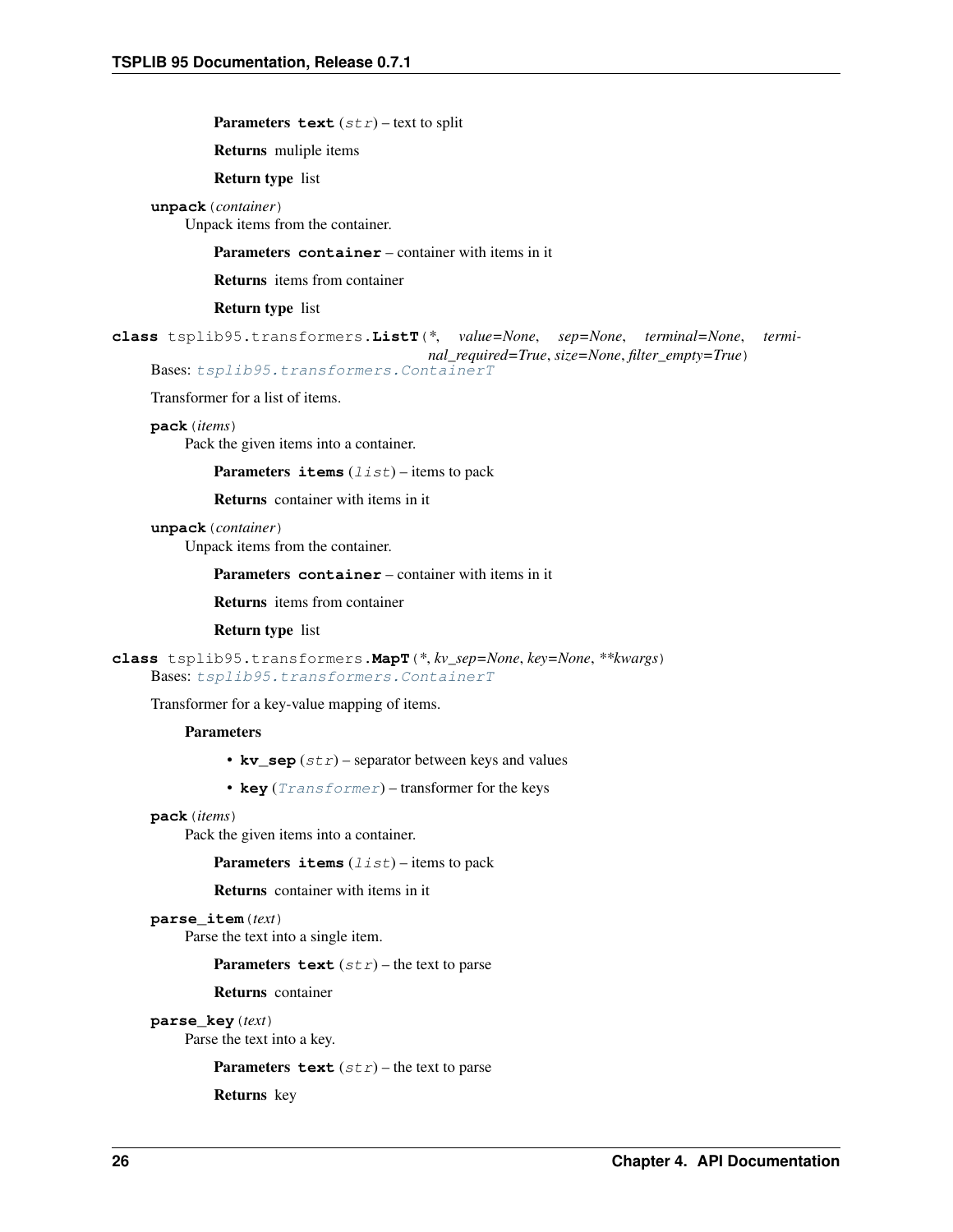### <span id="page-30-1"></span>**parse\_value**(*text*)

Parse the text into a value.

**Parameters text**  $(str)$  – the text to parse

Returns value

**render\_item**(*item*) Render the item into text.

#### Parameters *item* – item to render

Returns text

**render\_key**(*key*) Render the key into text.

#### Parameters **key** – the key to render

Returns text

#### Return type str

**render\_value**(*value*) Render the value into text.

Parameters **value** – the value to render

Returns text

#### Return type str

**unpack**(*container*) Unpack items from the container.

Parameters **container** – container with items in it

#### Returns items from container

#### Return type list

**class** tsplib95.transformers.**UnionT**(*\*tfs*, *\*\*kwargs*) Bases: [tsplib95.transformers.Transformer](#page-27-1)

#### **parse**(*text*)

Return the value of the text.

**Parameters**  $\textbf{text}(str)$  **– the text** 

Returns the value

Raises **[ParsingError](#page-35-3)** – if the text cannot be parsed into a value

#### **render**(*value*)

Return the text for the value.

**Parameters value**  $(str)$  – the value

Returns the text

### <span id="page-30-0"></span>**4.5 Matrices**

```
class tsplib95.matrix.FullMatrix(numbers, size, min_index=0)
    Bases: tsplib95.matrix.Matrix
```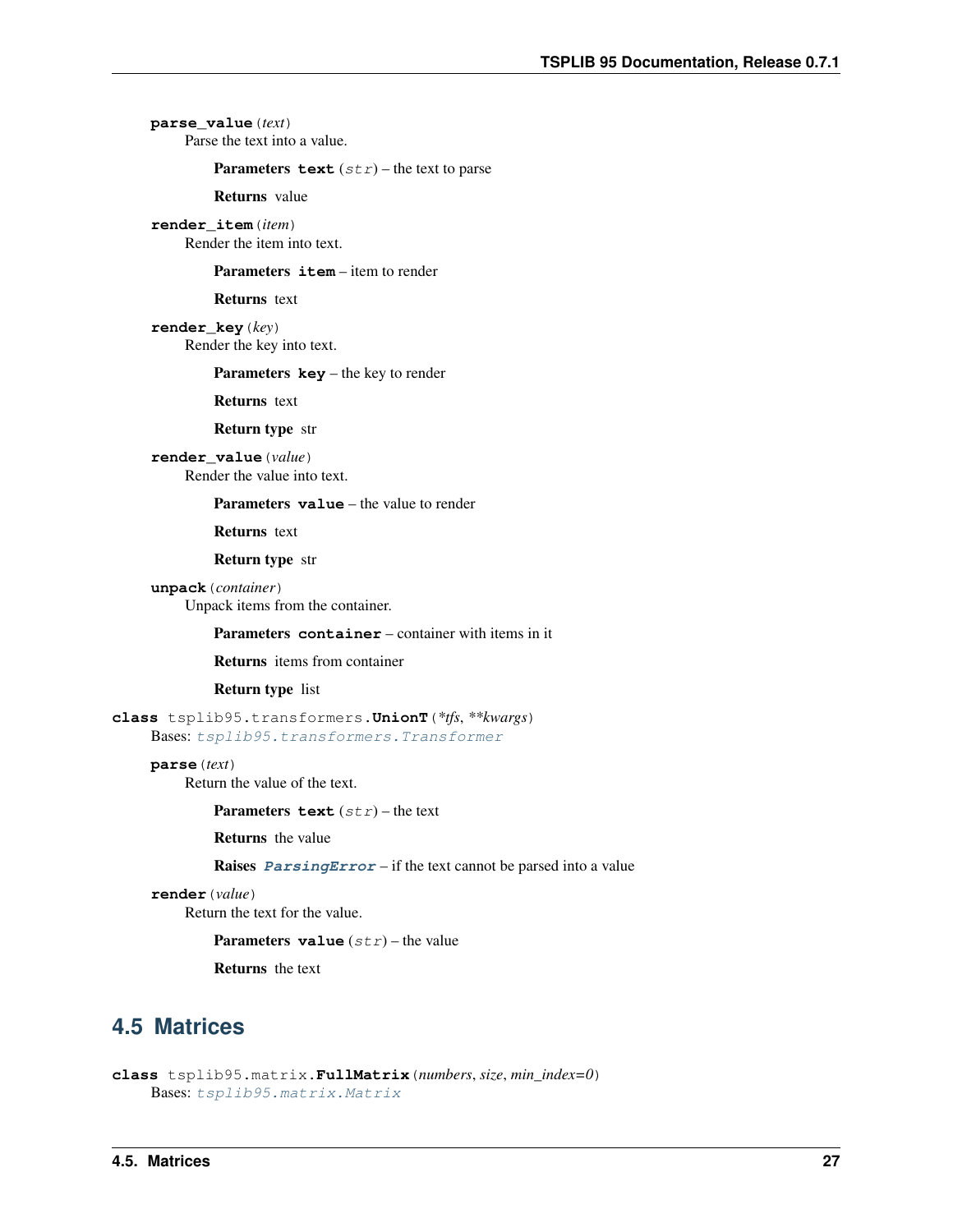<span id="page-31-2"></span>A complete square matrix.

#### **Parameters**

- **numbers**  $(llist)$  the elements of the matrix
- **size** (int) the width (also height) of the matrix
- **min\_index** (int) the minimum index

#### $get$   $index(i, j)$

Return the linear index for the element at (i,j).

#### Parameters

- $\mathbf{i}$  (int) row
- **j**  $(int)$  column

**Returns** linear index for element  $(i,j)$ 

#### Return type int

<span id="page-31-0"></span>**class** tsplib95.matrix.**HalfMatrix**(*numbers*, *size*, *min\_index=0*) Bases: [tsplib95.matrix.Matrix](#page-32-0)

A triangular half-matrix.

#### Parameters

- **numbers**  $(llist)$  the elements of the matrix
- **size** (*int*) the width (also height) of the matrix
- $\cdot$  min\_index  $(int)$  the minimum index

#### **has\_diagonal = True**

True if the half-matrix includes the diagonal

#### **value**  $at(i, j)$

Get the element at row *i* and column *j*.

#### Parameters

- $\mathbf{i}$  (int) row
- $\mathbf{j}$  (int) column

**Returns** value of element at  $(i, j)$ 

- **class** tsplib95.matrix.**LowerCol**(*numbers*, *size*, *min\_index=0*) Bases: [tsplib95.matrix.UpperRow](#page-33-1)
- **class** tsplib95.matrix.**LowerDiagCol**(*numbers*, *size*, *min\_index=0*) Bases: [tsplib95.matrix.UpperDiagRow](#page-33-2)
- <span id="page-31-1"></span>**class** tsplib95.matrix.**LowerDiagRow**(*numbers*, *size*, *min\_index=0*) Bases: [tsplib95.matrix.HalfMatrix](#page-31-0)

Lower-triangular matrix that includes the diagonal.

#### **Parameters**

- **numbers**  $(llist)$  the elements of the matrix
- $size(int)$  the width (also height) of the matrix
- $\cdot$  min\_index  $(int)$  the minimum index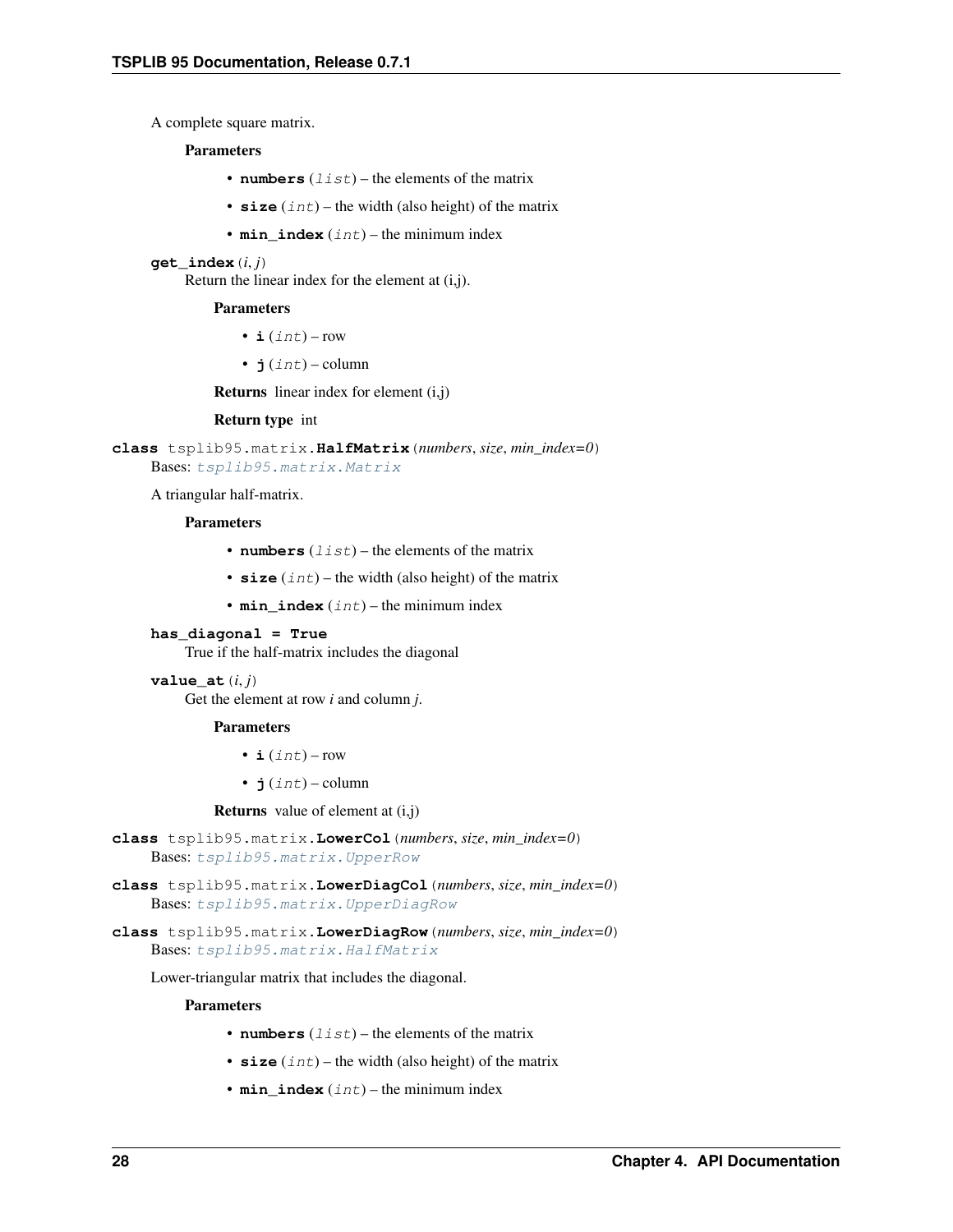<span id="page-32-2"></span> $get$   $index(i, j)$ 

Return the linear index for the element at (i,j).

#### Parameters

•  $\mathbf{i}$  (int) – row

•  $\mathbf{i}$  (int) – column

Returns linear index for element (i,j)

#### Return type int

<span id="page-32-1"></span>**class** tsplib95.matrix.**LowerRow**(*numbers*, *size*, *min\_index=0*) Bases: [tsplib95.matrix.LowerDiagRow](#page-31-1)

Lower-triangular matrix that does not include the diagonal.

#### **Parameters**

- **numbers**  $(llist)$  the elements of the matrix
- **size** (int) the width (also height) of the matrix
- **min\_index** (int) the minimum index

<span id="page-32-0"></span>**class** tsplib95.matrix.**Matrix**(*numbers*, *size*, *min\_index=0*) Bases: object

A square matrix created from a list of numbers.

Elements are accessible using matrix notation. Negative indexing is not allowed.

#### Parameters

- **numbers**  $(llist)$  the elements of the matrix
- $size(int)$  the width (also height) of the matrix
- $\cdot$  min\_index  $(int)$  the minimum index

#### **get\_index**(*i*, *j*)

Return the linear index for the element at (i,j).

#### Parameters

- $\mathbf{i}$  (int) row
- $\mathbf{j}$  (int) column

**Returns** linear index for element  $(i,j)$ 

#### Return type int

```
is valid row column (i, j)
```
Return True if (i,j) is a row and column within the matrix.

#### Parameters

- $\mathbf{i}$  (int) row
- $\cdot$  **j** (int) column

**Returns** whether  $(i, j)$  is within the bounds of the matrix

#### Return type bool

**value**  $at(i, j)$ 

Get the element at row *i* and column *j*.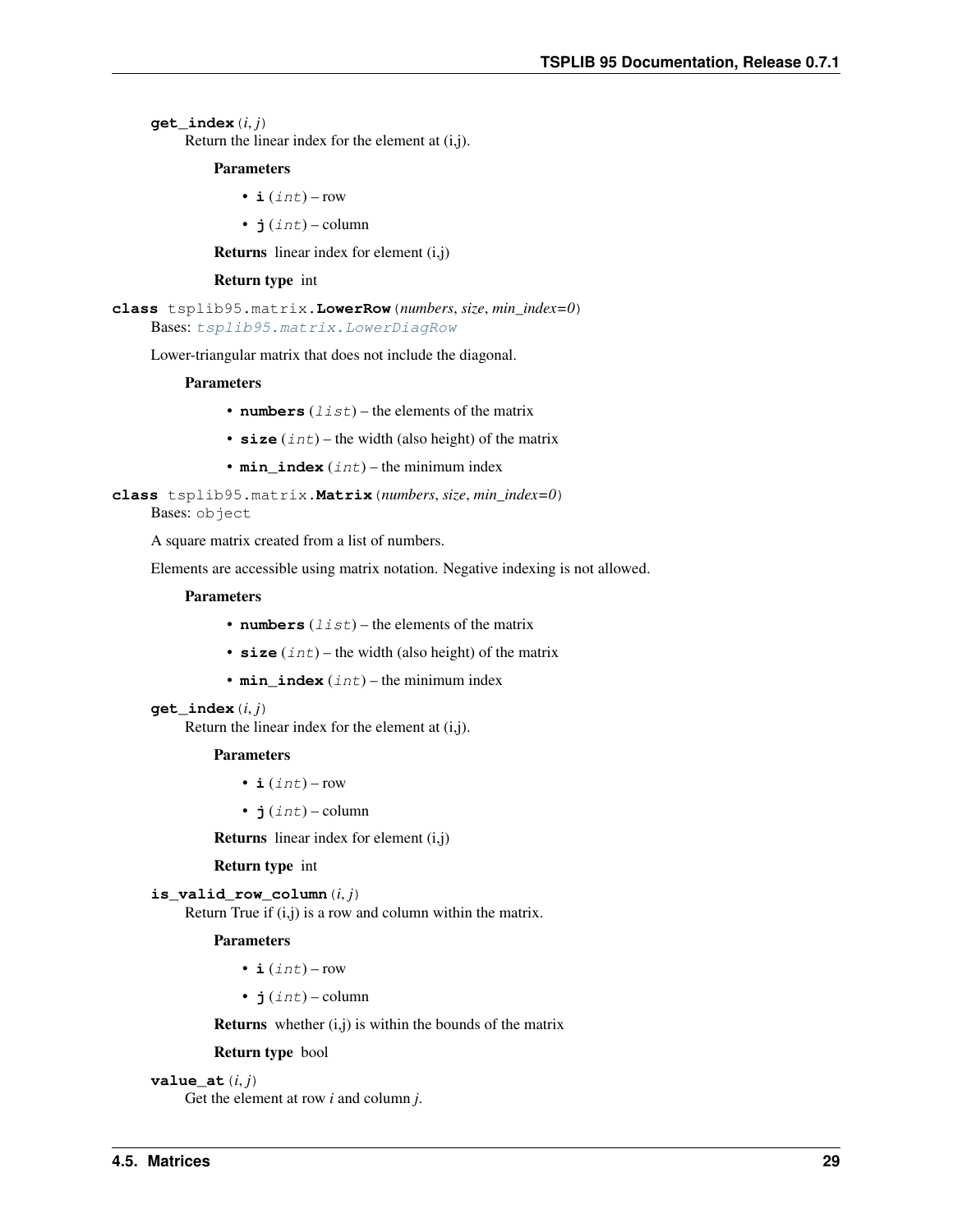<span id="page-33-3"></span>Parameters

- $i(int) row$
- $\mathbf{j}$  (int) column

**Returns** value of element at  $(i, j)$ 

- **class** tsplib95.matrix.**UpperCol**(*numbers*, *size*, *min\_index=0*) Bases: [tsplib95.matrix.LowerRow](#page-32-1)
- **class** tsplib95.matrix.**UpperDiagCol**(*numbers*, *size*, *min\_index=0*) Bases: [tsplib95.matrix.LowerDiagRow](#page-31-1)
- <span id="page-33-2"></span>**class** tsplib95.matrix.**UpperDiagRow**(*numbers*, *size*, *min\_index=0*) Bases: [tsplib95.matrix.HalfMatrix](#page-31-0)

Upper-triangular matrix that includes the diagonal.

#### **Parameters**

- **numbers**  $(llist)$  the elements of the matrix
- **size** (int) the width (also height) of the matrix
- **min\_index** (int) the minimum index

#### $get$   $index(i, j)$

Return the linear index for the element at (i,j).

#### Parameters

- $\mathbf{i}$  (int) row
- $j(int) column$

Returns linear index for element (i,j)

#### Return type int

```
class tsplib95.matrix.UpperRow(numbers, size, min_index=0)
    Bases: tsplib95.matrix.UpperDiagRow
```
Upper-triangular matrix that does not include the diagonal.

#### **Parameters**

- **numbers**  $(llist)$  the elements of the matrix
- **size** (int) the width (also height) of the matrix
- $min$  index  $(int)$  the minimum index

### <span id="page-33-0"></span>**4.6 Distances**

tsplib95.distances. TYPES = {'ATT': <function pseudo\_euclidean>, 'CEIL\_2D': functools.parti Map of distance function types to distance functions

tsplib95.distances.**euclidean**(*start*, *end*, *round=<function nint>*) Return the Euclidean distance between start and end.

This is capable of performing distance calculations for EUC\_2D and EUC\_3D problems. If round=math. ceil is passed, this is suitable for CEIL\_2D problems as well.

#### **Parameters**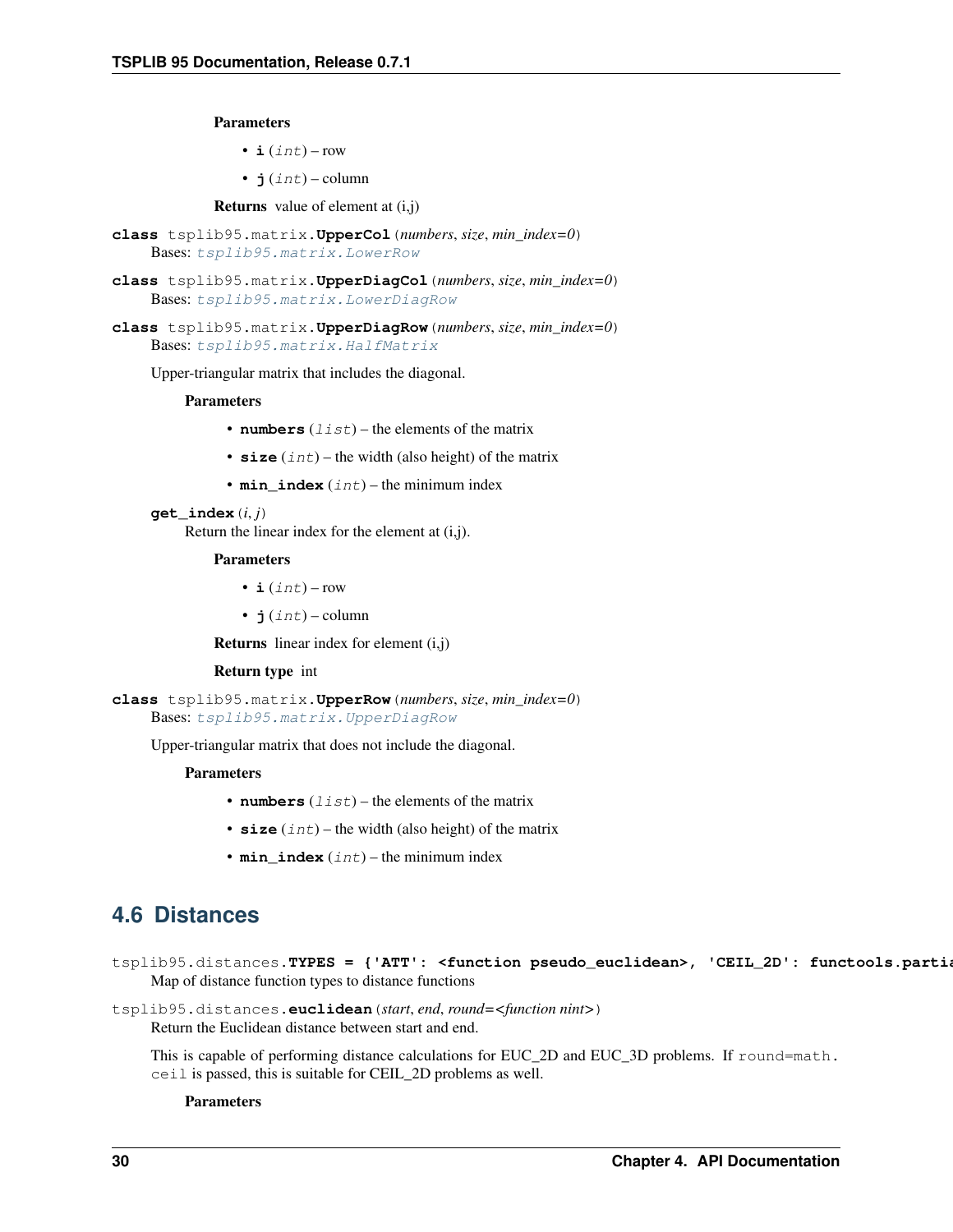- <span id="page-34-0"></span>•  $start(tuple) - n$ -dimensional coordinate
- **end**  $(tuple) n$ -dimensional coordinate
- **round** (callable) function to use to round the result

#### Returns rounded distance

tsplib95.distances.**manhattan**(*start*, *end*, *round=<function nint>*) Return the Manhattan distance between start and end.

This is capable of performing distance calculations for MAN\_2D and MAN\_3D problems.

#### **Parameters**

- start  $(tuple) n$ -dimensional coordinate
- **end**  $(tuple) n$ -dimensional coordinate
- **round** (callable) function to use to round the result

#### Returns rounded distance

tsplib95.distances.**maximum**(*start*, *end*, *round=<function nint>*)

Return the Maximum distance between start and end.

This is capable of performing distance calculations for MAX\_2D and MAX\_3D problems.

#### Parameters

- start  $(tuple) n$ -dimensional coordinate
- **end**  $(tuple) n$ -dimensional coordinate
- **round** (callable) function to use to round the result

#### Returns rounded distance

tsplib95.distances.**geographical**(*start*, *end*, *round=<function nint>*, *radius=6378.388*) Return the geographical distance between start and end.

This is capable of performing distance calculations for GEO problems.

#### Parameters

- start  $(tuple) n$ -dimensional coordinate
- **end**  $(tuple) n$ -dimensional coordinate
- **round** (callable) function to use to round the result
- **radius** (float) the radius of the Earth

#### Returns rounded distance

tsplib95.distances.**pseudo\_euclidean**(*start*, *end*, *round=<function nint>*) Return the pseudo-Euclidean distance between start and end.

This is capable of performing distance calculations for ATT problems.

#### **Parameters**

- **start**  $(tuple) n$ -dimensional coordinate
- **end**  $(tuple) n$ -dimensional coordinate
- **round** (callable) function to use to round the result

#### Returns rounded distance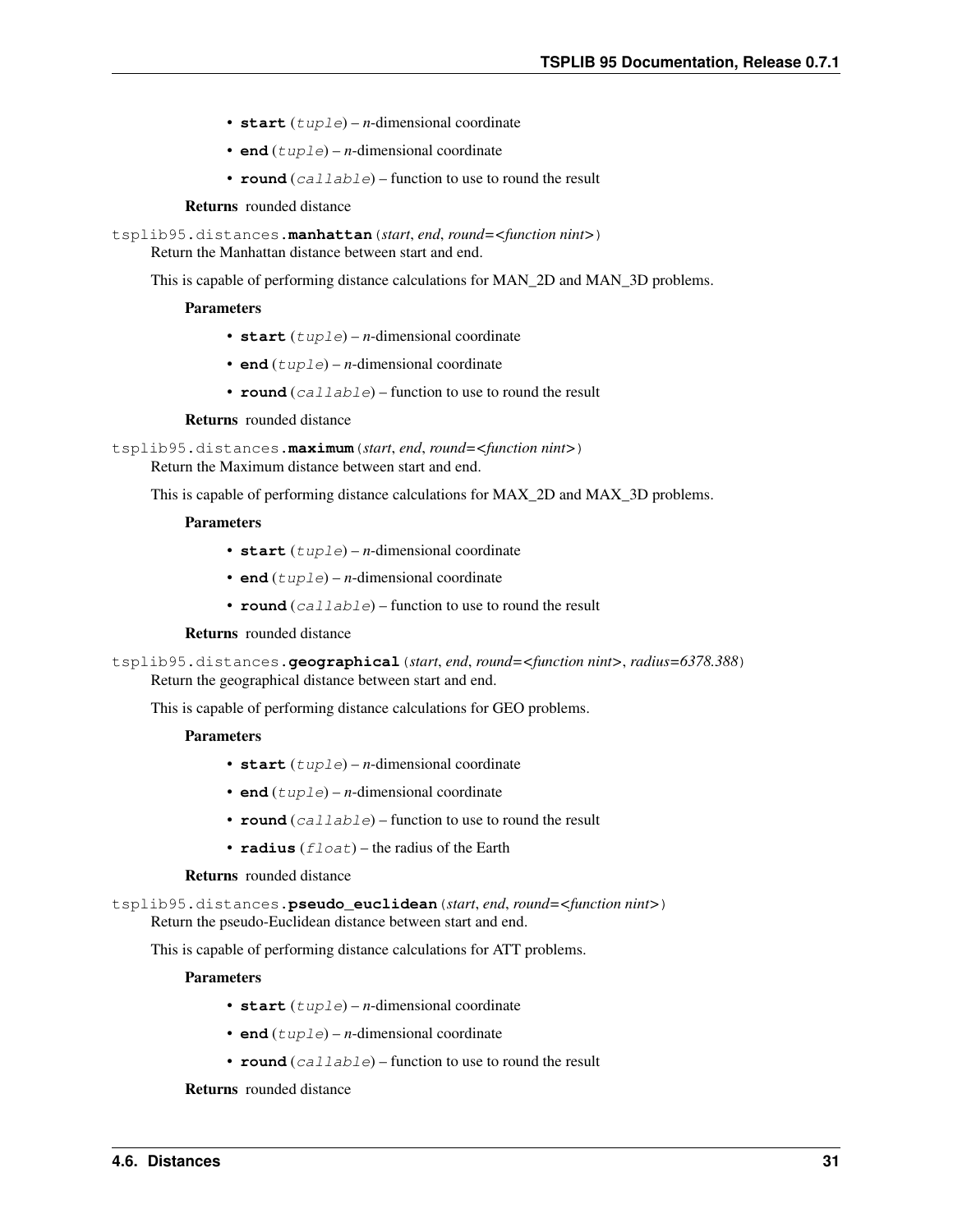<span id="page-35-5"></span>tsplib95.distances.**xray**(*start*, *end*, *sx=1.0*, *sy=1.0*, *sz=1.0*, *round=<function nint>*) Return x-ray crystallography distance.

This is capable of performing distance calculations for xray crystallography problems. As is, it is suitable for XRAY1 problems. However, using  $s = 1.25$ ,  $s = 1.5$ , and  $s = 1.15$  makes it suitable for XRAY2 problems.

#### **Parameters**

- start  $(tuple) 3$ -dimensional coordinate
- **end**  $(tuple) 3$ -dimensional coordinate
- $\mathbf{s} \mathbf{x}$  (*float*) x motor speed
- **sy**  $(f$ loat) y motor speed
- **sz**  $(f$ loat) z motor speed

Returns distance

### <span id="page-35-0"></span>**4.7 Biseps**

### <span id="page-35-1"></span>**4.8 Utilities**

```
tsplib95.utils.nint(x)
     Round a value to an integer.
```
**Parameters**  $\mathbf{x}$  (*float*) – original value

Returns rounded integer

Return type int

tsplib95.utils.**parse\_degrees**(*coord*) Parse an encoded geocoordinate value into real degrees.

Parameters **coord** (float) – encoded geocoordinate value

Returns real degrees

Return type float

### <span id="page-35-2"></span>**4.9 Exceptions**

```
exception tsplib95.exceptions.TsplibError
    Bases: Exception
```
Base exception for all tsplib95 errors.

```
exception tsplib95.exceptions.ParsingError
    Bases: tsplib95.exceptions.TsplibError, ValueError
```
Exception raised when a value cannot be parsed from the text.

```
exception tsplib95.exceptions.RenderingError
    Bases: tsplib95.exceptions.TsplibError, ValueError
```
Exception raised when a value cannot be rendered into text.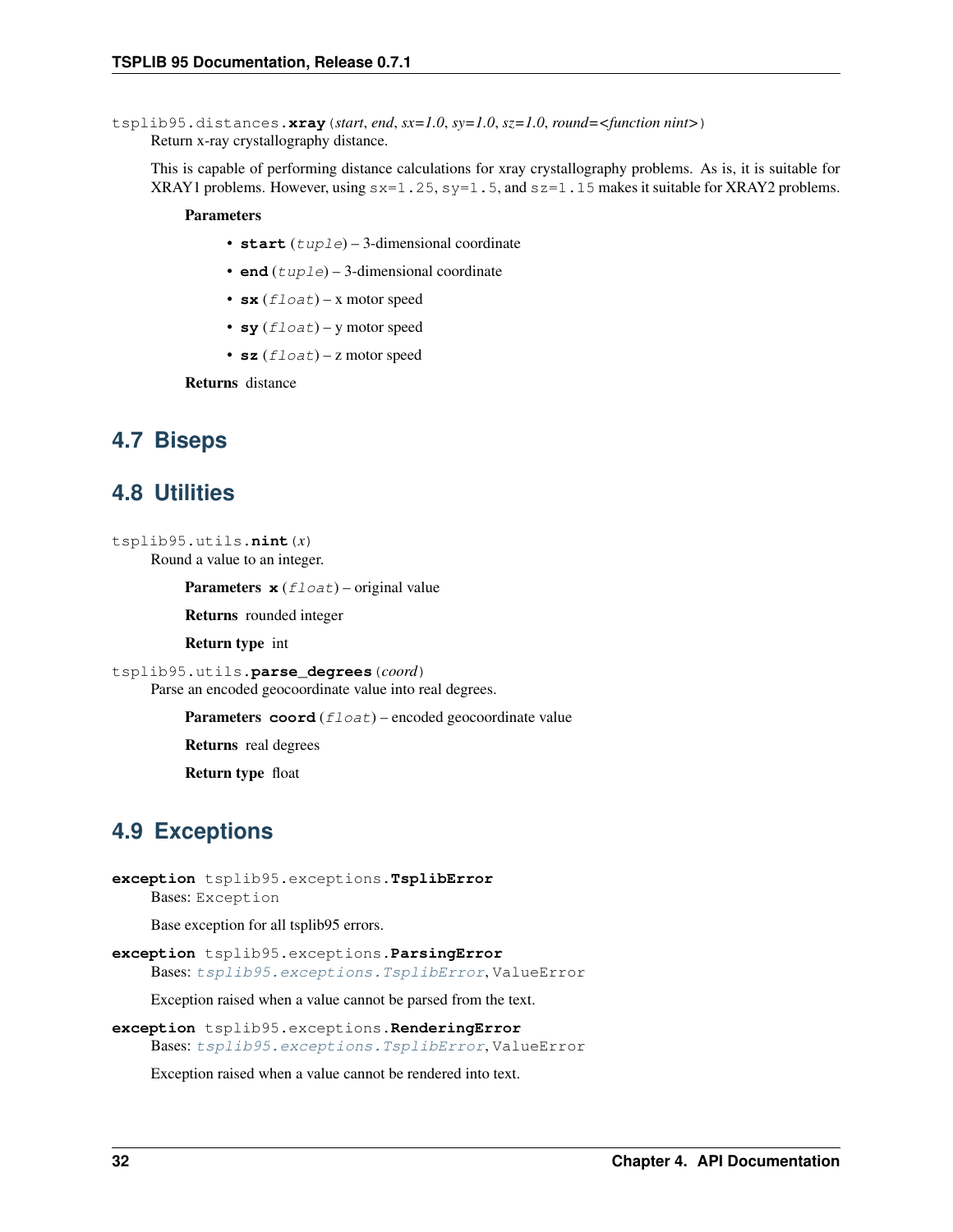**exception** tsplib95.exceptions.**ValidationError** Bases: [tsplib95.exceptions.TsplibError](#page-35-4)

Exception raised when a problem fails validation.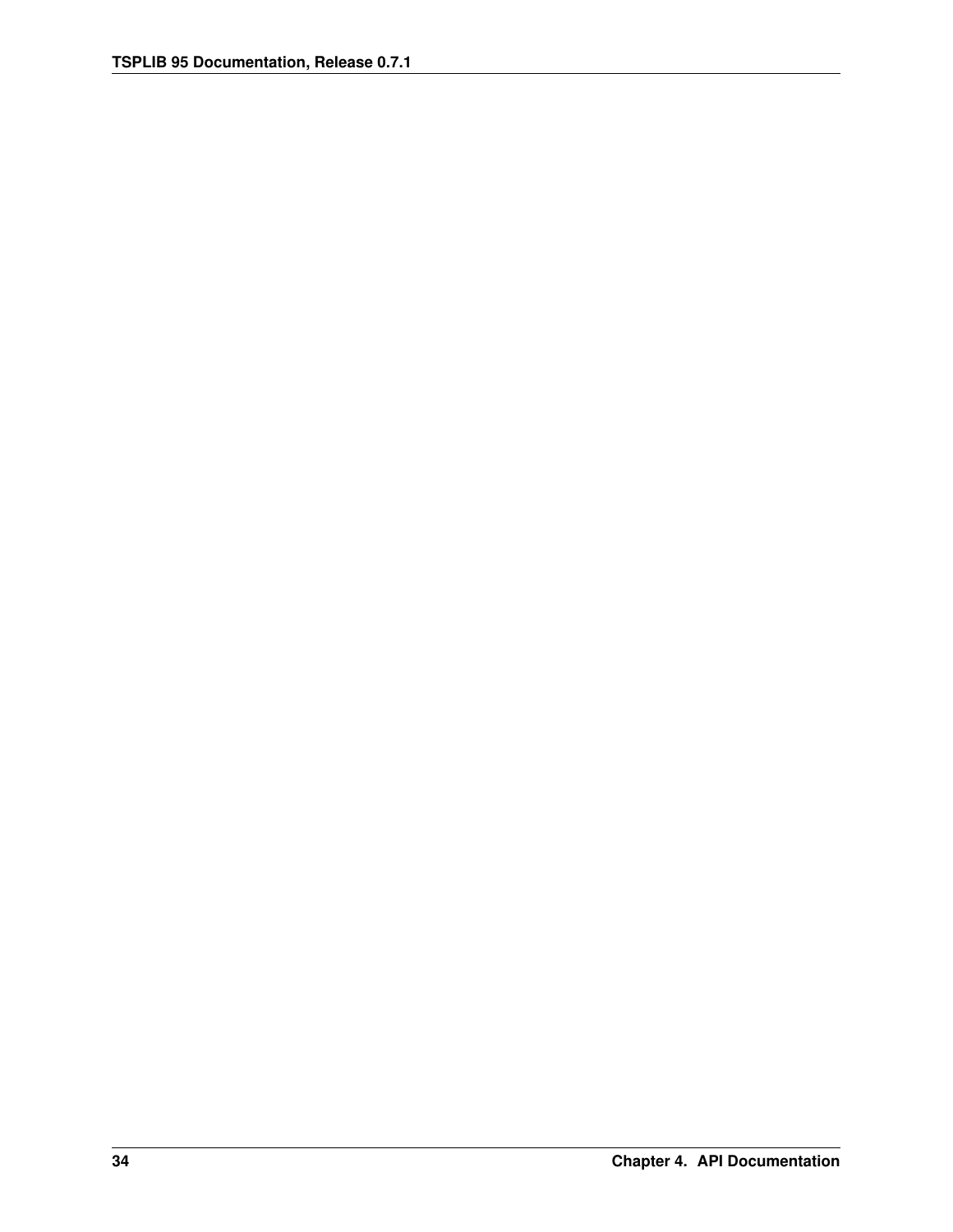# CHAPTER 5

# **Contributing**

<span id="page-38-0"></span>Contributions are welcome, and they are greatly appreciated! Every little bit helps, and credit will always be given. You can contribute in many ways:

## <span id="page-38-1"></span>**5.1 Types of Contributions**

### **5.1.1 Report Bugs**

Report bugs at [https://github.com/rhgrant10/tsplib95/issues.](https://github.com/rhgrant10/tsplib95/issues)

If you are reporting a bug, please include:

- Your operating system name and version.
- Any details about your local setup that might be helpful in troubleshooting.
- Detailed steps to reproduce the bug.

### **5.1.2 Fix Bugs**

Look through the GitHub issues for bugs. Anything tagged with "bug" and "help wanted" is open to whoever wants to implement it.

### **5.1.3 Implement Features**

Look through the GitHub issues for features. Anything tagged with "enhancement" and "help wanted" is open to whoever wants to implement it.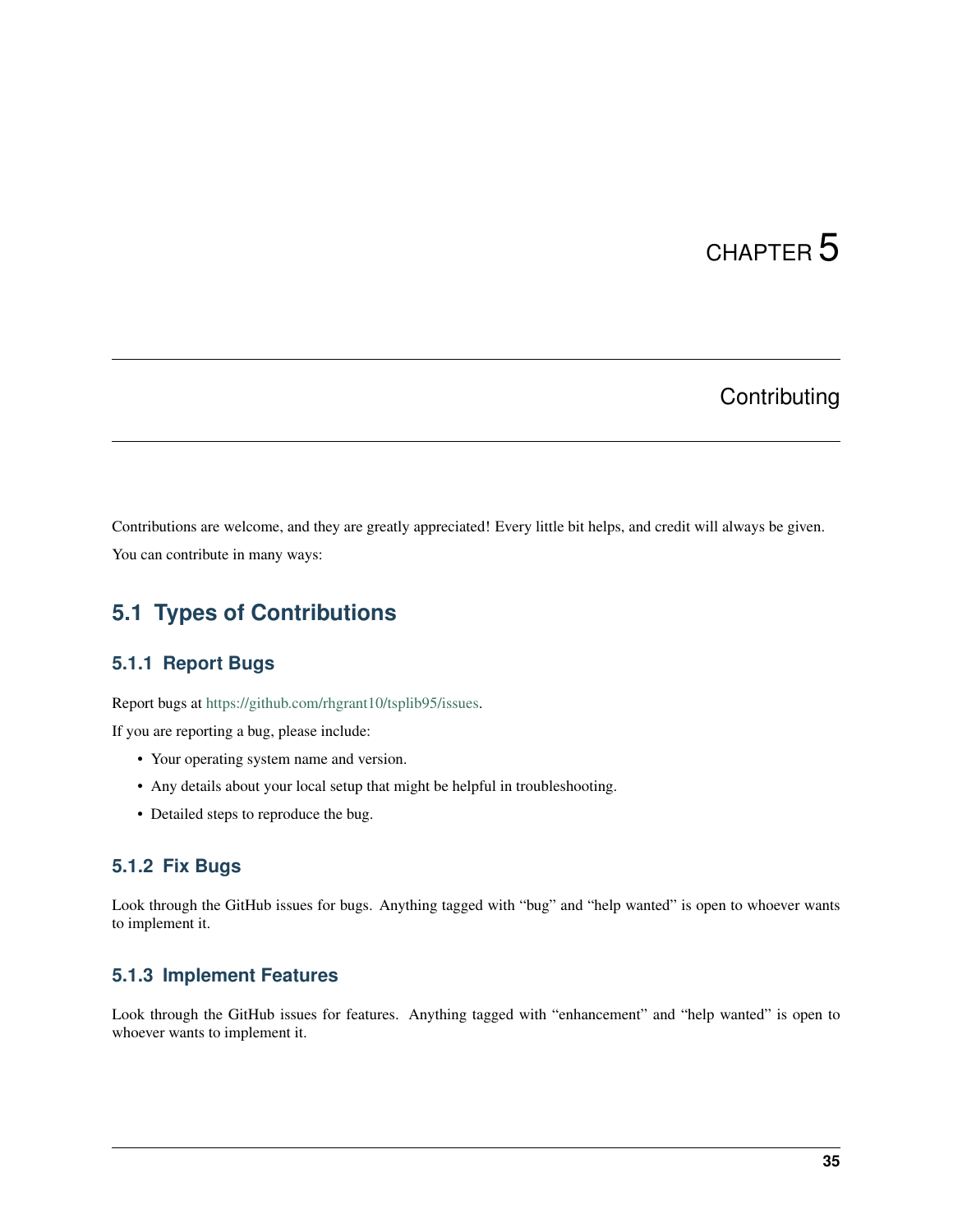### **5.1.4 Write Documentation**

TSPLIB 95 could always use more documentation, whether as part of the official TSPLIB 95 docs, in docstrings, or even on the web in blog posts, articles, and such.

### **5.1.5 Submit Feedback**

The best way to send feedback is to file an issue at [https://github.com/rhgrant10/tsplib95/issues.](https://github.com/rhgrant10/tsplib95/issues)

If you are proposing a feature:

- Explain in detail how it would work.
- Keep the scope as narrow as possible, to make it easier to implement.
- Remember that this is a volunteer-driven project, and that contributions are welcome :)

### <span id="page-39-0"></span>**5.2 Get Started!**

Ready to contribute? Here's how to set up *tsplib95* for local development.

- 1. Fork the *tsplib95* repo on GitHub.
- 2. Clone your fork locally:

\$ git clone git@github.com:your\_name\_here/tsplib95.git

3. Install your local copy into a virtualenv. Assuming you have virtualenvwrapper installed, this is how you set up your fork for local development:

```
$ mkvirtualenv tsplib95
$ cd tsplib95/
$ python setup.py develop
```
4. Create a branch for local development:

\$ git checkout -b name-of-your-bugfix-or-feature

Now you can make your changes locally.

5. When you're done making changes, check that your changes pass flake8 and the tests, including testing other Python versions with tox:

```
$ flake8 tsplib95 tests
$ python setup.py test or py.test
$ tox
```
To get flake8 and tox, just pip install them into your virtualenv.

6. Commit your changes and push your branch to GitHub:

```
$ git add .
$ git commit -m "Your detailed description of your changes."
$ git push origin name-of-your-bugfix-or-feature
```
7. Submit a pull request through the GitHub website.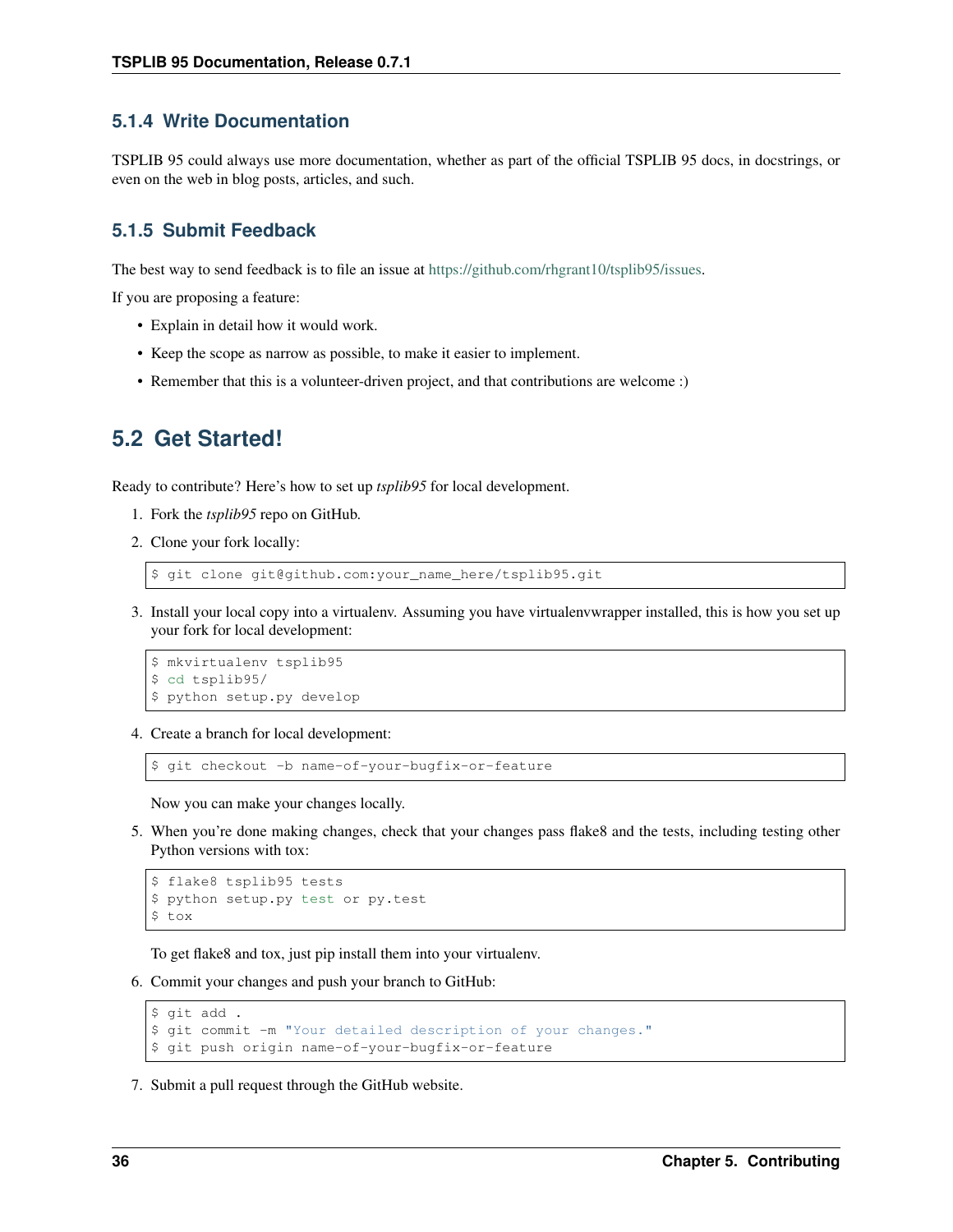# <span id="page-40-0"></span>**5.3 Pull Request Guidelines**

Before you submit a pull request, check that it meets these guidelines:

- 1. The pull request should include tests.
- 2. If the pull request adds functionality, the docs should be updated. Put your new functionality into a function with a docstring, and add the feature to the list in README.rst.
- 3. The pull request should work for Python 2.7, 3.4, 3.5 and 3.6, and for PyPy. Check [https://travis-ci.org/](https://travis-ci.org/rhgrant10/tsplib95/pull_requests) [rhgrant10/tsplib95/pull\\_requests](https://travis-ci.org/rhgrant10/tsplib95/pull_requests) and make sure that the tests pass for all supported Python versions.

# <span id="page-40-1"></span>**5.4 Tips**

To run a subset of tests:

```
$ py.test tests.test_tsplib95
```
# <span id="page-40-2"></span>**5.5 Deploying**

A reminder for the maintainers on how to deploy. Make sure all your changes are committed (including an entry in HISTORY.rst). Then run:

```
$ bumpversion patch # possible: major / minor / patch
$ git push
$ git push --tags
```
Travis will then deploy to PyPI if tests pass.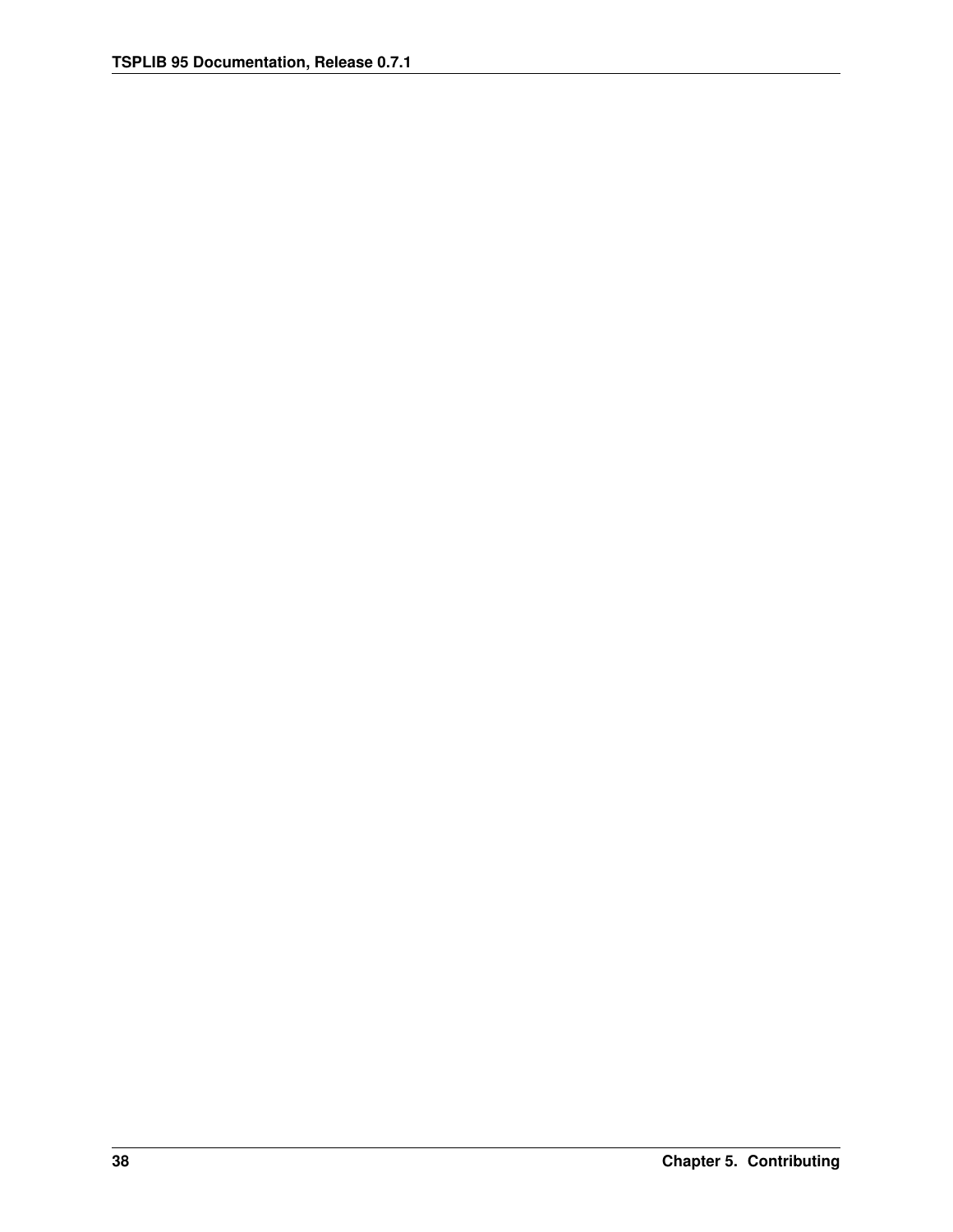# CHAPTER<sup>6</sup>

# **Credits**

# <span id="page-42-1"></span><span id="page-42-0"></span>**6.1 Development Lead**

• Robert Grant [<rhgrant10@gmail.com>](mailto:rhgrant10@gmail.com)

# <span id="page-42-2"></span>**6.2 Contributors**

• Michael Ritter [<michael.ritter^P@tum.de>](mailto:michael.ritter\T1\textasciicircum {}P@tum.de)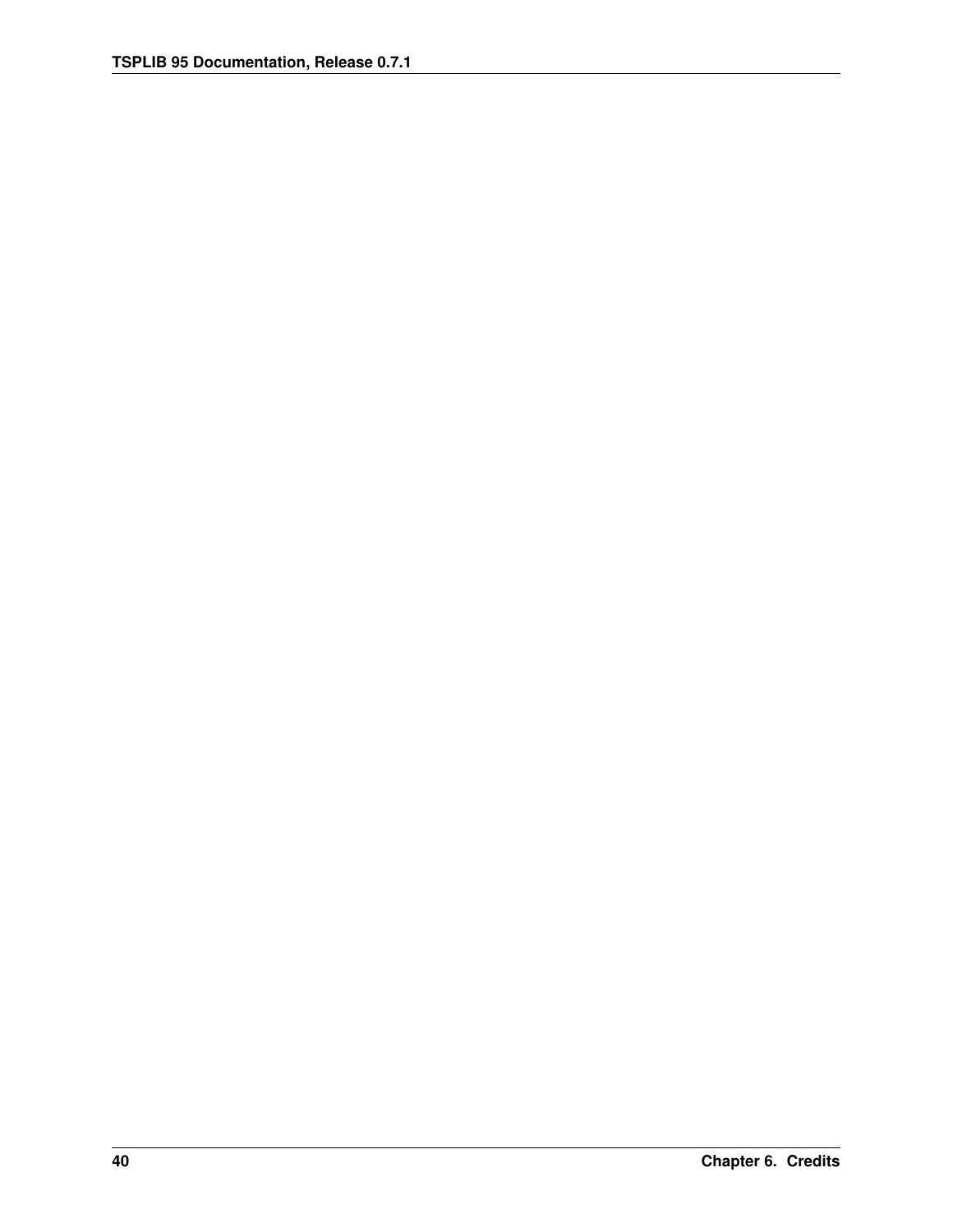# CHAPTER 7

### **History**

### <span id="page-44-1"></span><span id="page-44-0"></span>**7.1 0.7.1 (2020-05-08)**

• Bugfix for StandardProblem.get\_nodes ignoring node indices specified in demands

## <span id="page-44-2"></span>**7.2 0.7.0 (2020-04-18)**

- Refactored the models to unify the Problem and Solution classes into the new StandardProblem class.
- 93% test coverage, including distance functions, parsing functions, and rendering functions.
- You can finally *write* problems in TSPLIB95 format! Render to text, write to file, or save to filepath.
- Parsing text, reading files, and loading filepaths are all now supported.
- Deprecated the old loading utils.
- Custom problems now supported by allowing you to define your own fields.
- Library exceptions for parsing and rendering.
- Numerous bugfixes for the distance functions (ATT, XRAY\*, GEO).
- Improved the CLI to use a pager and proper column tabulation.
- Made some progress modernizing the FORTRAN code for xray problems.
- Added codecoverage metrics and badge.

## <span id="page-44-3"></span>**7.3 0.6.1 (2020-01-04)**

• Fix bug that caused the parser to ignore the first line of a file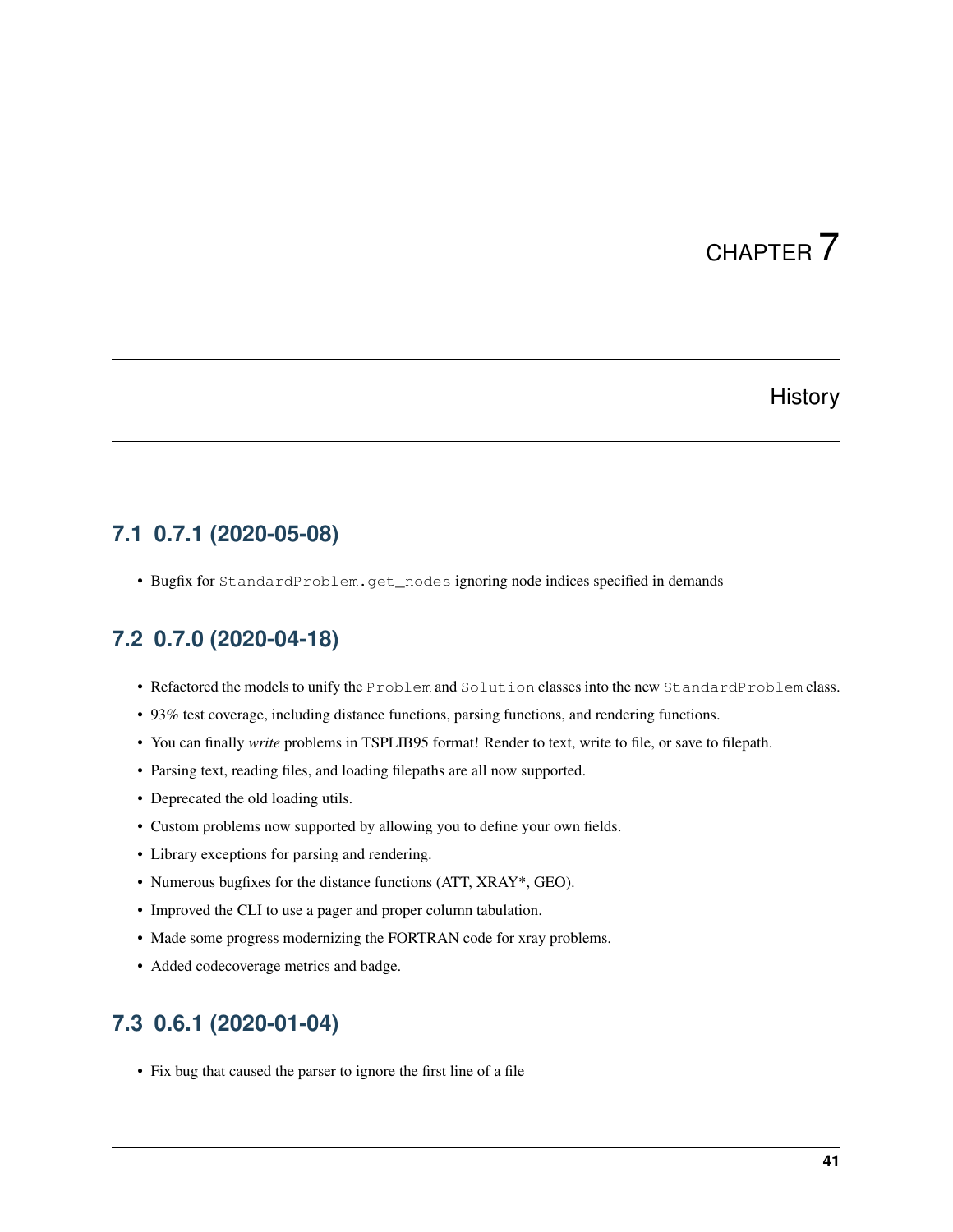## <span id="page-45-0"></span>**7.4 0.6.0 (2019-10-19)**

- Changes to the conversion into a networkx.Graph:
	- Depot, demand, and fixed edge data have been removed from graph metadata. Depot and demand data is now associated with individual nodes like fixed edge data was (and still is).
	- Add a normalized parameter to allow nodes to be renamed as zero-index integers when obtaining a networkx.Graph.
- Depots, demands, node coordinates, and display data fields now default to empty containers rather than None.
- Fixed twine/PyPI warning about long description mime type

## <span id="page-45-1"></span>**7.5 0.5.0 (2019-10-02)**

- New loaders that take just the text no file necessary!
- Invalid keywords now result in a ParsingError
- Update the CLI to catch and gracefully handle ParsingError
- Fixed a bug when trying to amend an exception with line information

# <span id="page-45-2"></span>**7.6 0.4.0 (2019-09-21)**

- All expected parsing errors are now raised as ParsingError rather than the base Exception type.
- Fix name of distance paramter to distances.geographical. Previously it was "diameter" but was used as a radius. It is now "radius".
- Relax restriction on networkx version (now  $\sim=2.1$ )
- Add documentation for each problem field
- Other minor documentation changes
- Add offical 3.7 support
- Add missing history entry for v0.3.3
- Remove some dead code

# <span id="page-45-3"></span>**7.7 0.3.3 (2019-03-24)**

• Fix parsing bug for key-value lines whose value itself contains colons

# <span id="page-45-4"></span>**7.8 0.3.2 (2018-10-07)**

- Fix bug in Problem.is\_complete that produced a TypeError when run
- Fix bug in Problem.is\_depictable that produced a TypeError when run
- Fix bug in Problem.get display that produced an AttributeError when run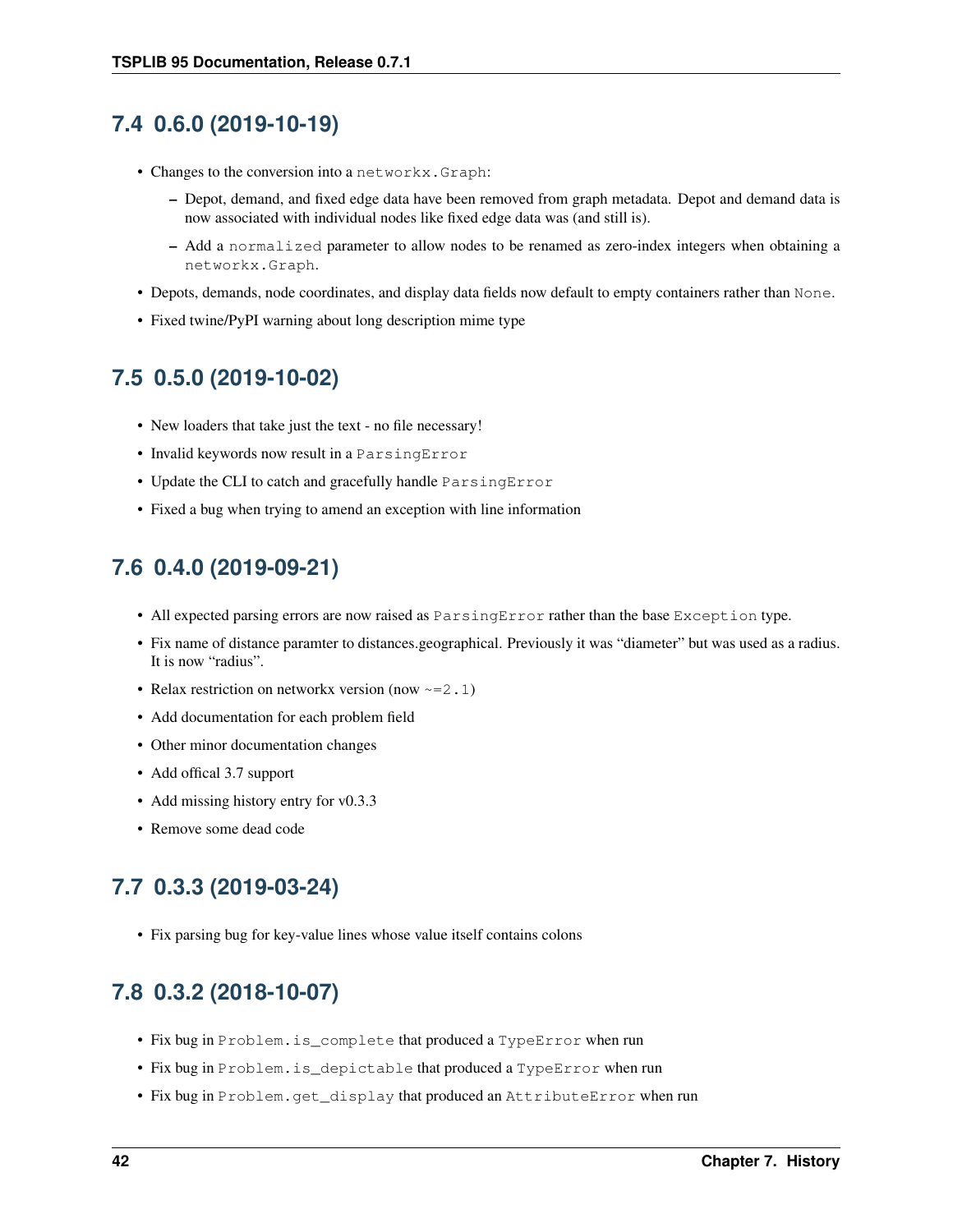- Added some unit tests for the Problem class
- Added some unit tests for the parser module

# <span id="page-46-0"></span>**7.9 0.3.1 (2018-10-03)**

• Fix bug in Problem.is\_weighted that caused problems with defined nodes coords to use the unit distance function

# <span id="page-46-1"></span>**7.10 0.3.0 (2018-08-12)**

- Added XRAY1 and XRAY2 implementations
- Simplified some of the matrix code

# <span id="page-46-2"></span>**7.11 0.2.0 (2018-08-12)**

- Implement column-wise matrices
- Add a utiltiy for loading an unknown file
- Fix bug in the ATT distance function
- Update the CLI to use the models
- Document a bunch-o-stuff
- Switch to RTD sphinx theme
- Move most utilties into utils

# <span id="page-46-3"></span>**7.12 0.1.0 (2018-08-12)**

• First release on PyPI.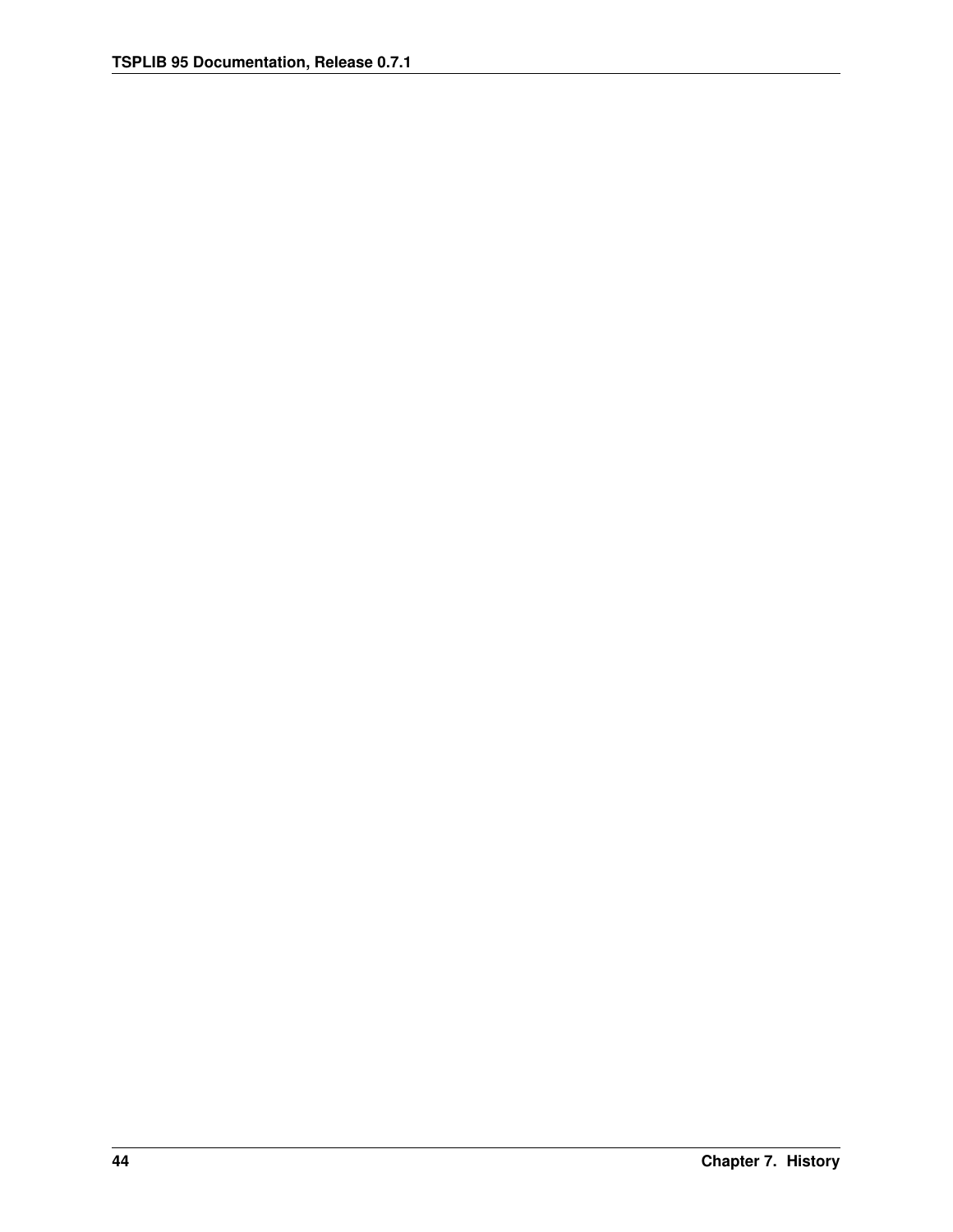# CHAPTER 8

Indices and tables

- <span id="page-48-0"></span>• genindex
- modindex
- search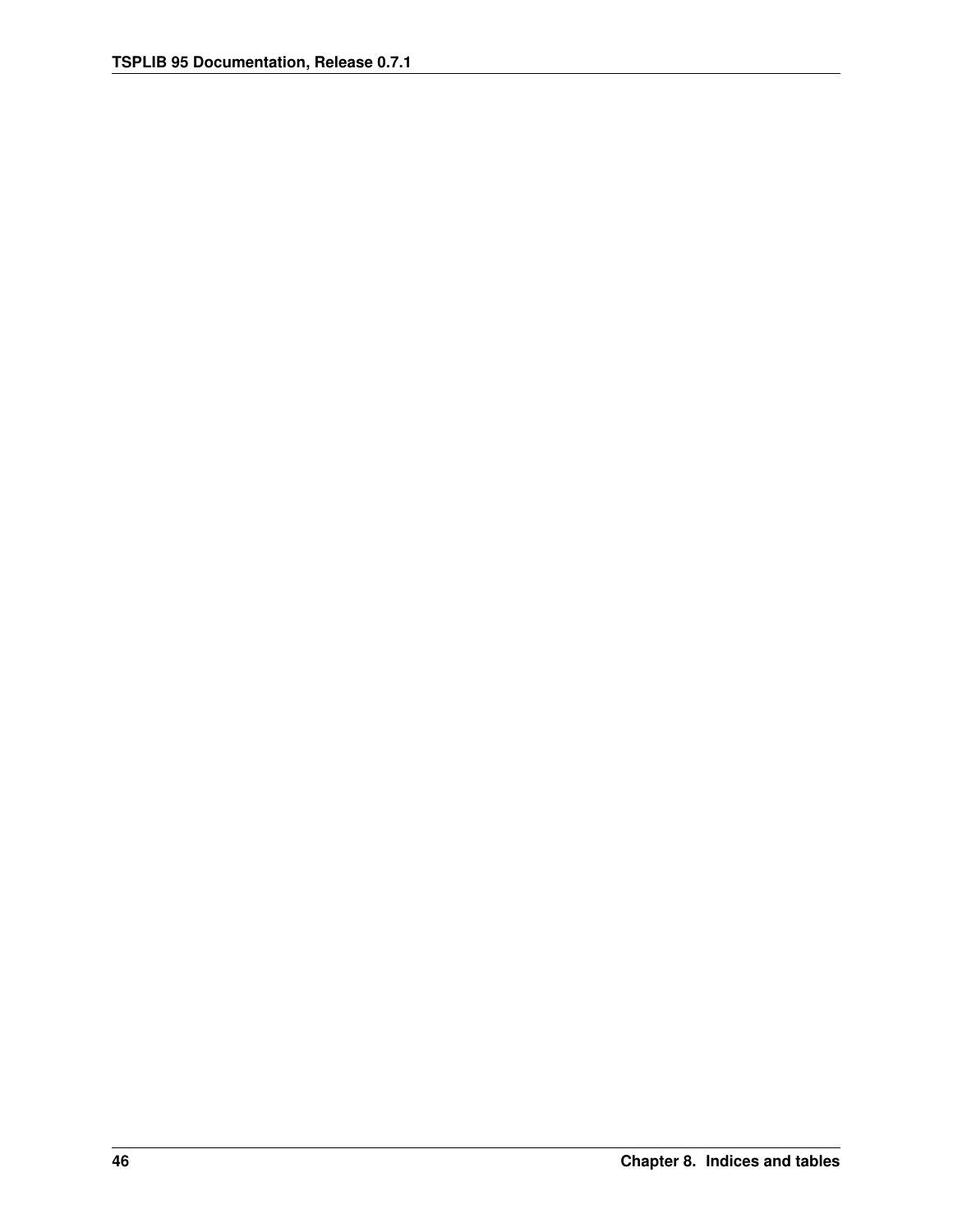# Python Module Index

## <span id="page-50-0"></span>t

tsplib95.bisep, [32](#page-35-0) tsplib95.distances, [30](#page-33-0) tsplib95.exceptions, [32](#page-35-2) tsplib95.fields, [19](#page-22-0) tsplib95.loaders, [13](#page-16-2) tsplib95.matrix, [27](#page-30-0) tsplib95.models, [15](#page-18-1) tsplib95.transformers, [24](#page-27-0) tsplib95.utils, [32](#page-35-1)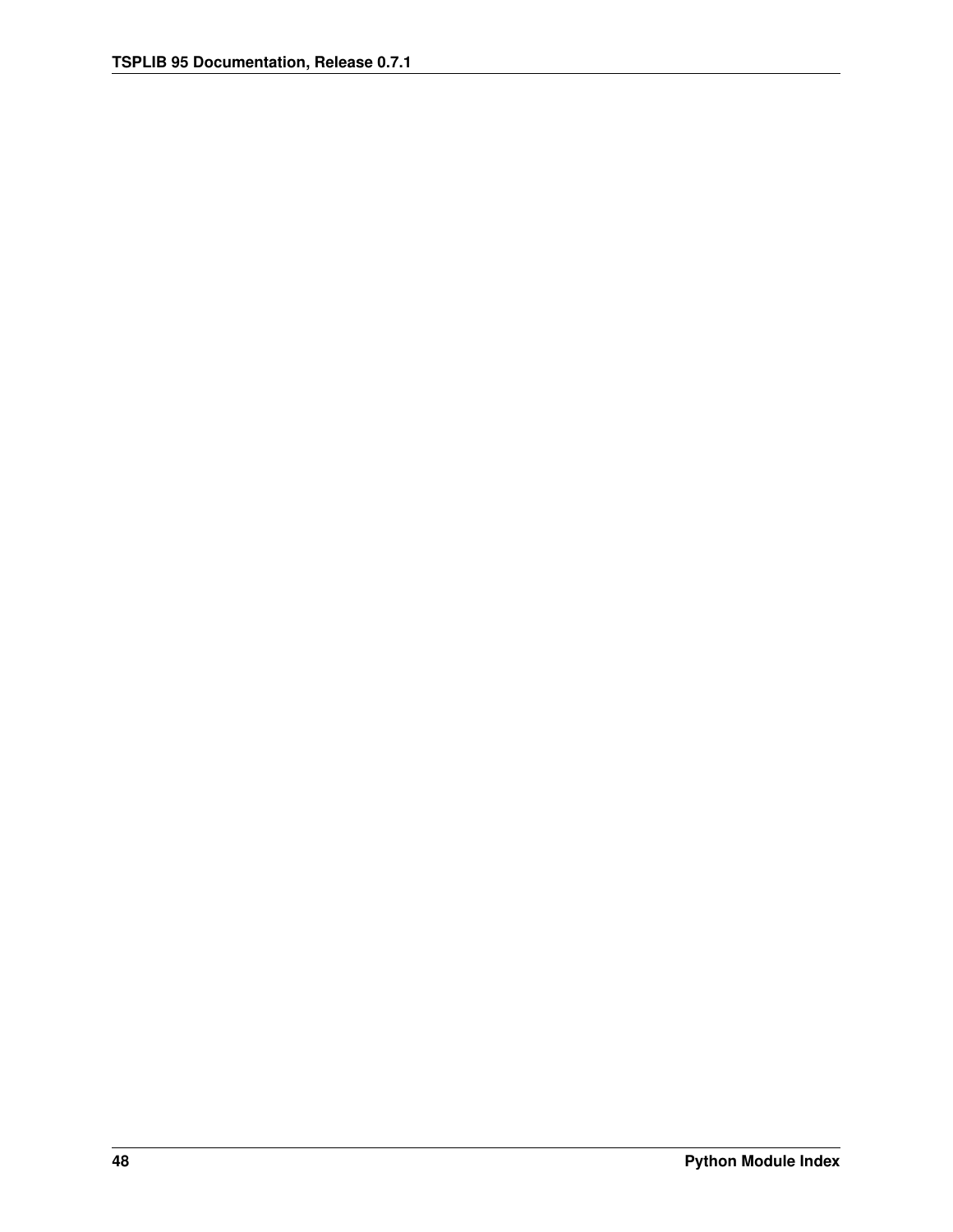### Index

## <span id="page-52-0"></span>A

AdjacencyListField (*class in tsplib95.fields*), [22](#page-25-0) as\_dict() (*tsplib95.models.Problem method*), [15](#page-18-2) as\_keyword\_dict() (*tsplib95.models.Problem method*), [15](#page-18-2)

as\_name\_dict() (*tsplib95.models.Problem method*), [15](#page-18-2)

# B

build\_transformer() (*tsplib95.fields.AdjacencyListField class method*), [22](#page-25-0) build\_transformer() (*tsplib95.fields.DemandsField class method*), [23](#page-26-0) build\_transformer() (*tsplib95.fields.DepotsField class method*), [23](#page-26-0) build\_transformer() (*tsplib95.fields.EdgeDataField class method*), [23](#page-26-0) build\_transformer() (*tsplib95.fields.EdgeListField class method*),  $22$ build\_transformer() (*tsplib95.fields.FloatField class method*), [21](#page-24-0) build\_transformer() (*tsplib95.fields.IndexedCoordinatesField class method*), [22](#page-25-0) build\_transformer() (*tsplib95.fields.IntegerField class method*), [21](#page-24-0) build\_transformer() (*tsplib95.fields.MatrixField class method*), [22](#page-25-0) build\_transformer() (*tsplib95.fields.NumberField class method*), [21](#page-24-0) build\_transformer() (*tsplib95.fields.StringField class method*), [21](#page-24-0) build\_transformer() (*tsplib95.fields.TransformerField class method*), [20](#page-23-2)

# C

ContainerT (*class in tsplib95.transformers*), [25](#page-28-1)

## D

default (*tsplib95.fields.AdjacencyListField attribute*),  $22$ default (*tsplib95.fields.DemandsField attribute*), [23](#page-26-0) default (*tsplib95.fields.DepotsField attribute*), [23](#page-26-0) default (*tsplib95.fields.EdgeDataField attribute*), [23](#page-26-0) default (*tsplib95.fields.EdgeListField attribute*), [22](#page-25-0) default (*tsplib95.fields.IndexedCoordinatesField attribute*), [22](#page-25-0) default (*tsplib95.fields.MatrixField attribute*), [22](#page-25-0) default (*tsplib95.fields.ToursField attribute*), [23](#page-26-0) DemandsField (*class in tsplib95.fields*), [23](#page-26-0) DepotsField (*class in tsplib95.fields*), [23](#page-26-0)

### E

EdgeDataField (*class in tsplib95.fields*), [22](#page-25-0) EdgeListField (*class in tsplib95.fields*), [22](#page-25-0) euclidean() (*in module tsplib95.distances*), [30](#page-33-3)

### F

Field (*class in tsplib95.fields*), [19](#page-22-5) FloatField (*class in tsplib95.fields*), [21](#page-24-0) FullMatrix (*class in tsplib95.matrix*), [27](#page-30-1) FuncT (*class in tsplib95.transformers*), [24](#page-27-2)

### G

geographical() (*in module tsplib95.distances*), [31](#page-34-0) get\_default\_value() (*tsplib95.fields.Field method*), [20](#page-23-2) get\_display() (*tsplib95.models.StandardProblem method*), [17](#page-20-3) get\_edges() (*tsplib95.models.StandardProblem method*), [17](#page-20-3) get\_graph() (*tsplib95.models.StandardProblem method*), [17](#page-20-3) get\_index() (*tsplib95.matrix.FullMatrix method*), [28](#page-31-2)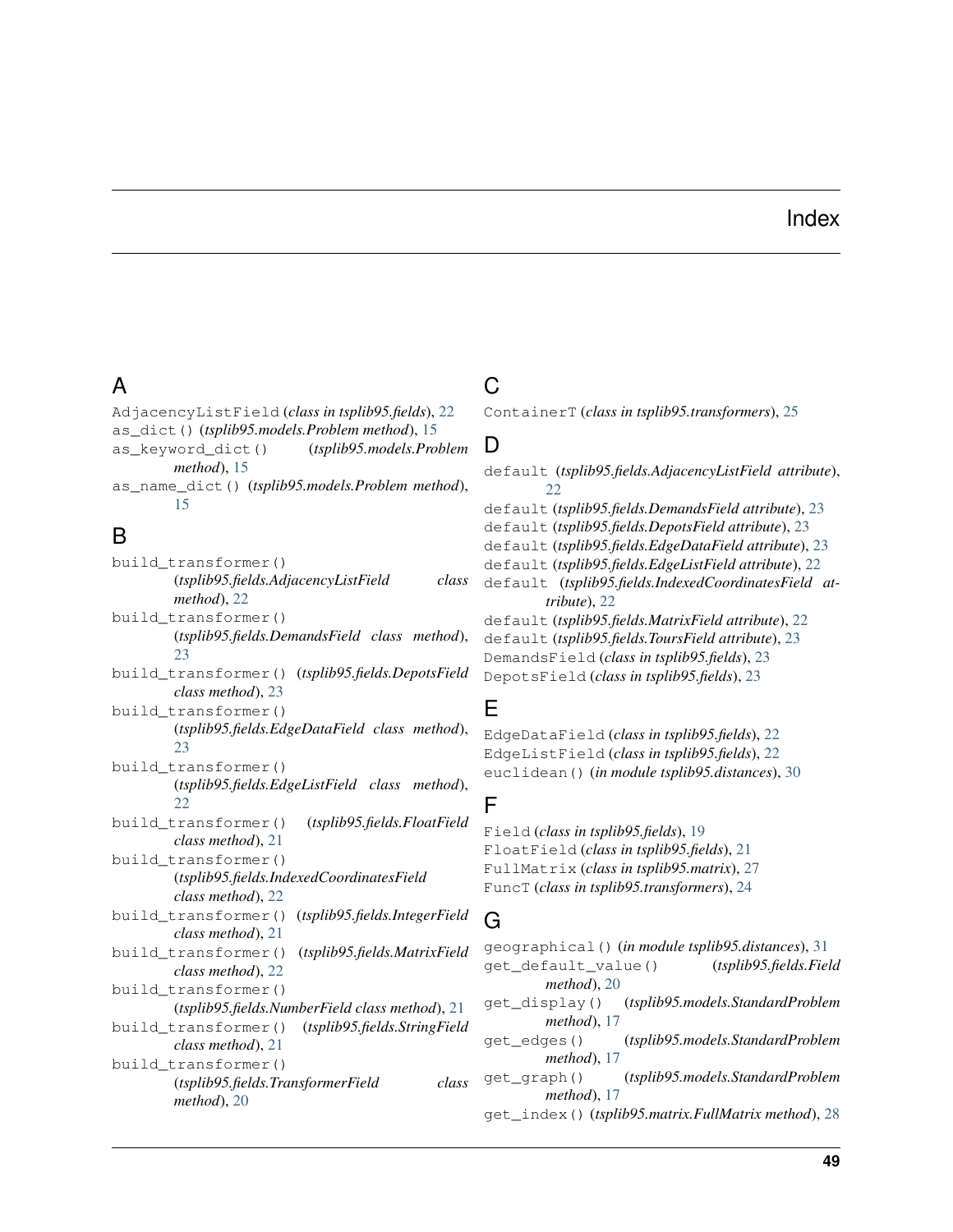get\_index() (*tsplib95.matrix.LowerDiagRow* LowerDiagCol (*class in tsplib95.matrix*), [28](#page-31-2) *method*), [28](#page-31-2) get\_index() (*tsplib95.matrix.Matrix method*), [29](#page-32-2) get\_index() (*tsplib95.matrix.UpperDiagRow method*), [30](#page-33-3) get\_nodes() (*tsplib95.models.StandardProblem method*), [17](#page-20-3) get\_weight() (*tsplib95.models.StandardProblem method*), [18](#page-21-7)

### H

HalfMatrix (*class in tsplib95.matrix*), [28](#page-31-2) has\_diagonal (*tsplib95.matrix.HalfMatrix attribute*), [28](#page-31-2)

### I

- IndexedCoordinatesField (*class in tsplib95.fields*), [21](#page-24-0) IntegerField (*class in tsplib95.fields*), [21](#page-24-0) is\_complete() (*tsplib95.models.StandardProblem method*), [18](#page-21-7) is\_depictable() (*tsplib95.models.StandardProblem method*), [18](#page-21-7) is\_explicit() (*tsplib95.models.StandardProblem method*), [18](#page-21-7) is\_full\_matrix() (*tsplib95.models.StandardProblem method*), [18](#page-21-7) is\_special() (*tsplib95.models.StandardProblem method*), [18](#page-21-7) is\_symmetric() (*tsplib95.models.StandardProblem method*), [18](#page-21-7)
- is\_valid\_row\_column() (*tsplib95.matrix.Matrix method*), [29](#page-32-2)
- is\_weighted() (*tsplib95.models.StandardProblem method*), [19](#page-22-5)

### J

join\_items() (*tsplib95.transformers.ContainerT method*), [25](#page-28-1)

# L

ListT (*class in tsplib95.transformers*), [26](#page-29-0) load() (*in module tsplib95.loaders*), [13](#page-16-4) load() (*tsplib95.models.Problem class method*), [15](#page-18-2) load\_problem() (*in module tsplib95.loaders*), [13](#page-16-4) load\_problem\_fromstring() (*in module tsplib95.loaders*), [13](#page-16-4) load\_solution() (*in module tsplib95.loaders*), [14](#page-17-2) load\_solution\_fromstring() (*in module tsplib95.loaders*), [14](#page-17-2) load\_unknown() (*in module tsplib95.loaders*), [14](#page-17-2) load\_unknown\_fromstring() (*in module tsplib95.loaders*), [14](#page-17-2) LowerCol (*class in tsplib95.matrix*), [28](#page-31-2)

LowerDiagRow (*class in tsplib95.matrix*), [28](#page-31-2) LowerRow (*class in tsplib95.matrix*), [29](#page-32-2)

### M

manhattan() (*in module tsplib95.distances*), [31](#page-34-0) MapT (*class in tsplib95.transformers*), [26](#page-29-0) Matrix (*class in tsplib95.matrix*), [29](#page-32-2) MatrixField (*class in tsplib95.fields*), [22](#page-25-0) maximum() (*in module tsplib95.distances*), [31](#page-34-0)

### N

nint() (*in module tsplib95.utils*), [32](#page-35-5) NumberField (*class in tsplib95.fields*), [21](#page-24-0) NumberT (*class in tsplib95.transformers*), [24](#page-27-2)

### P

pack() (*tsplib95.transformers.ContainerT method*), [25](#page-28-1) pack() (*tsplib95.transformers.ListT method*), [26](#page-29-0) pack() (*tsplib95.transformers.MapT method*), [26](#page-29-0) parse() (*in module tsplib95.loaders*), [14](#page-17-2) parse() (*tsplib95.fields.Field method*), [20](#page-23-2) parse() (*tsplib95.fields.ToursField method*), [23](#page-26-0) parse() (*tsplib95.fields.TransformerField method*), [20](#page-23-2) parse() (*tsplib95.models.Problem class method*), [15](#page-18-2) parse() (*tsplib95.transformers.ContainerT method*), [25](#page-28-1) parse() (*tsplib95.transformers.FuncT method*), [24](#page-27-2) parse() (*tsplib95.transformers.NumberT method*), [24](#page-27-2) parse() (*tsplib95.transformers.Transformer method*), [24](#page-27-2) parse() (*tsplib95.transformers.UnionT method*), [27](#page-30-1) parse\_degrees() (*in module tsplib95.utils*), [32](#page-35-5) parse\_item() (*tsplib95.transformers.ContainerT method*), [25](#page-28-1) parse\_item() (*tsplib95.transformers.MapT method*), [26](#page-29-0) parse\_key() (*tsplib95.transformers.MapT method*), [26](#page-29-0) parse\_value() (*tsplib95.transformers.MapT method*), [26](#page-29-0) ParsingError, [32](#page-35-5) Problem (*class in tsplib95.models*), [15](#page-18-2) pseudo\_euclidean() (*in module tsplib95.distances*), [31](#page-34-0) R

read() (*in module tsplib95.loaders*), [14](#page-17-2) read() (*tsplib95.models.Problem class method*), [16](#page-19-1) render() (*tsplib95.fields.Field method*), [20](#page-23-2) render() (*tsplib95.fields.ToursField method*), [23](#page-26-0) render() (*tsplib95.fields.TransformerField method*), [21](#page-24-0)